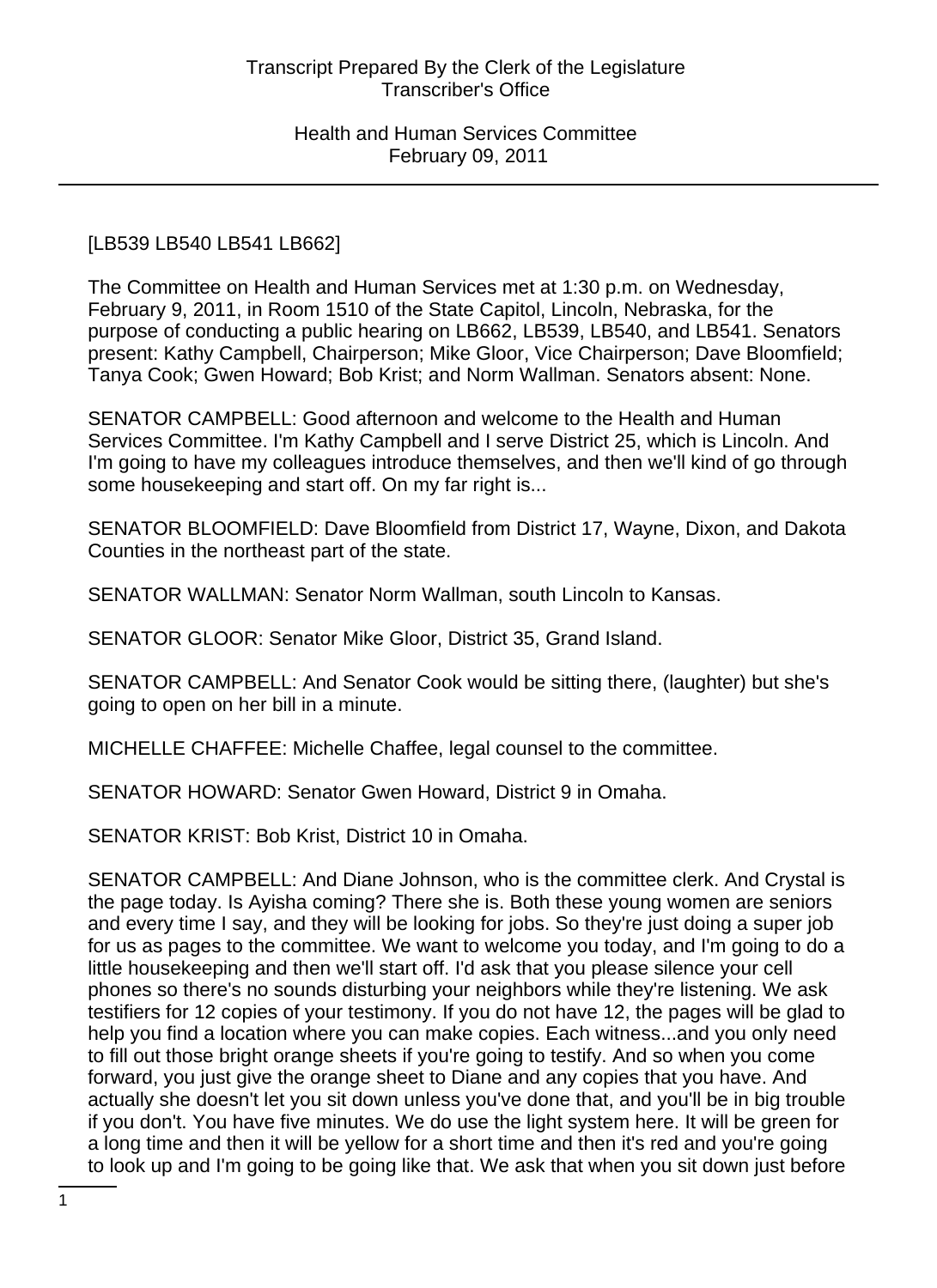Health and Human Services Committee February 09, 2011

you start your testimony, to give us your full name and to spell your last name for the record. And with that, we'll open our agenda today and the hearing on LB662. Senator Cook is here. The bill would provide for a demonstration project regarding bundling payments under the Medical Assistance Act. Senator Cook, welcome as an introducer.

SENATOR COOK: (Exhibit 1) Thank you very much, Madam Chair, colleagues, members, audience members, thank you. Good afternoon. My name is Tanya Cook, that's spelled T-a-n-y-a C-o-o-k. I am the state Senator representing Legislative District 13, and the introducer of LB662. I'm proud to be the introducer of this legislative proposal. LB662 will authorize a voluntary five-year demonstration project to judge the cost-effectiveness and efficiency of reimbursing Medicaid providers with a single payment for all services related to a specific treatment or condition spanning multiple providers in multiple settings. Under a bundling mechanism, providers assume a financial responsibility for the cost of services for a particular treatment or condition as well as costs associated with preventable complications. Currently, Medicaid providers are reimbursed for each test, procedure, and treatment that they provide to their patients. Fee-for-service Medicaid reimbursement in Nebraska creates an unintended incentive for unnecessary services and increases costs. In a fee-for-service system, reimbursement is directly related to the volume of services provided, and there's little incentive to reduce duplicative procedures. As we all know, Medicaid costs are rising, and the need for this essential healthcare is increasing. I was assisted in drafting an implementation of LB662 by the University of Nebraska Medical Center. This fine institution is represented here today and will testify about the need for innovative reform in the delivery of Medicaid services. LB662 represents innovative reform in the following ways. It offers a potential solution to increased Medicaid costs by changing the way the state reimburses healthcare providers for their treatment of Medicaid patients. Rather than reimbursing providers on a fee-per-service basis, LB662 will test the efficiencies and outcomes of bundling Medicaid reimbursements in a voluntary demonstration program. The bundling mechanism proposed by LB662 should encourage better outcomes and increased efficiency. If the actual costs of an episode of care are less than the bundled payment amount, the providers and state share the savings. Importantly, there's no risk to the state because if the costs of care exceed the bundled payment, the providers alone bear the financial liability. With bundling, there's an opportunity to reduce the number of duplicative physician services during hospitalization. With bundling, there's an opportunity for more judicious use of healthcare resources during the hospital stay. With bundling there's an opportunity to reduce postdischarge costs, including unnecessary postacute care services and avoidable readmissions. Part of the LB662 demonstration program would provide an option for a participating medical provider to request that specific Medicaid regulations they believe to be administratively burdensome, redundant, or unnecessary, could be waived during the demonstration period, provided it does not reduce patient care. This option is for those who believe that a time savings and/or cost savings could be achieved by reducing regulations they see as unnecessary. This provision is intended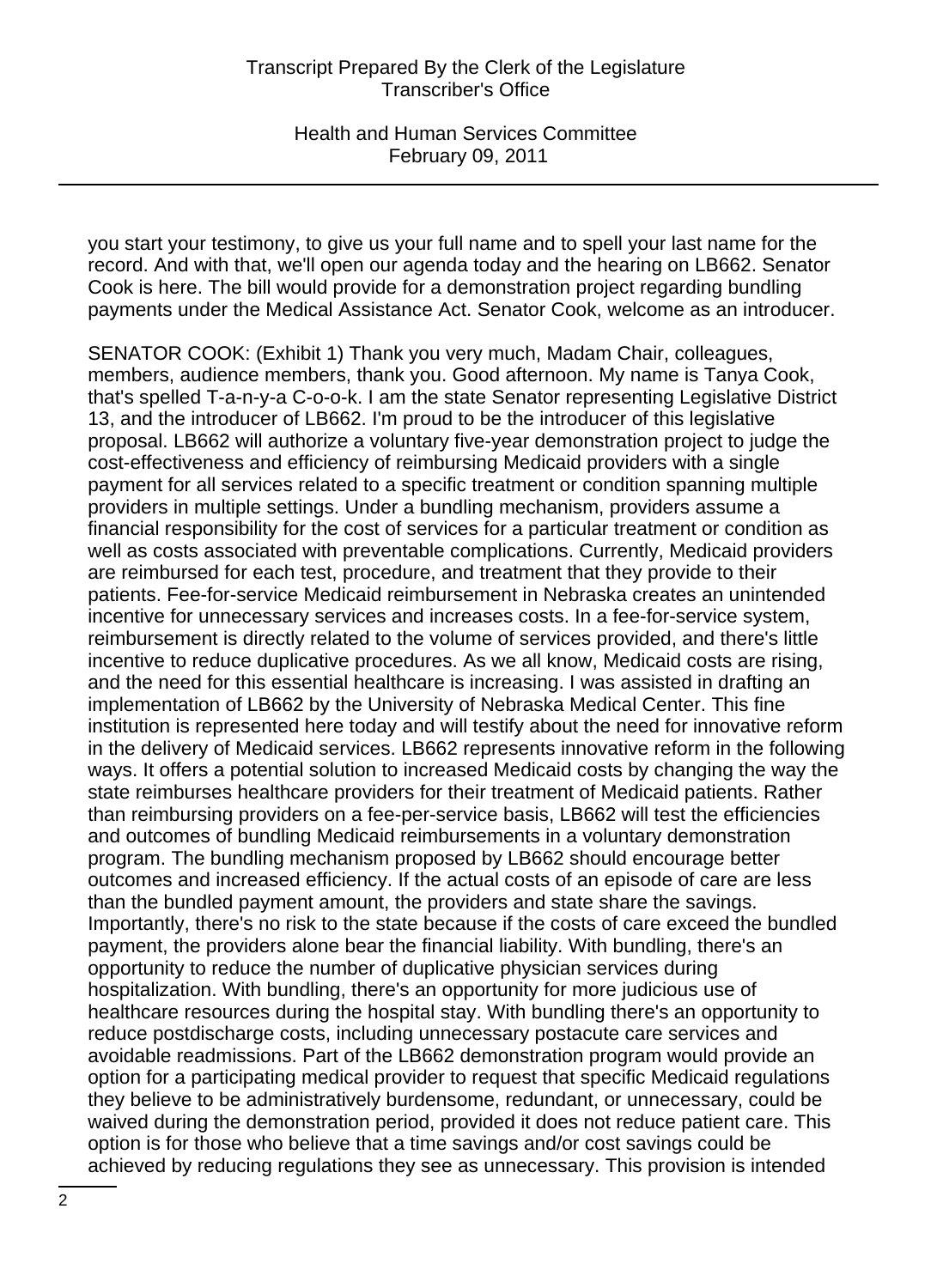Health and Human Services Committee February 09, 2011

for those who deal with the programs to give them the chance to test their theories about whether elimination of a particular regulation could improve the efficiency or lower costs. Again, specific Medicaid regulations will not be waived if it reduces patient care. Since Medicaid is under managed care in some counties, a demonstration program for those counties will have to involve the cooperation of the provider and those who perform the contract for the state to participate in a demonstration program. This is the opportunity for those interested entities to collaborate on an innovative way they want to test. Senator Gloor, I want to speak directly to you on the record and say that LB662 in no way affects the ongoing operation or funding of your medical home model. To the contrary, LB662 builds on the enlightened ideas contained in your pilot project that care providers can better serve their patients if they coordinate care. Your achievements, Senator Gloor, show that coordinated care is possible. LB662 adds an additional, purely voluntary, financial incentive to provide coordinated care as efficiently as possible. Finally, I want to address the alleged fiscal impact of LB662's enactment. The fiscal note attached to this proposal is listed at close to one-half million dollars, which is a lot of money. Here's my question to the committee and to the Legislature and to the agency: What is the appropriate means to reduce state spending on Medicare treatment? Is the answer to reduce reimbursements? I say the answer to reduce coverage or add copayments, are those the answers to do that to financially limited residents? Is the answer to eliminate eligibility for Nebraskans for the safety net coverage that Medicaid provides? I propose that an innovation rather than simple cuts is the appropriate public policy response to budget stresses. I hope that you will stand with me in that position and work to nurture innovative policy to reduce the state's Medicaid expenses. I take issue with several assumptions relied upon in the drafting of the fiscal note, but I will address those with you outside of the public hearing. Additionally, I will work to draft a committee amendment to clarify, codify, and outline the savings available through bundled Medicaid payments. My hope is that once an amendment is drafted that eliminates most, if not all, of the fiscal impact claimed by the department, that each of you will join me in advancing LB662 for debate by the full Legislature. Members of the committee, thank you for your attention to this proposal. Thank you for considering a policy that addresses some of the fundamental flaws in Medicaid reimbursement structure. If you join me in supporting this proposal, you'll be able to tell your constituents that you're seeking solutions to the real problems in our state, the growing and onerous costs of providing Medicaid coverage for Nebraskans. Thank you. [LB662]

SENATOR CAMPBELL: Thank you, Senator Cook. Questions or comments? Senator Gloor. [LB662]

SENATOR COOK: Peace, he said. He gave me a peace sign. (Laughter) [LB662]

SENATOR GLOOR: It was a peace sign. (Laugh) Yeah, I appreciated our chance to visit about this previously. And representatives of UNMC have been very forthcoming with information and assurances, and, you know, I hope this is a good hearing. I am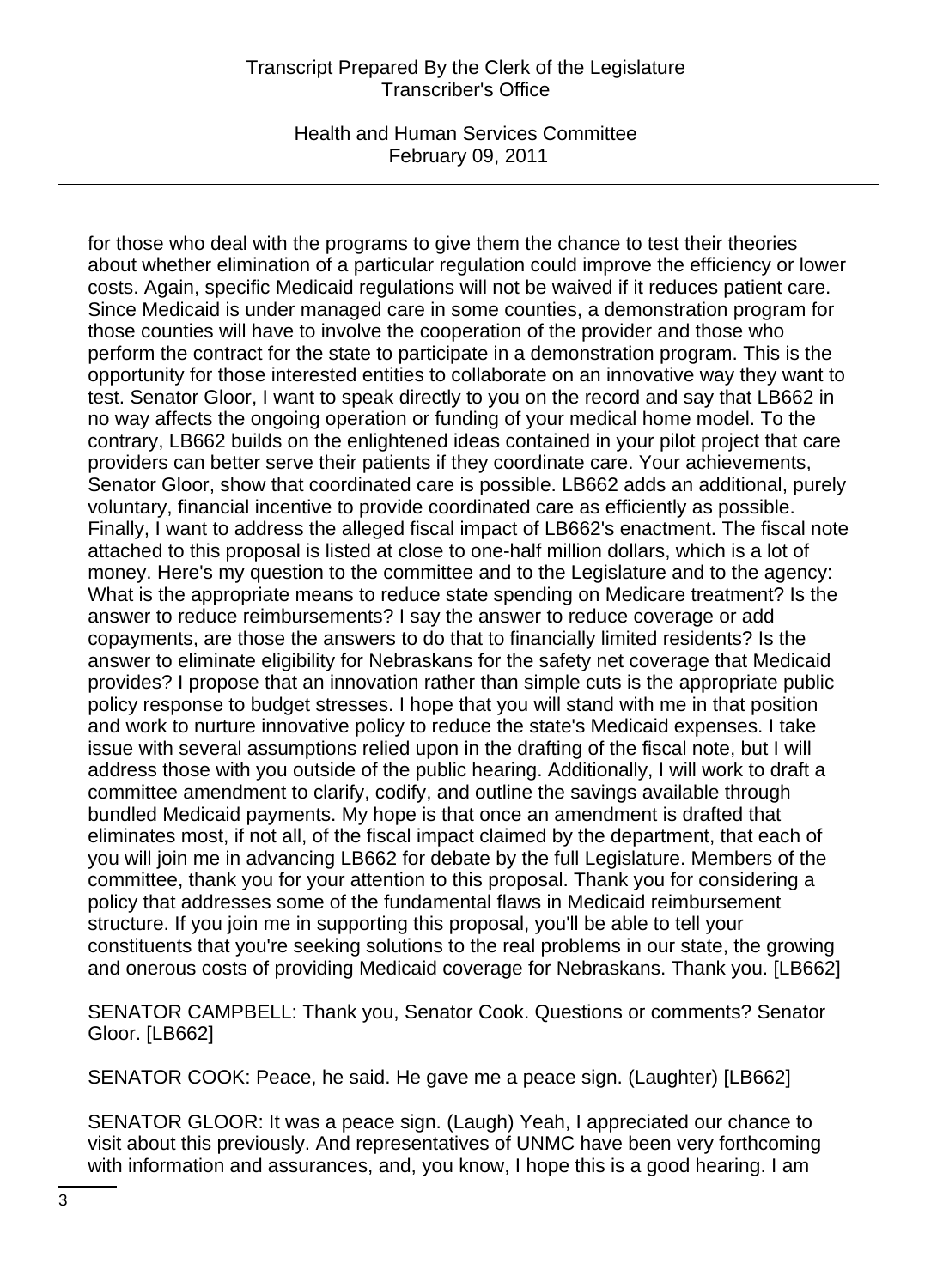hoping that there are others behind you that can answer some of the more technical questions I might have, so that I don't have to ask you all those questions. Would that be a fair assumption? [LB662]

SENATOR COOK: Right. Yeah, and I'm confident they will, or if not we'll get you something, each of the members something in writing, too, that will answer the questions to your satisfaction. [LB662]

SENATOR GLOOR: And a lot of my questions probably will be questions that Director Chaumont might be able to help, but also it's nice to see her here today. So, thank you. [LB662]

SENATOR COOK: Thank you. [LB662]

SENATOR CAMPBELL: Other questions or comments? Senator Howard. [LB662]

SENATOR HOWARD: I wanted to make sure we both didn't have our hands up. Thank you. Thank you, Senator Cook, that was a great delivery. And I noticed this...you may not know the answer to this, I am just so puzzled that it would cost so much money to try to save money. Have you asked...what have you been told is the reason for the cost? [LB662]

SENATOR COOK: We've done some research, and again I don't want to get into what we determined. [LB662]

SENATOR HOWARD: Right. [LB662]

SENATOR COOK: I'll talk to you off mike about what we've identified. Perhaps the agency director can speak to that because presumably they're...since Nebraska has participated in Medicaid, lo these many years, presumably there are experienced staff people that would be available to handle this. And it's voluntary, so. [LB662]

SENATOR HOWARD: Well, I can wait and ask Vivianne about that, because she's so good with figures she'll be able to explain that to me. [LB662]

SENATOR COOK: I'm certain. I'm confident. [LB662]

SENATOR CAMPBELL: Any other questions or comments? Thank you, Senator Cook. And I know you'll be here to close, so... [LB662]

SENATOR COOK: Thank you. I will. [LB662]

SENATOR CAMPBELL: ...we don't have to worry about that. We'll take the first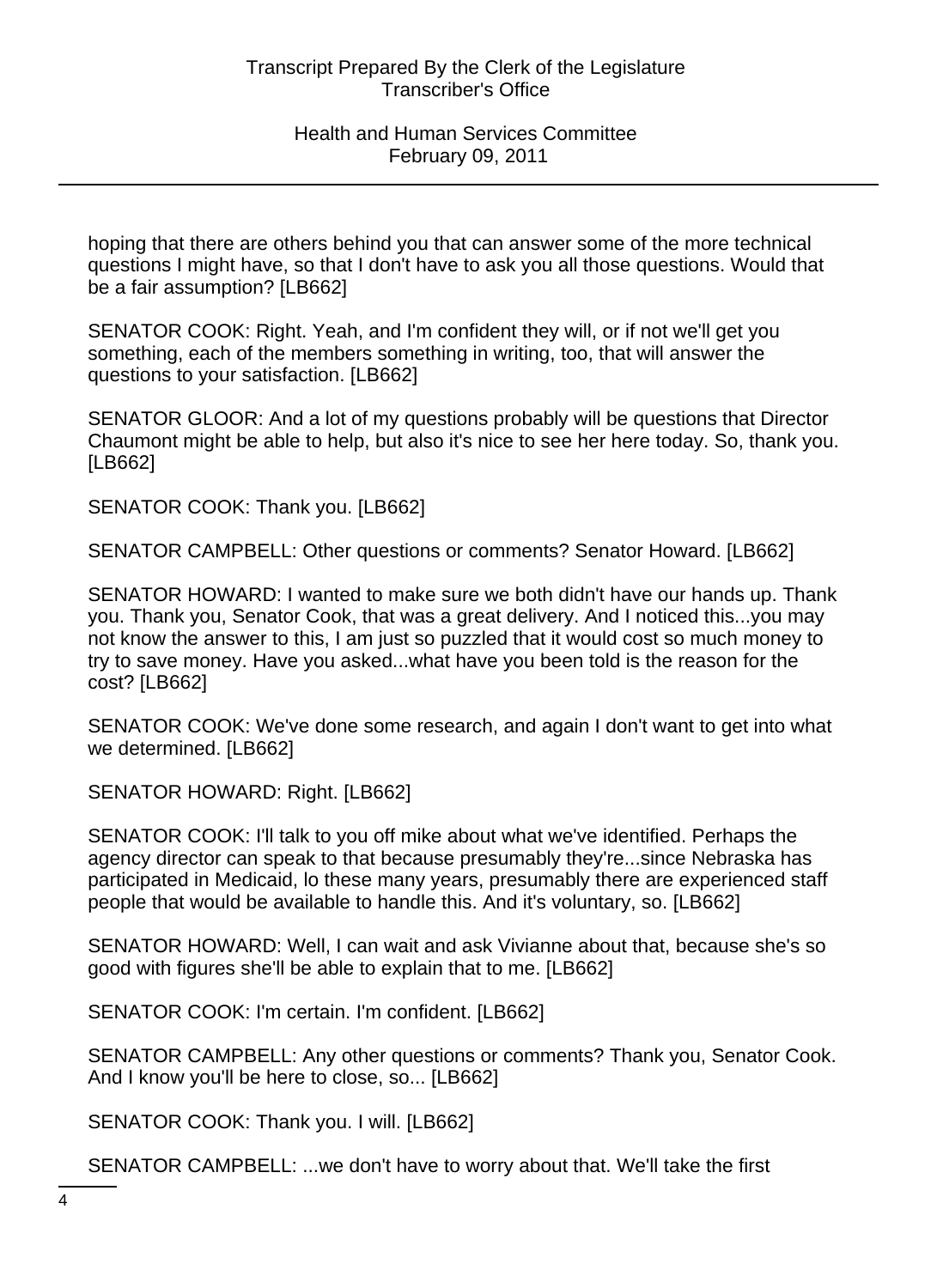# proponent for the bill. [LB662]

MARK BOWEN: (Exhibits 2 and 3) Good afternoon, my name is Mark Bowen. Thank you for the opportunity to comment. My name is spelled M-a-r-k B-o-w-e-n. I'm with the University of Nebraska Medical Center. I am here representing myself to talk in favor of the bill LB662 to provide a demonstration of bundling payments. There is a need to identify ways to reduce costs while maintaining the quality of care provided. LB662 provides an option for medical providers to test whether bundled payments can save costs. The federal Center for Medicare and Medicaid Innovation, called CMI, recently established by the federal health reform law, began operating last month. Part of its mission is to test the innovative payment and medical delivery models that might reduce program costs while preserving the quality of care for beneficiaries. As different strategies are tested, like medical homes and accountable care organizations, they will likely include testing whether moving away from a fee-for-service payment method to a bundled payment for episodes of care can lower costs. During consideration of the federal legislation it was indicated that HHS and CMI, Center for Medicaid Innovation, would be open to considering waivers as part of pilot programs. LB662 would provide a similar opportunity at the state level, and that the state be equally open to seeking waivers, if necessary, as part of a demonstration program to determine if there is a savings. LB662 would encourage the medical providers, and the company contracted to provide Medicaid care, to work in a cooperative manner if waivers are sought. LB662 could facilitate allowing the creative health provider market to determine whether there are financial savings and how they can be found using bundled payments. The UNMC Midtown Clinic, also known as Turner Park, is an example of an entity that might participate in a pilot and demonstration program. The clinic, which serves as the primary outpatient training site for our internal medicine residents, is evolving from a traditional resident clinic to a medical home practice. The care teams include nurse coordinator/educators, social workers, pharmacists, and a mental health provider. Pharmacy residents and mental health interns have also been added as trainees to work side by side with the internal medicine residents to foster the concept of a team-based care approach. LB662 provides a voluntary option for those who participate in demonstration programs to work in a collaborative manner with the state and the company contracted to provide managed care to determine whether a waiver from a regulation, as yet unknown, would be beneficial and would contribute toward reducing costs or lessening the administrative overhead. I appreciate that the incentive for participants is that they could share equally with the state in a cost savings generated from the demonstration project. Thank you for your time. Can I answer any questions? [LB662]

SENATOR CAMPBELL: Thank you, Mr. Bowen. Questions for Mr. Bowen? I will take...okay, we'll start with my far left. Senator Krist. [LB662]

SENATOR KRIST: Thank you. Thanks for coming and testifying. In the cost or fiscal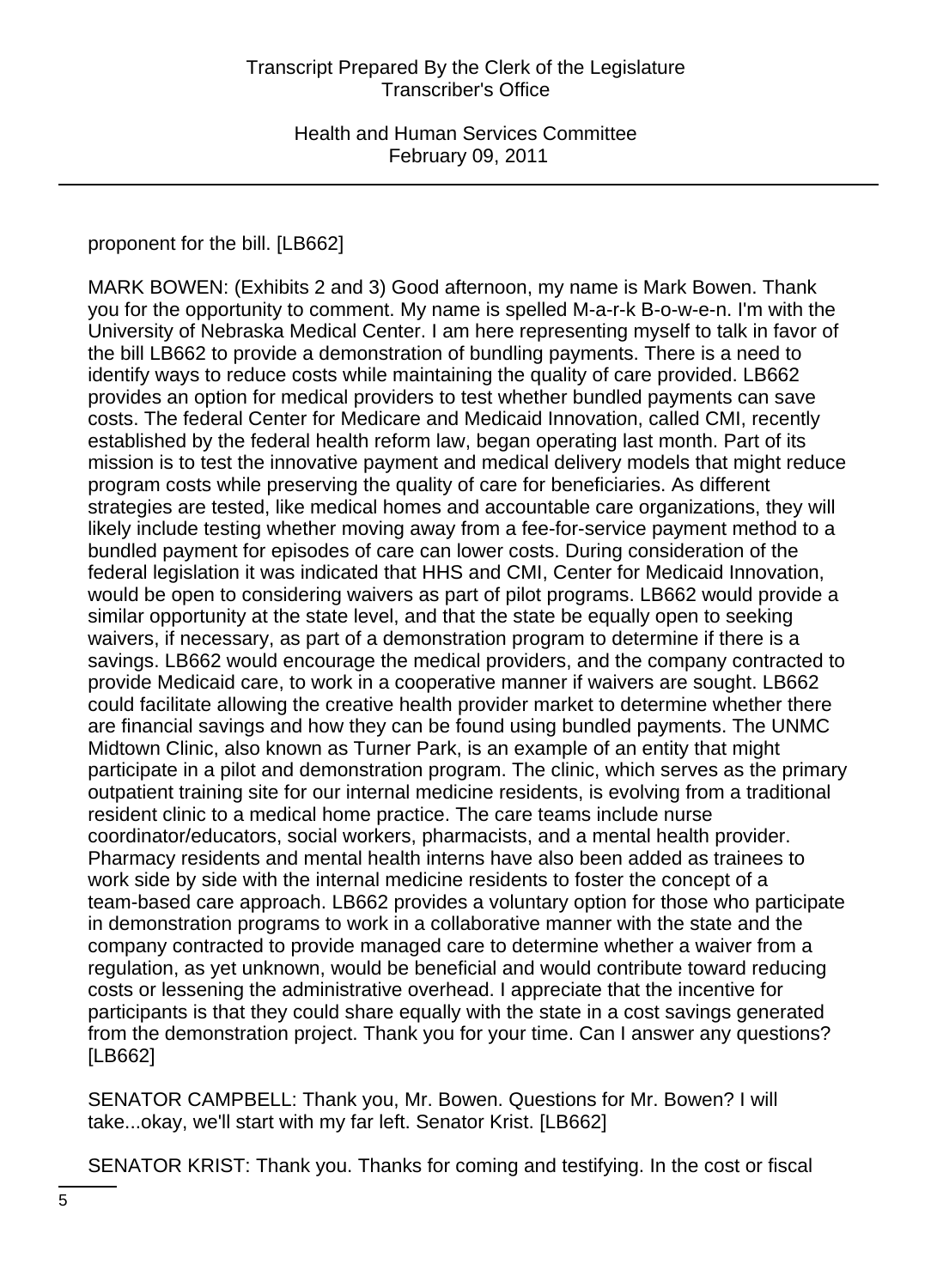note, it identifies FTE, additional people to do things that need to be done. When you talk about sharing the savings, would you also be in line to help with administering the test program so that some of that can be shared in terms of people power? [LB662]

MARK BOWEN: I think that comes down to who is going to be involved in the demonstration, but I think people would be open to that discussion. It's just a matter of who would be involved with being the providers in the test bundling program. [LB662]

SENATOR KRIST: Thanks, Mark. [LB662]

SENATOR CAMPBELL: Senator Howard, did you have a question? [LB662]

SENATOR HOWARD: No, I...but thank you, but I will ask. You know, taking that a step further, it would probably depend on how the state chose to process the billing, wouldn't it? [LB662]

MARK BOWEN: Uh-hum. [LB662]

SENATOR HOWARD: I mean, you can only be so available because the state has their own internal workers and mechanisms, but it's good for you to offer. I think that's... [LB662]

MARK BOWEN: Yeah, and I hate to go too far. [LB662]

SENATOR HOWARD: Exactly. [LB662]

MARK BOWEN: I don't deal with it on a daily basis. I mean, I'd rely on those folks who do deal with it on a daily basis to know if there's a need for a waiver and what regulation they might be looking at. [LB662]

SENATOR HOWARD: Right. And the state has their own high-quality computer system that generates that. So, thank you. [LB662]

SENATOR CAMPBELL: Senator Bloomfield. [LB662]

SENATOR BLOOMFIELD: Thank you, Madam Chair. Mr. Bowen, if, per chance, the federal healthcare bill, their law that is currently there, should fall apart due to court action or political action, would that affect what we're doing here? It looks like some of the emphasis is coming from that. [LB662]

MARK BOWEN: Well, there's the option. We just don't know at this point. We do know that the institute was established, CMI was instituted and established and operating as of last month. We're kind of waiting for them to issue what might be the opportunities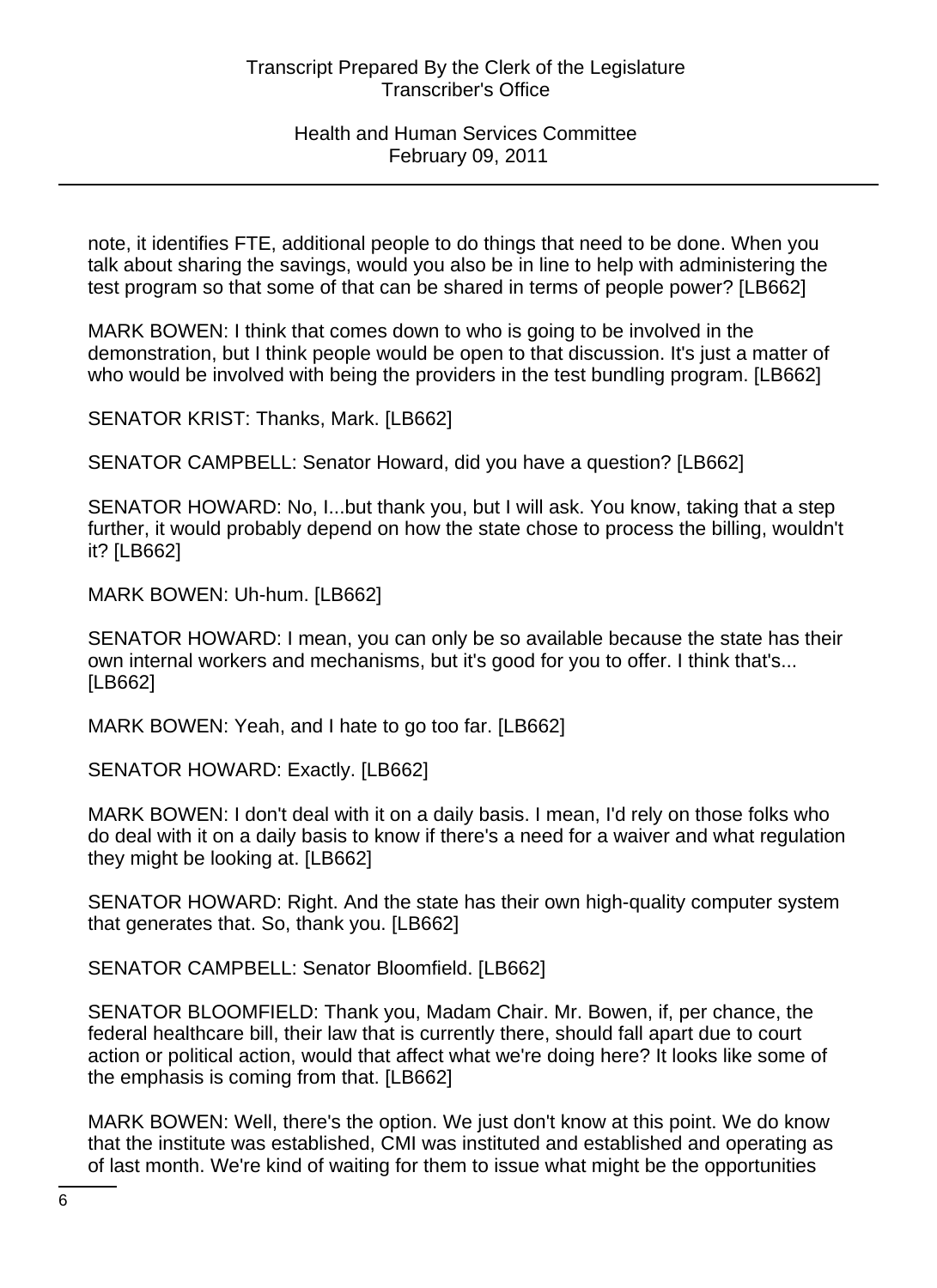and the regulations dealing with it. So, in part, I can't predict the future, but we'd like to be prepared if it happens. If they do offer the opportunities and they are correct in that they are open to waivers at that level as well, we'd just like to make sure that we can take advantage of them, if they're going to be available. [LB662]

SENATOR BLOOMFIELD: Thank you. [LB662]

SENATOR CAMPBELL: Senator Gloor. [LB662]

SENATOR GLOOR: Thank you, Chairman Campbell. Mark, we have a letter of support...actually it's a letter remaining neutral from the Hospital Association. And one of the paragraphs says, "Nebraska's hospitals support the intent of LB662; however, we urge the state to strongly consider participating in the federal demonstration program before establishing its own bundled payment system." Can you explain that sentence to me? I mean, what is the difference between the federal demonstration project? [LB662]

MARK BOWEN: I won't speak for them. I'm going to...I'll defer, if they're here, to let them explain it but... [LB662]

SENATOR GLOOR: I'm asking you because I didn't see anybody here from the association. I'm really looking... [LB662]

MARK BOWEN: Yeah, my assumption... [LB662]

SENATOR GLOOR: You would know about federal demonstration projects the way you've been monitoring. [LB662]

MARK BOWEN: Yeah. My assumption is that they're probably anticipating, like we are, that CMI will be issuing some opportunities soon. But they're so new in their operation, we're all sort of on the edge of our chair waiting. (Laugh) So I'm guessing that they're referring to those that would be coming down soon from the federal level, probably through CMI. [LB662]

SENATOR GLOOR: And with those demo projects, there would be specific funds that could be used to help with whatever might be involved in start-ups, so. [LB662]

MARK BOWEN: Could be. We don't know because we haven't seen it, but there's that opportunity. [LB662]

SENATOR GLOOR: Yeah. [LB662]

MARK BOWEN: We do know they have some funding to deal with and we do know that they're looking for ways to test delivery methods as well as payment methods, so we're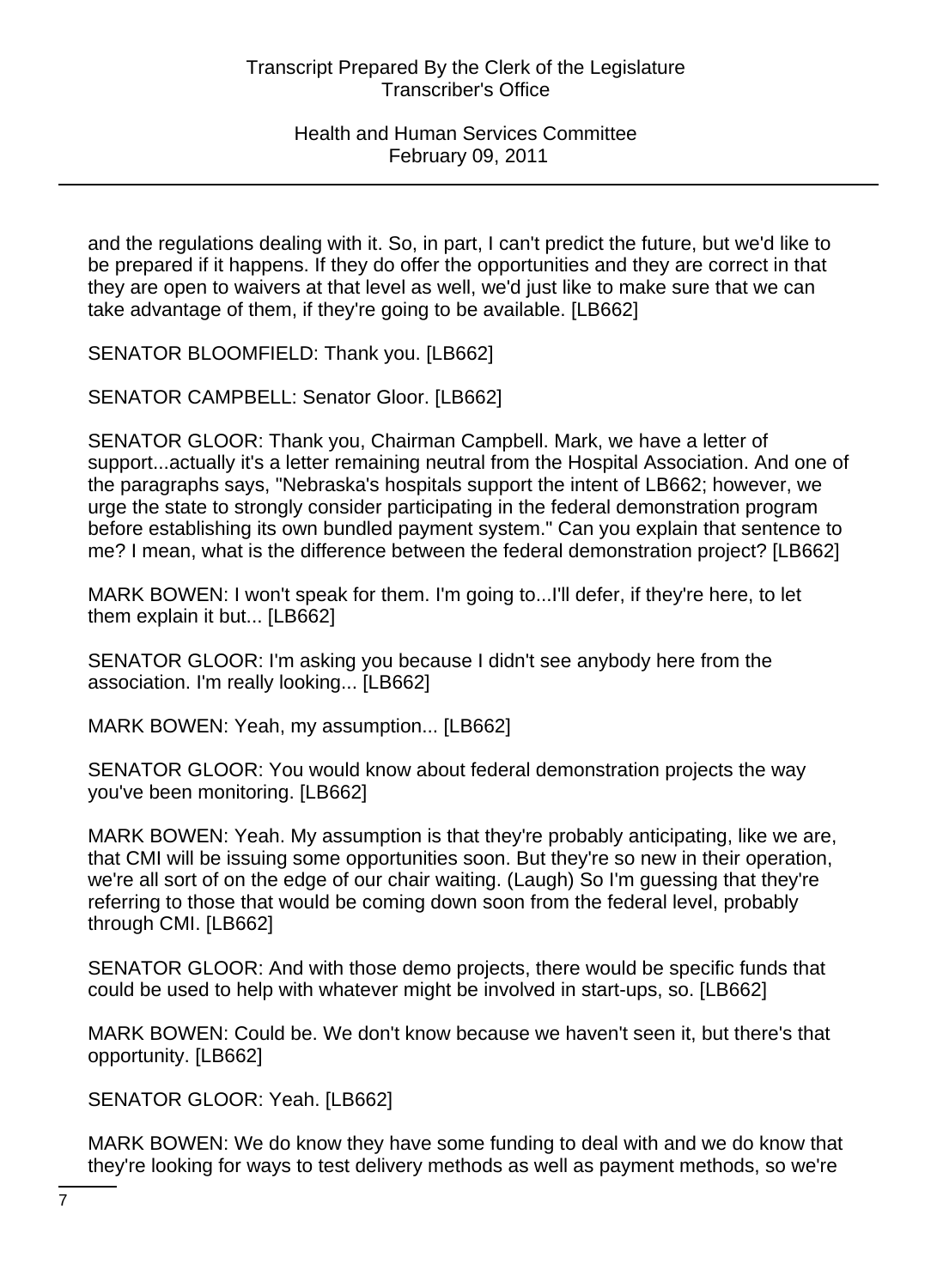all assuming it's going to be there, but we just haven't seen it to know. [LB662]

SENATOR GLOOR: I was going to lead into another question. I'm trying to recall where it was taking me. Five-year project. The medical home initiative outstate is a two-year project. Is there a reason that you picked and promote five years rather than a shorter period of time? [LB662]

MARK BOWEN: I will tell...I don't think so. I think part of it was based on sort of anticipating what the federal government might be offering. And during discussion last year, during the debate of the bill, there was some discussion of multiple-year programs, so five years seemed like what they might be looking at, at the federal level. [LB662]

SENATOR GLOOR: Okay. Again trying to anticipate what might be out there. [LB662]

MARK BOWEN: Trying to read the tea leaves, yeah. [LB662]

SENATOR GLOOR: Have you had any...have there been any discussions, do you know, with other payers? I'm specifically thinking of third-party payers because bundled payment systems, in terms of changing that entire practice, would certainly be a lot more...would be a lot easier and improve your chances of success if a few other payers would also be willing to accept a bundled payment arrangement. [LB662]

MARK BOWEN: I have not had those conversations with them. I think it comes to the point where when people have something they can look on paper and see what the opportunity might be, then they'll talk about are we interested or not. And it could be anybody. We just don't know until we actually see those regs, but we think that they might be. We know that we operate under managed care in our county, for example. We know they'd have to be involved. We would want to be cooperative with them. [LB662]

SENATOR GLOOR: And once again, the federal demo project may provide an opportunity to tie into Medicare. [LB662]

MARK BOWEN: It may, right. [LB662]

SENATOR GLOOR: May. Okay. Thank you. [LB662]

MARK BOWEN: Yeah, I wish I could give you more, but again we're just speculating on a lot of the federal stuff at this moment. [LB662]

SENATOR GLOOR: No, I...and clearly all my questions had to do with the demo project, for the most part, trying to see if we knew any more than we do, which is not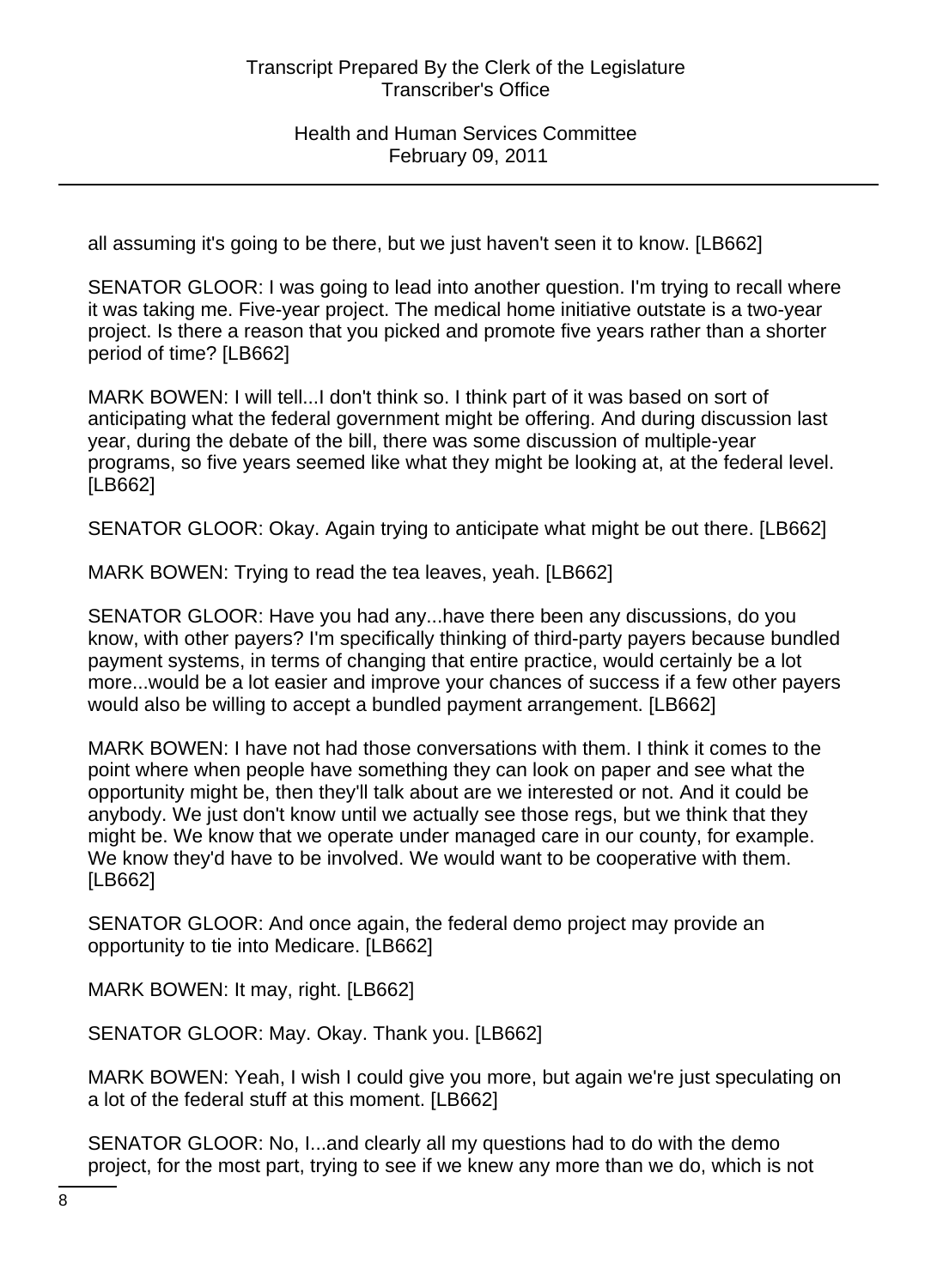much. (Laughter) Thanks. [LB662]

MARK BOWEN: Not yet. [LB662]

SENATOR CAMPBELL: Mr. Bowen, if the CMI project came through that they listed a number of projects and this fit within the scope, would you need the bill? Would you still need the legislative bill? [LB662]

MARK BOWEN: I hesitate because, again not being the provider who works with it day to day, I would say that they may want to view it as a global kind of thing where they want to deal with both Medicare and Medicaid, so that may be one aspect. But I hate to speak for those actual providers. [LB662]

SENATOR CAMPBELL: Okay, so it's really going to depend upon what's in the CMI... [LB662]

MARK BOWEN: Largely. [LB662]

SENATOR CAMPBELL: ...framework and whether you needed the authorization from the Legislature to proceed... [LB662]

MARK BOWEN: Right. [LB662]

SENATOR CAMPBELL: ...and working with the department. Are bundled payments in the same framework as a global...what they call global payments? [LB662]

MARK BOWEN: Well, there's a lot of definitions to it. The ones we tend to talk about the most often are episode-of-care bundled payments. Those were the ones that were dealing with more chronic type diseases, diabetes, those kinds of things where you can have some, I think, ability to identify what the bundled average payment might be that would be reasonable. But there are a variety of other kinds as well. There are ones that have been used for surgery, for example, and a variety of other methods, people's different definitions. And we tend to talk more about the episode of care. [LB662]

SENATOR CAMPBELL: All right. Okay. And I just want to make a comment for the record and certainly with those people that are with us. This summer we had an interim study, a joint task force between Banking, Appropriations, and Health and Human Services, and Senator Cook and Senator Gloor and I sat on that. And I really want to say, I appreciate, Mr. Bowen, all the help that you provided to the committee and... [LB662]

MARK BOWEN: Oh, glad to. [LB662]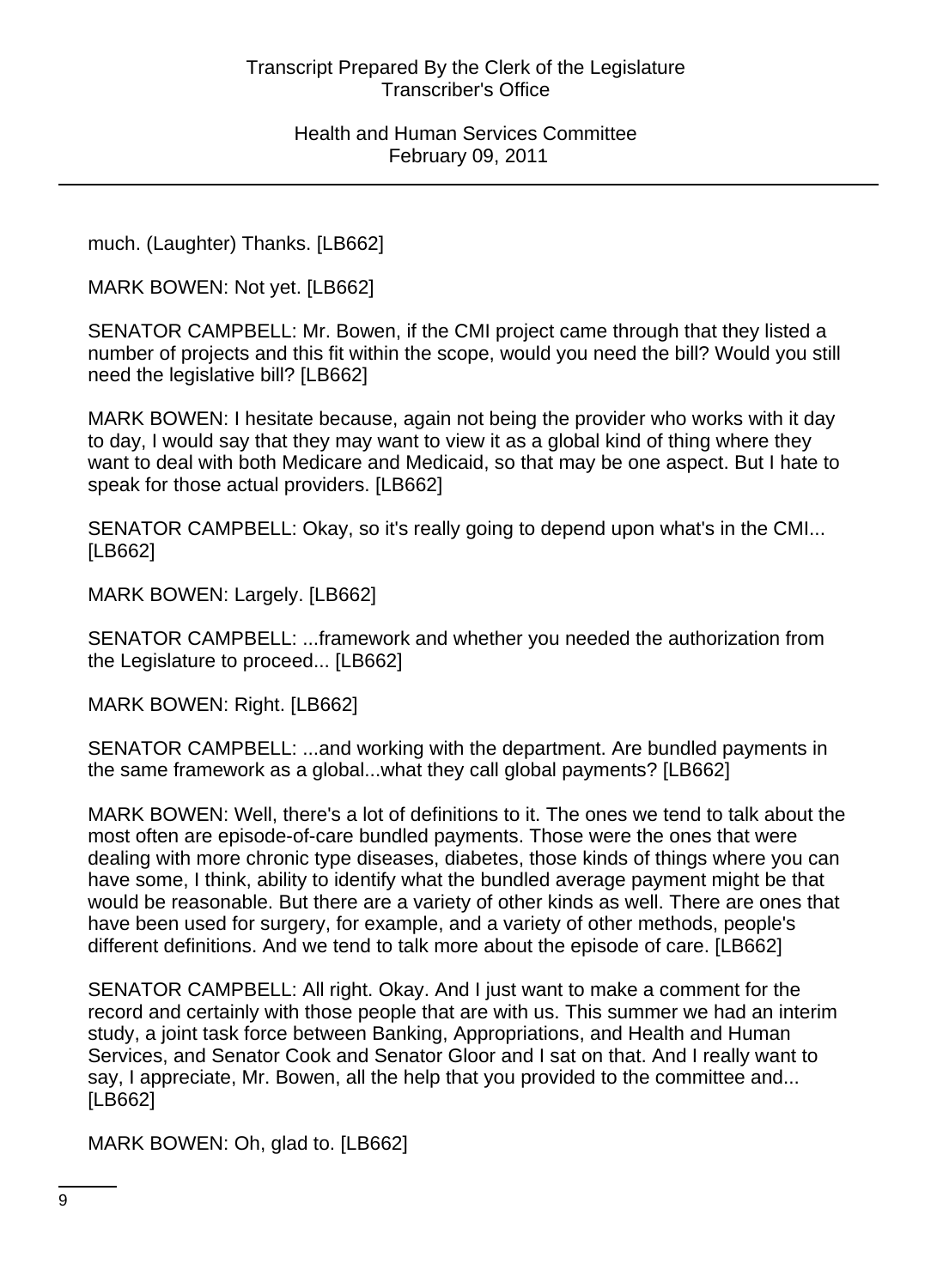SENATOR CAMPBELL: ...the good suggestions that came with that, and that you're still being very vigilant and watching out for the projects, because they're going to come down fast. And if all...I mean, depending on what happens with the national healthcare, we have to be prepared no matter what. [LB662]

MARK BOWEN: Yeah, it is a matter of being prepared. [LB662]

SENATOR CAMPBELL: Um-hum. So I wanted to thank you publicly because you have provided a lot of good information. Any other comments or questions for Mr. Bowen? Thank you very much. [LB662]

MARK BOWEN: You're welcome. [LB662]

SENATOR CAMPBELL: The next proponent. Good afternoon. [LB662]

JAMES CAVANAUGH: (Exhibit 4) Good afternoon, Senator Campbell and members of the Health and Human Services Committee. My name is James Cavanaugh. I'm an attorney and registered lobbyist for Creighton University and Creighton University Medical Center appearing today on their behalf in favor of LB662. You're receiving a copy of a letter from Creighton University. And I apologize: I reproduced it and the letterhead didn't come out, so I will resubmit it with letterhead at the conclusion of the hearing. But it generally states Creighton's position in support of this initiative. As you heard from Mr. Bowen, the previous testifier, there's potential for some real savings, and Creighton, like UNMC, is uniquely situated in the Nebraska healthcare community to participate in this demonstration bundling project. It seems to make just good common sense that if you did some of these things together rather than repeat them over and over as separate transactions, that you would be able to realize some real savings. Like UNMC, we have freestanding clinics throughout the metropolitan area that would be eager to participate in this type of a demonstration project. In reviewing the fiscal note, I guess I was struck by a couple things. It seems to be a knee-jerk reaction of a lot of entities of government, whenever anything is proposed, to immediately add it to their own payroll. And I don't know exactly how many people currently work at HHS. It's a big number. For what we're talking about here to say, well, automatically we'd have to add \$67,000 and change to the budget might call for some strict scrutiny on behalf of this committee. Relative to the other costs, I mean, there is language in the bill and language in the fiscal note, and I think you heard language along these lines from the previous testifier, that, you know, we're interested in participating in this program. And the bill spells out, if there are cost savings in these, how they would be distributed, and presumably they would be distributed in such a fashion that they would defray any of these projected costs to the state. I mean, the idea of the bundling is to reduce costs. And so when we're looking at the numbers contained in the fiscal notes, I guess I would have to say, you know, well, let's try to capture as good an idea of some of the cost savings as they apparently are at extrapolating some of the actual costs. It is also stated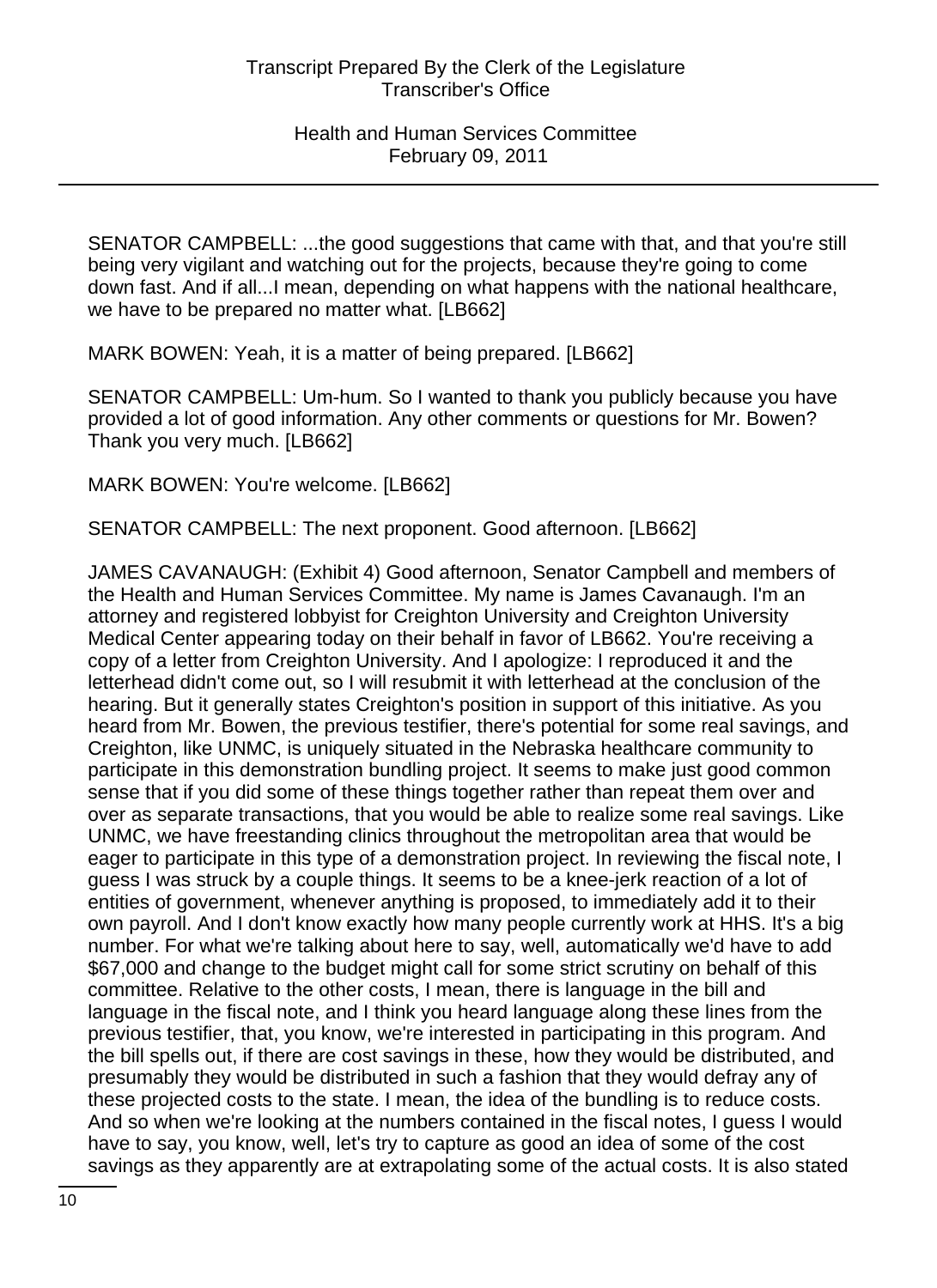in the fiscal note that it is unknown whether or not there would be entities that would participate in the demonstration project. Well, I think that you heard loud and clear from the previous testifier, and now you're going to hear it from me, that yes, there are entities that would be more than willing to participate in this demonstration project. I'd like to commend Senator Cook for bringing this to your attention. I would highly commend you to report this bill out of committee and we'd be happy to answer any questions you might have. [LB662]

SENATOR CAMPBELL: Thank you, Mr. Cavanaugh. Questions? Senator Wallman. [LB662]

SENATOR WALLMAN: Thank you, Chairman. Yeah, welcome, Jim. [LB662]

JAMES CAVANAUGH: Thank you. [LB662]

SENATOR WALLMAN: Now in regard to this bundling, do you think that would save like emergency room costs and things like that? [LB662]

JAMES CAVANAUGH: Well, I think it would save some costs simply because, you know, if you're dealing with one patient and then you have a series of procedures, and if you're able to put those together for billing purposes then you're not going to have to, you know, go through all the paperwork of multiple procedures on the same patient. There is some language in here that says, down the road, as kind of a way of measuring the effectiveness of the project, we're going to see if it actually reduces per patient costs. But we're also going to see if it has some impact on patient's visits to the emergency room. And presumably, if you provide, you know, better, kind of continuous care, you might have an impact on bringing down some of those emergency room visits. [LB662]

SENATOR WALLMAN: Thank you. [LB662]

JAMES CAVANAUGH: Thank you. [LB662]

SENATOR CAMPBELL: Other questions for Mr. Cavanaugh? Thank you very much for coming. We always appreciate...when Creighton and UNMC come together, that's pretty powerful. (Laughter) [LB662]

JAMES CAVANAUGH: Well, we enjoy working with them. Thank you. [LB662]

SENATOR CAMPBELL: I know. Other proponents for the bill? Those wishing to testify in opposition to the bill? Those wishing to testify in a neutral position? Senator Cook. [LB662]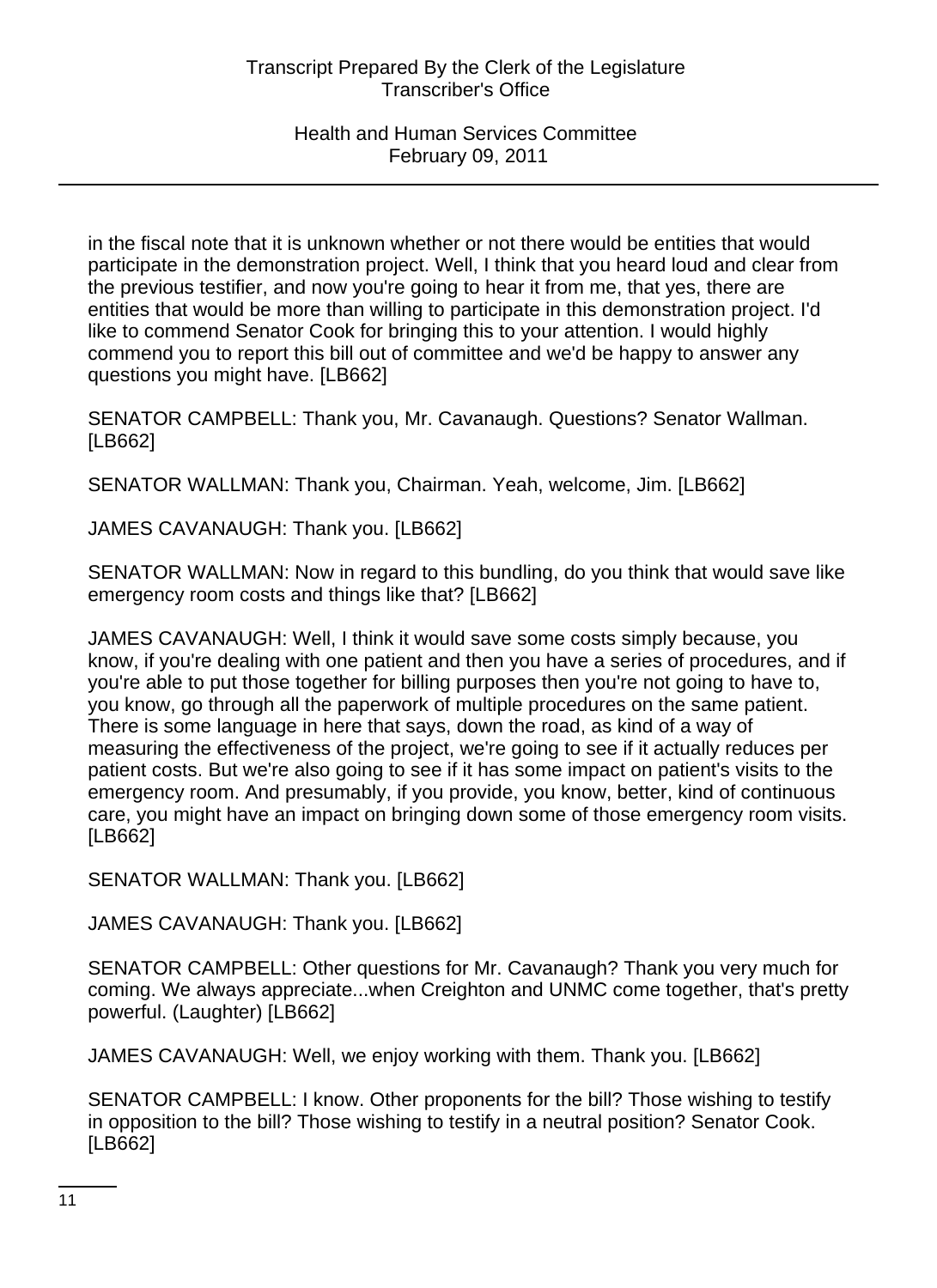Health and Human Services Committee February 09, 2011

SENATOR COOK: Thank you. I just want to close briefly, and thank you again for your thoughtful consideration of the proposal. Obviously, we've got some more research to do and some more noodling about it. Absolutely, the point that Senator Bloomfield brought up regarding the status of the proposal as it may come down from the federal government could be factored in. But something else I learned listening in on the floor debate the first year I got here: like a lot of new senators, I didn't want to say too much into the microphone, recognizing that it's all recorded for somebody to read again some day. And I remember, I believe it was Senator Carlson mentioning the expanding Medicaid costs and how that part of the pie for Nebraska's state budget, before we heard anything about any proposals from Washington, D.C., was growing beyond what we would be able to sustain, just with our aging population. That's beyond issues related to poverty or disability. So when I saw an opportunity to address it, doing something innovative and building on an idea that's gotten a lot of support, broad support within the body and around the country, I seized it. So once again, I appreciate your consideration of it. We're going to continue to be in communication with the hospitals and the different agencies and get back to you on your questions. Thank you. [LB662]

SENATOR CAMPBELL: Thank you, Senator Cook. Senator Gloor. [LB662]

SENATOR GLOOR: Thank you for introducing this bill. Since we're not getting a lot of back and forth on this bill, if this bill finds its way into debate, because it's got that huge price tag on it as you've already pointed out, there will be some challenges. So I would like to offer to be as helpful as I can sorting through all that. And so if you would keep me into play, that might make it easier for us to defend this going forward. I do think that there should be a sizable savings as part of this bundling as opposed to the medical and pilot project provides an even better opportunity to, for want of a better term, pick low-hanging fruit, whether it's diabetes, whether it's COPD. I mean, there are some disease processes that if done right, bundling should result in a considerable savings. But we're going to need to understand that fiscal note to understand why there's some expenses associated with it that don't easily go away. I think I know the answer to that and it's justifiable, but we're going to have to do a little hand holding to make it sound better in debate. So feel free to use me as a resource. But above and beyond that, help me help you do through that process. [LB662]

SENATOR COOK: I appreciate your support. Thank you. [LB662]

SENATOR CAMPBELL: Senator Cook, you are always articulate on the mike. [LB662]

SENATOR COOK: Why, thank you. [LB662]

SENATOR CAMPBELL: (Also see Exhibit 5) With that, we will close the public hearing to LB662. And as legal counsel is making her way, I want to explain a little bit about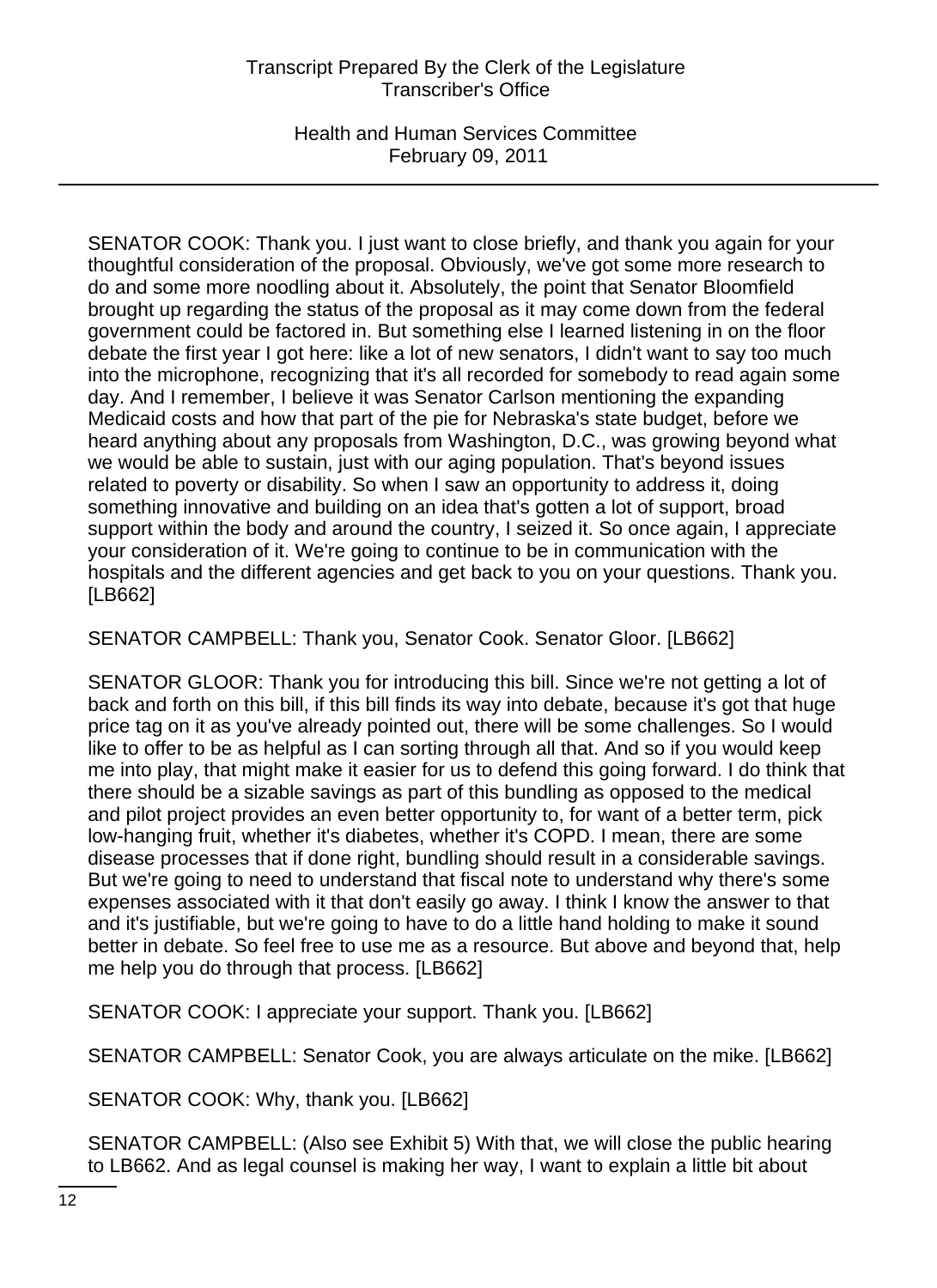Health and Human Services Committee February 09, 2011

what's happening to the next three bills and how they got here. The next three bills that we have for hearing came from the LR542 process, which dealt with recommendations from each of the committees as to what we could do to address the looming budget deficit. And so this summer we reviewed budgets, we reviewed a modification list that came to us primarily from the Department of Health and Human Services, and in the course of that we also did some reading on our own and came up with some ideas that had not been put on the table by other folks, but that we thought we may want to look at. And so what we're going to do this afternoon on these three bills, we'll hear them separately. Legal counsel will open on the bill, but then we're going to go directly to taking comments and hold questions from the senators for the people who wish to make comments, because right now the most important thing to this committee is hearing from you all on these three ideas. They were brought forward as ideas, suggestions. So this hearing today it is important to hear your comments on them. And with that, we'll open up the testimony on LB539, which would require a Medicaid state plan amendment or waiver relating to adult emergency room visits. Ms. Chaffee, do you want to begin for us? [LB662 LB539]

MICHELLE CHAFFEE: Thank you. I'm here to open on LB539. My name is Michelle Chaffee, C-h-a-f-f-e-e. I'm legal counsel to the Health and Human Services Committee. This bill was offered as Senator Campbell has indicated as a result of the LR542 options to identify some on-the-table discussions. LB539 requires the department, no later than July 1, 2011, to submit a state plan amendment or waiver to CMS to limit Medicaid payments for emergency room visits for adults to 12 per year. Emergency room visits that result in inpatient admission should not be counted towards the limit of 12 visits. I'd also add for information to the committee that recently in discussions with the director of Medicaid and Long-Term Care for Nebraska there has been information passed on from CMS in regards to guidelines in limiting or the parameters in which emergency room visits should be dealt with, and as such, that if the committee would go forward with this concept, a committee amendment would need to be developed in order to be in compliance with CMS guidelines. [LB539]

SENATOR CAMPBELL: (Exhibits 6-9) Okay. Thank you, Ms. Chaffee. With that, we will move to those in the hearing room who wish to testify as proponents for LB539. Any proponents? Those who are opposed to LB539? Those who wish to provide neutral testimony? We have a taker. While the director is making her way forward, we have letters from the Nebraska Association of Behavioral Health Organizations, the Nebraska Hospital Association, and the Nebraska State Volunteer Firefighter's Association. All of these organizations are opposed to LB539. Oh, and one other. And also a letter in opposition from the Nebraska Association of Social Workers, the Nebraska Chapter. Okay. With that, Director Chaumont, welcome. [LB539]

VIVIANNE CHAUMONT: Thank you. Good afternoon, Senator Campbell and members of the Health and Human Services Committee. I'm Vivianne Chaumont, V-i-v-i-a-n-n-e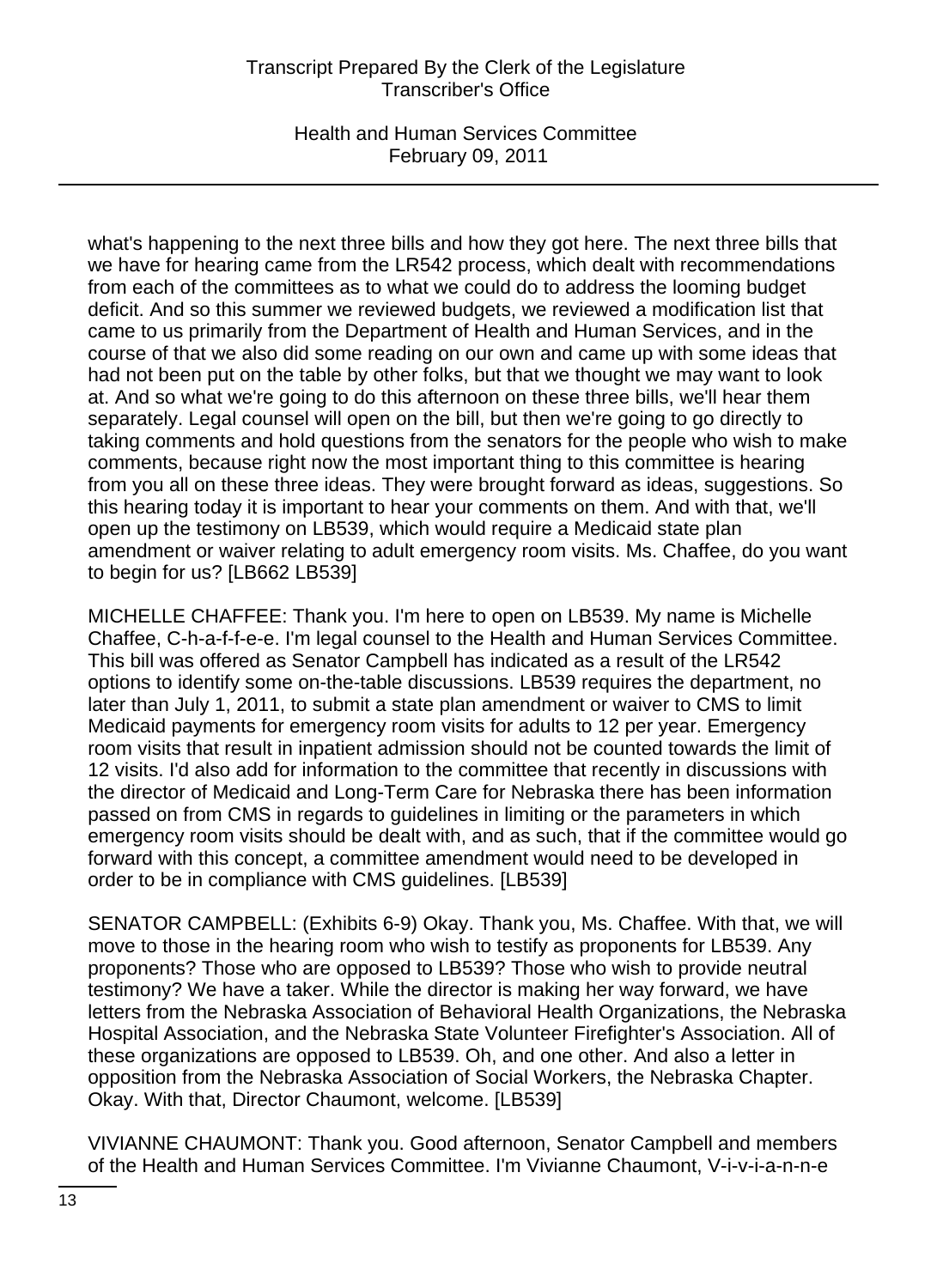C-h-a-u-m-o-n-t. I'm the director of the Division of Medicaid and Long-Term Care. I am just here to let you know that we are supportive of the intent behind this bill and would be happy to work with you in the future to make sure that it meets the goals that you have intended and to answer any questions that you have. [LB539]

SENATOR CAMPBELL: Are there questions from the senators? Senator Cook. Oh, sorry. [LB539]

SENATOR WALLMAN: Go ahead, go ahead. [LB539]

SENATOR COOK: I was thinking and then it became a question and so I'll go back to thinking. You may not have this number but you are our numbers queen for right now, did we... [LB539]

VIVIANNE CHAUMONT: According to Senator Howard only. (Laughter) [LB539]

SENATOR COOK: Yes. Did we ever ask the agency, what is the typical number of visits to the emergency room for this group of patients? Do we know that, what that number is, like an average or a median number? [LB539]

VIVIANNE CHAUMONT: No. The question wasn't asked in that particular fashion. [LB539]

SENATOR COOK: Okay. [LB539]

VIVIANNE CHAUMONT: The question I think was how many people would be over 12 limits. [LB539]

SENATOR COOK: Ah. Okay. [LB539]

VIVIANNE CHAUMONT: And we gave that number. Um-hum. [LB539]

SENATOR COOK: Thank you. [LB539]

SENATOR CAMPBELL: Is that okay? [LB539]

SENATOR COOK: Yes. [LB539]

SENATOR CAMPBELL: Okay. Other questions? Senator Howard. [LB539]

SENATOR HOWARD: Well, thank you, Senator Cook. That kind of brings to mind...do we have any idea of the population that most uses this? I don't mean adults. I mean is it physical, just illness, disability, or is it mental health issues? [LB539]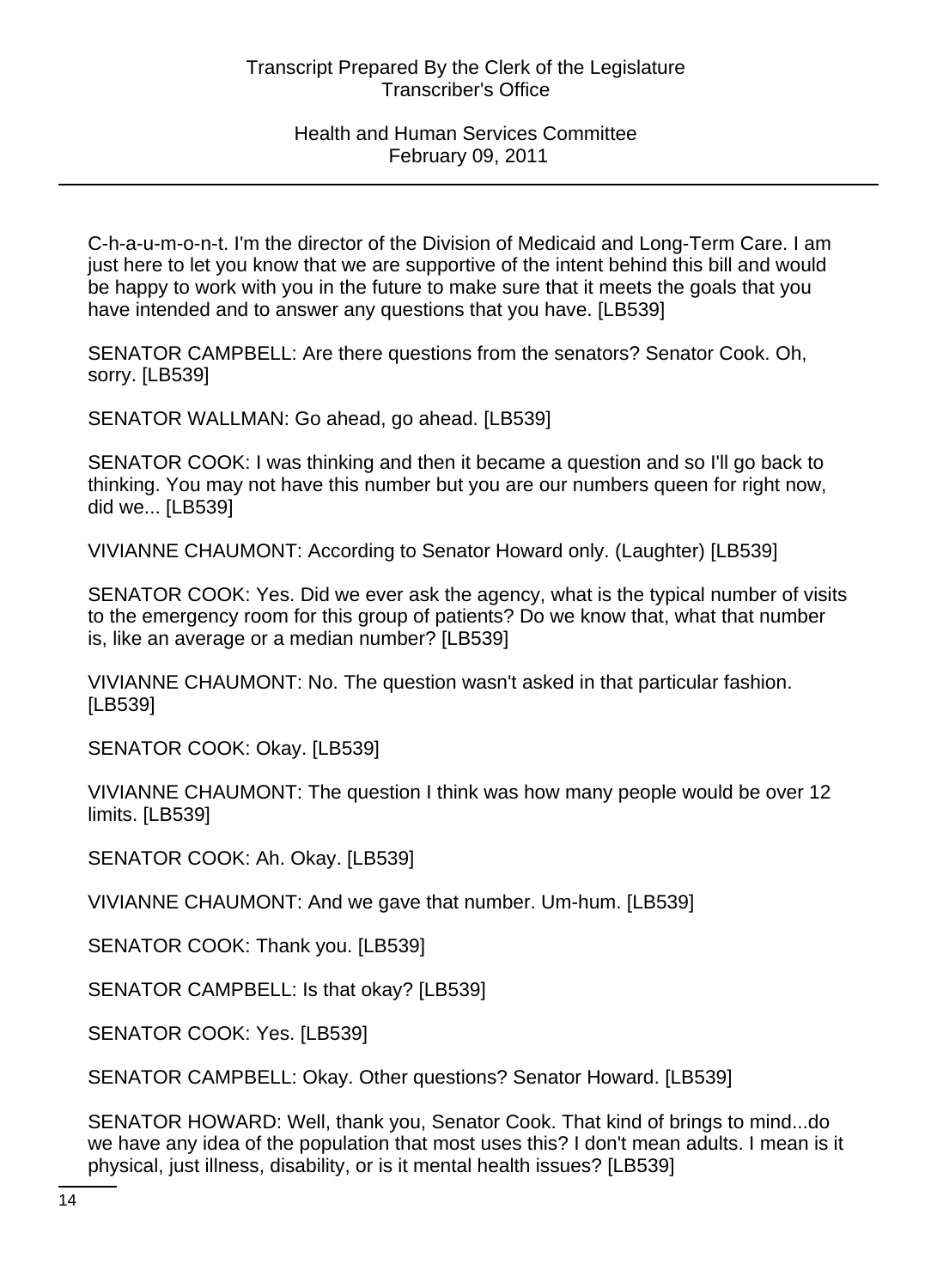VIVIANNE CHAUMONT: I don't have that information and I don't know how difficult it would be to get that information. We could probably do it by diagnosis. [LB539]

SENATOR HOWARD: Well, the reason I ask--and again, thank you, Senator Cook--is because I've heard reports that individuals that were involved in community service agencies in Omaha frequent the emergency rooms just because they like the attention. I mean, that's...I hate to think of it that way, honestly, but there are some cases where they feel more comfortable using the emergency rooms. So it might be useful to know if we're dealing with a particular population and if we could find a better way to assist them. [LB539]

VIVIANNE CHAUMONT: I'll ask if there's any data that we have that would answer that question. [LB539]

SENATOR HOWARD: Thank you, thank you. [LB539]

SENATOR CAMPBELL: Other questions? Director, in the hospital letter, just so that you have some idea of the numbers there were, "In 2009, there were 3,524 emergency room visits by 184 Medicaid--it has nonmanaged care in parentheses--patients that had 12 or more visits." And I should...oh, under this bill, "the hospitals would get paid for 2,208 visits per year and would have had to absorb 100 percent of the costs for the other 1,324. Removing this benefit simply shifts the cost from the state to hospitals." [LB539]

VIVIANNE CHAUMONT: Well, our data shows how many of those we paid for, and I don't know if they're including children and adults in that or if it was just adults. I don't know how they got their data; I know what we paid for. [LB539]

SENATOR CAMPBELL: Is there some issue in terms of the difference between what's truly an emergency--I mean, diagnosed as a medical emergency--and those that are not? I mean, should we be conversing about any of that on the record on this bill? [LB539]

VIVIANNE CHAUMONT: That's up to you. (Laugh) The issue with CMS is that there's different standards if you include emergency room visits, that are in fact for emergencies, in a cap. You can cap that. As we discussed with your legal counsel the other day, you can cap that, but only...you can only cap that in a cap of outpatient hospital care. You can't focus just on the emergency room visits. You can just focus on the emergency room visits if you're only focusing on emergency room visits that were in fact not for an emergency. Then you can focus on those and cap those specifically, but the numbers aren't that big there. [LB539]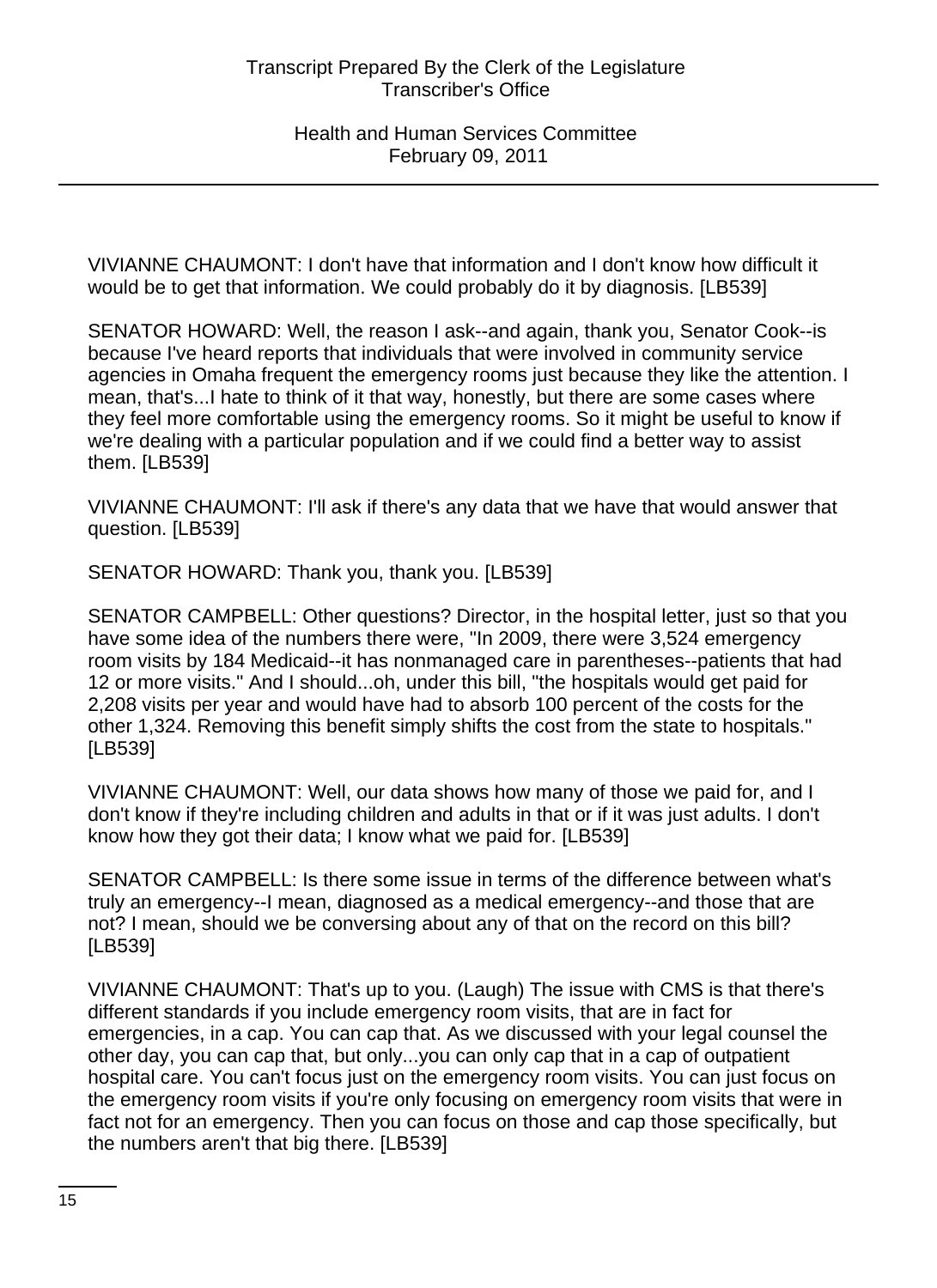SENATOR CAMPBELL: Okay. Senator Wallman. [LB539]

SENATOR WALLMAN: Thank you, Senator Campbell. Yeah, thank you for being here, Director. Do you think that the hospitals would be open to, not this medical bundling, but just say you're going to have this average amount of visits and contract with the hospitals, so much a month, you know, to save money, if they'd be open to that do you think? [LB539]

VIVIANNE CHAUMONT: Would they be open...I'm sorry, say it again. [LB539]

SENATOR WALLMAN: Be open to, like, contracting, you know, like farmers contract for certain services even though you might not use them, but if hospitals would get so much revenue a month it would save money for the state. [LB539]

VIVIANNE CHAUMONT: The Medicaid program can only pay for a service that was rendered. [LB539]

SENATOR WALLMAN: That was...yep, that's what I thought. Thank you. [LB539]

SENATOR CAMPBELL: Senator Gloor. [LB539]

SENATOR GLOOR: This probably is less a question than a couple of comments that you could share whether you think it might be true, at least my experience with hospital-based emergency rooms. I'm including the one that we had in Grand Island which was a trauma center--level two, I think, trauma center. Maybe it was level three, I think it was level three. Easily 60 to 80 percent of the visits that came of all payer categories, not...I would not be able to discern a difference in payer categories, but of all categories easily could be classified as 60 to 80 percent--again nonemergency. Now nonemergency has a broad definition. If you're the mother with a child that's running a 103 degree temperature, that's an emergency. The child's temperature may go down to 100 degrees in an hour after Tylenol. But occasionally a broken ankle. (Laugh) [LB539]

SENATOR HOWARD: Always a good example. [LB539]

SENATOR GLOOR: (Laugh) A good example. But 60 to 80 percent would be categorized as, you know, not what you have an emergency room and a trauma center for--things that could be cared for in an office. Does that number strike you, in your experience, as a reasonable one? [LB539]

VIVIANNE CHAUMONT: I really would have no idea what the amount would be, what that number would be. [LB539]

SENATOR GLOOR: Okay. And, you know, one of the issues here, I understand the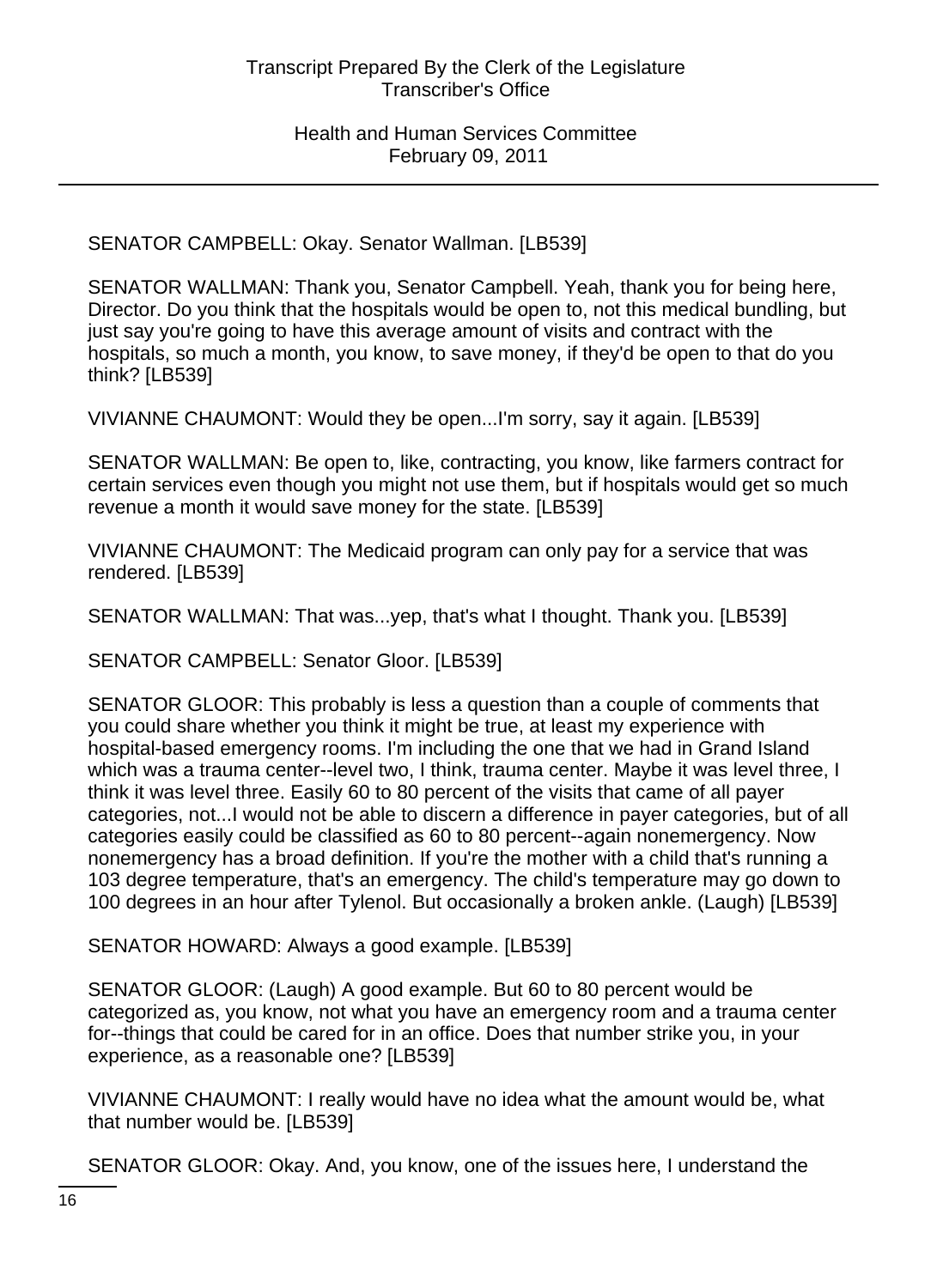Health and Human Services Committee February 09, 2011

Hospital Association's concern, but the reality is at some point in time those additional patients don't all generate that same level of expense. You have nurses, you have a doctor, you have space. I mean, the light has to be on and the heat has to be turned on. There are clearly some direct expenses like medicines that might have to be given. There may be some direct expense in there, but not every one of those additional patients will be a full cost charity case. So I understand the Hospital Association's concern. I also think that some of the patients who know that there is a limit of 12 will be more discerning in terms of using those services. See, now this isn't a clear-cut issue one way or the other I think as you sort through it [LB539]

VIVIANNE CHAUMONT: I have yet to find, after 20...oh, I couldn't possibly be that old. (Laughter) Since I started doing Medicaid in 1985, I've yet to find a clear-cut Medicaid issue. So the fact that this one is not wouldn't surprise me at all. [LB539]

SENATOR GLOOR: Yeah. Thank you. [LB539]

VIVIANNE CHAUMONT: But you're right. There's many ways to look at this. [LB539]

SENATOR CAMPBELL: And to note for the record: At an earlier hearing that we had, from the budget's perspective, the emergency room visits are also covered by the issue of copays. Is that not right, Director? I mean, that's kind of the direction that's in the budget proposal now before the Appropriations Committee would be an increase in copay or a copay for it. [LB539]

VIVIANNE CHAUMONT: No. No, we did not include in the budget a copay for emergency room visits. [LB539]

SENATOR CAMPBELL: I thought we had. [LB539]

VIVIANNE CHAUMONT: The federal regulatory framework for copays and emergency room visits is so onerous that it's difficult to do. [LB539]

SENATOR CAMPBELL: Okay. I'm sorry. I know that we talked about it at one point. [LB539]

VIVIANNE CHAUMONT: We did talk about it. [LB539]

SENATOR CAMPBELL: Yeah. Okay. Senator Howard. [LB539]

SENATOR HOWARD: Well, actually Senator Krist had his hand up first (inaudible). [LB539]

SENATOR KRIST: Go ahead, ladies first. [LB539]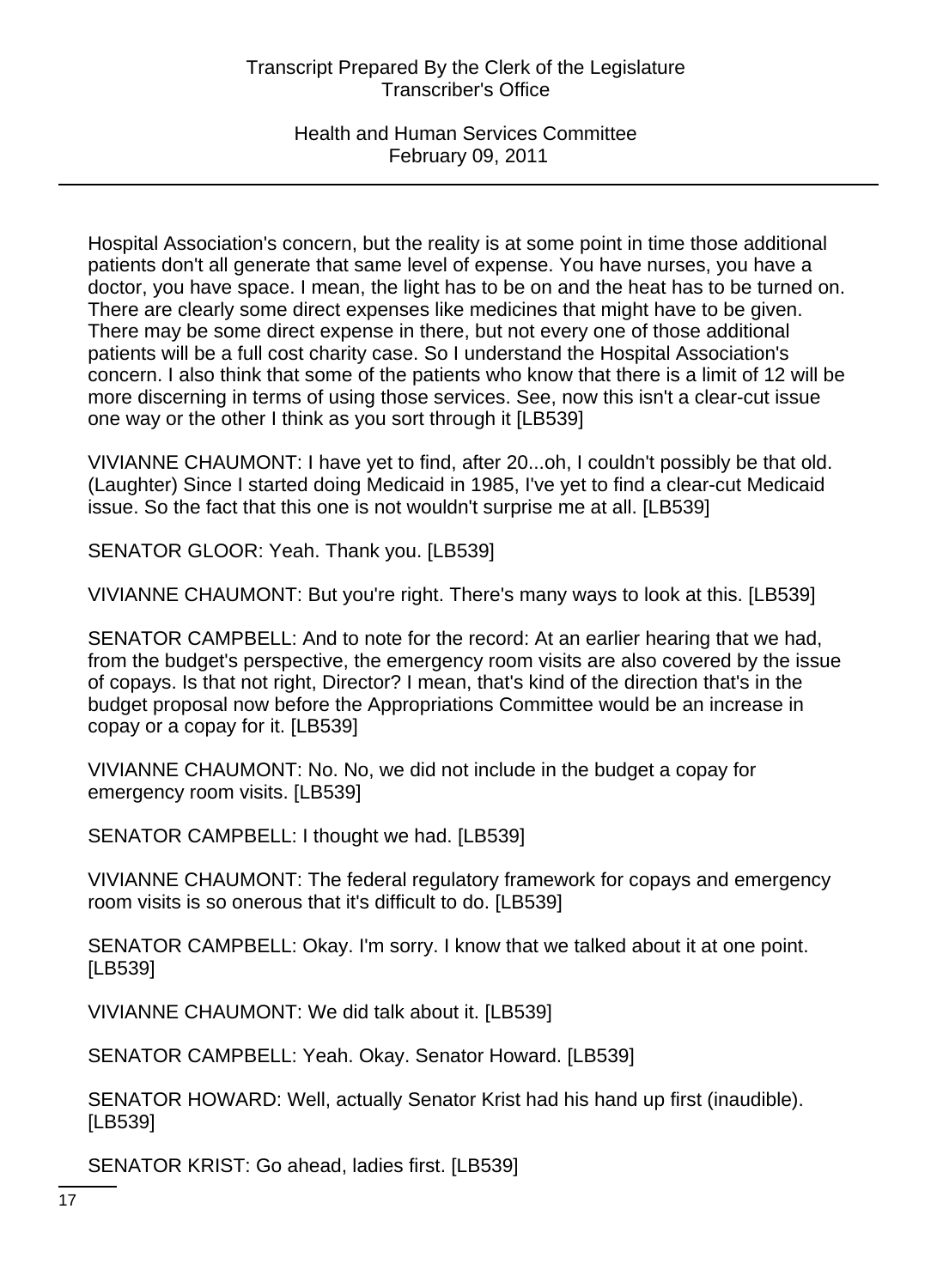SENATOR HOWARD: Thanks. Well, I was just going to say I remember this conversation, because I actually had asked the Governor this very question: Why don't we require a copay with this? And that was the very reason, that it was far too complicated federally to be able to put that in place. [LB539]

SENATOR CAMPBELL: Thanks. Senator Krist. [LB539]

SENATOR KRIST: And one of our other letters here states an obvious, so I just want to ask the question. Number 13 happens to be an ambulance that brings a person to a hospital. Can't do it; 13 is too many. Who pays for it? [LB539]

VIVIANNE CHAUMONT: Well...and 13 is not a true emergency? Because if 13 is an emergency, then we will pay for it. [LB539]

SENATOR HOWARD: If they're hospitalized. [LB539]

VIVIANNE CHAUMONT: And we will pay the hospital for it because that will not be in the limit. [LB539]

SENATOR KRIST: Right. So in that case if it's not an emergency, if EMS responds or the ambulance responds, they pick the person up and they bring them to the hospital, they're not qualified to judge. It comes and it's determined that it's not an emergency, who pays for it? [LB539]

VIVIANNE CHAUMONT: I don't know who pays for it. I can tell you who doesn't pay for it. (Laughter) [LB539]

SENATOR KRIST: Good answer. [LB539]

VIVIANNE CHAUMONT: Medicaid will not pay for it. [LB539]

SENATOR KRIST: Thank you. [LB539]

VIVIANNE CHAUMONT: Yeah. [LB539]

SENATOR CAMPBELL: Okay. Any other questions for the director? We should note for the audience that the humor in the ankle illustration was because Senator Howard had injured her ankle, and so that's why the reference. [LB539]

SENATOR GLOOR: And didn't go to an emergency room. [LB539]

SENATOR CAMPBELL: And did not, and we were all very upset with her. [LB539]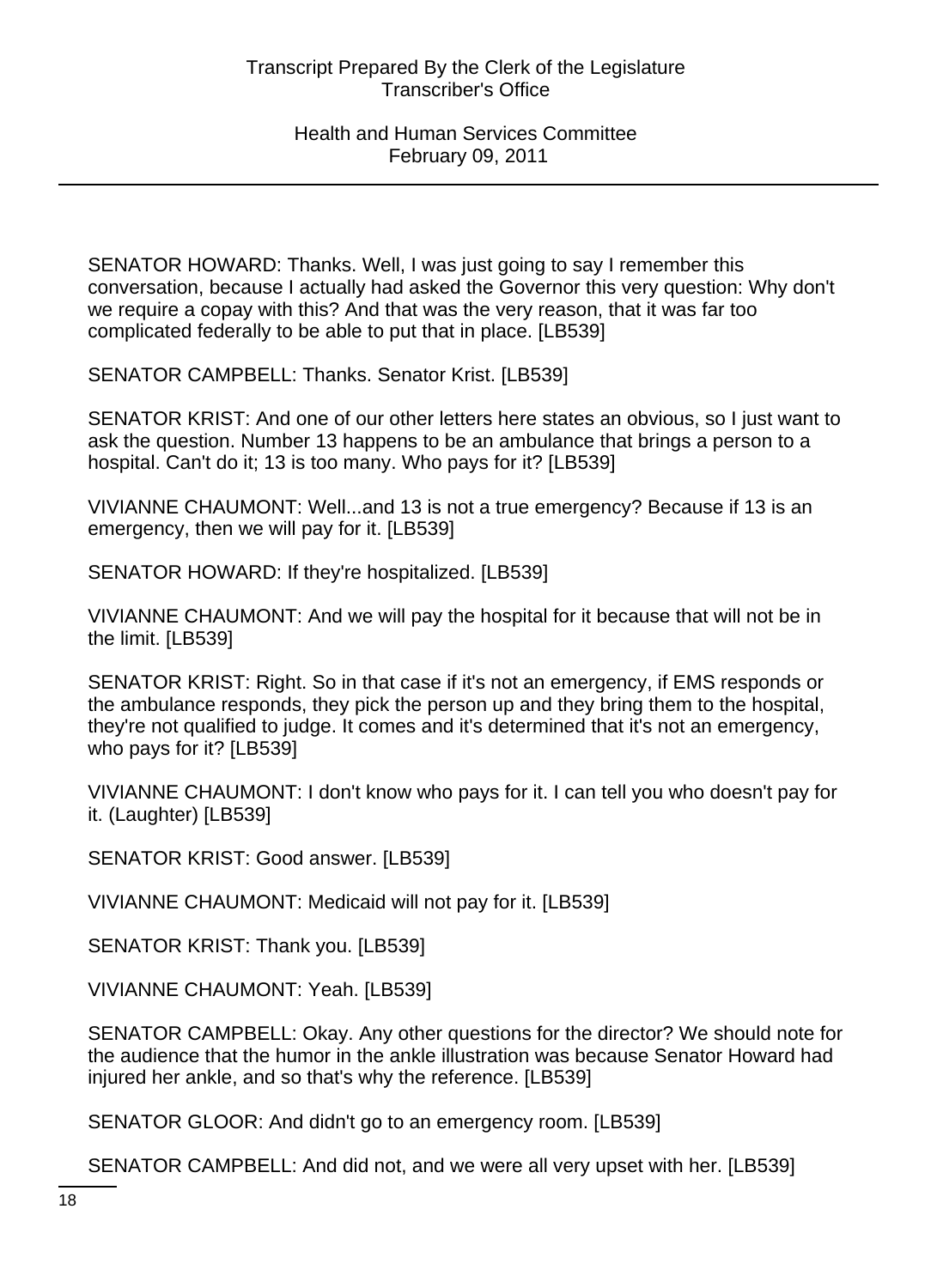SENATOR HOWARD: I'm setting a good example. (Laugh) [LB539]

VIVIANNE CHAUMONT: And we did not pay for it. [LB539]

SENATOR HOWARD: No. (Laughter) Absolutely not. [LB539]

SENATOR CAMPBELL: We want to be perfectly clear that Medicaid did not pay for that. Thank you, Director Chaumont. [LB539]

VIVIANNE CHAUMONT: All right. Thank you. [LB539]

SENATOR CAMPBELL: Anyone else who wishes to testify in a neutral position on LB539? Seeing no one, we will close the public hearing and move to LB540, which would require a Medicaid waiver relating to family planning services. Ms. Chaffee. [LB539]

MICHELLE CHAFFEE: Good afternoon. [LB540]

SENATOR CAMPBELL: Good afternoon again. [LB540]

MICHELLE CHAFFEE: My name is Michelle Chaffee, C-h-a-f-f-e-e, legal counsel to the Health and Human Services Committee. I'm here to introduce LB540 which is introduced as an option under the LR542 process, interim process, that looked at options in regards to potential solutions to the budget. LB540 relates to the state medical assistance program, Medicaid. The bill requires the Department of Health and Human Services to apply for a Medicaid waiver or an amendment to an existing waiver for the purpose of providing medical assistance for family planning services for persons whose family earned income is at or below 185 of the federal poverty level. [LB540]

SENATOR CAMPBELL: Thank you, Ms. Chaffee. With that, we will open for the proponents for this bill. Good afternoon. [LB540]

CAROL RUSSELL: (Exhibit 10) Good afternoon. Good afternoon, Chairwoman Campbell and members of the Health and Human Services Committee. My name is Carol Russell, C-a-r-o-l R-u-s-s-e-l-l. I'm a board member of the March of Dimes Nebraska Chapter and serve as their public affairs chair. As you may know, the March of Dimes is a voluntary health organization dedicated to improving the health of women of childbearing age, infants, and children, by preventing birth defects, preterm birth, and infant mortality. Access to health coverage is critical to achieving these goals. We strongly believe that healthy pregnancies and healthy babies start with planned pregnancies. The March of Dimes is a strong supporter of the expansion of the Nebraska family planning waiver. We believe this expansion saves money and, more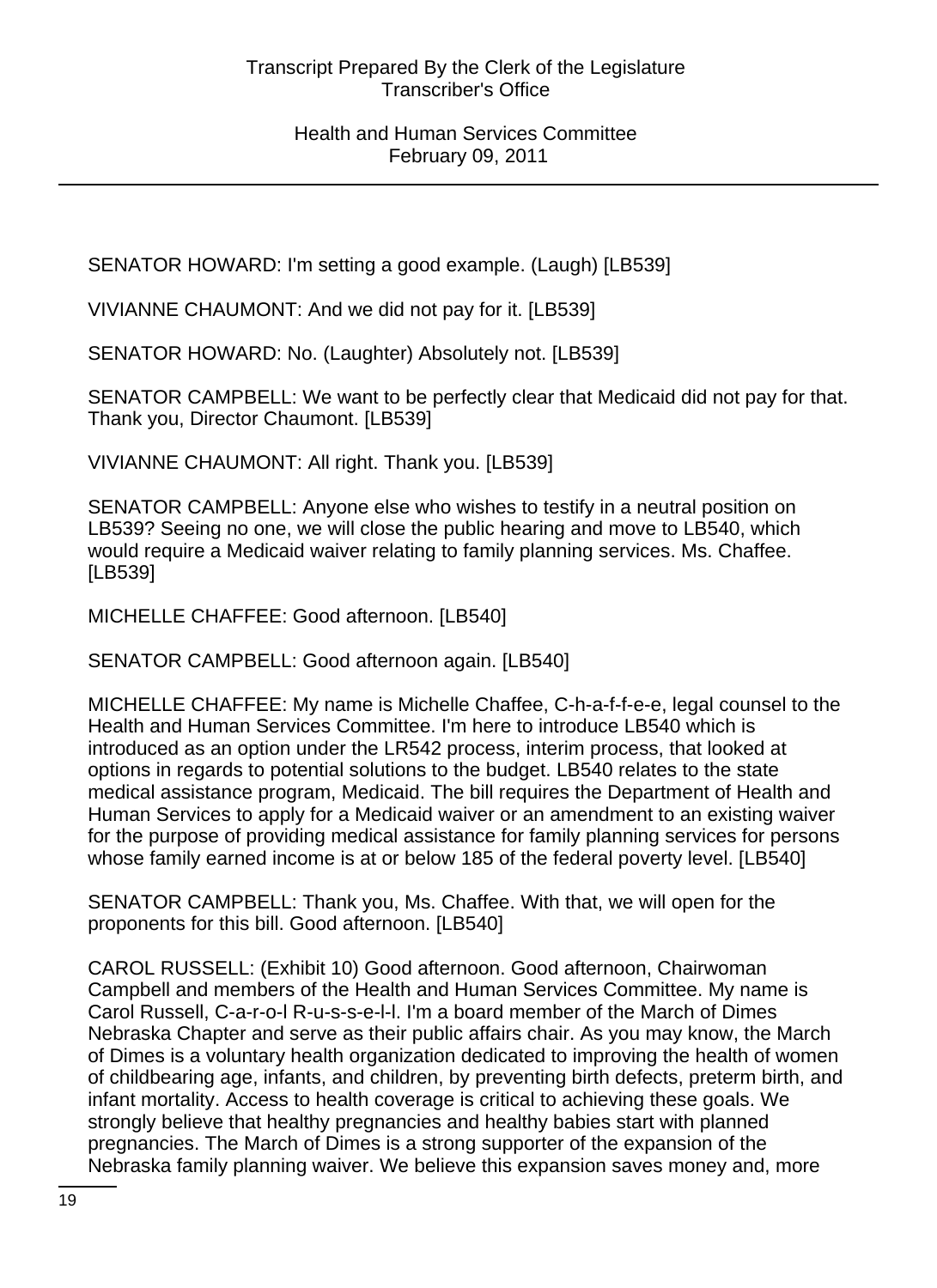Health and Human Services Committee February 09, 2011

importantly, saves lives. The March of Dimes recognizes Medicaid as an important partner in improving maternal and child health. Some state Medicaid programs are and have been particularly effective in supporting healthy pregnancies and improving birth outcomes for high-risk pregnant women. We have learned from those states' programs and can use their innovations to achieve better birth outcomes. A central purpose of family planning is to promote optimal health of mothers-to-be and their babies, starting before pregnancy. Family planning information and services help prospective parents to make informed decisions about the timing and spacing of childbearing. This is especially important for women at medical risk and those wishing to modify risky lifestyle factors before conception. In 1993, Rhode Island pioneered an expansion of Medicaid family planning benefits by extending family planning and primary care coverage from 60 days to up to two years for a woman who had delivered a baby on Medicaid. This increased access to family planning cut in half the number of women who delivered another baby within 18 months of a previous pregnancy and helped to reduce infant mortality among Medicaid infants. Short interval pregnancies and unintended pregnancies are risk factors for preterm birth and other poor birth outcomes. In the first three years, Rhode Island saved \$14.3 million in Medicaid expenditures. Unintended pregnancies continue to be a serious public health concern in the United States. Nationally, 43 percent of births of 18- to 44-year-olds can be classified as unintentional. In Nebraska, approximately 39 percent of pregnancies are unintended. Nebraska currently ranks 51st in making family planning services available, and 49th in the nation for providing funding for this issue. Access to and use of family planning services is an integral part of reducing the number of unintended pregnancies. The March of Dimes recognizes the value of preconception and interconception healthcare and family planning in reducing the risks of birth defects, low birth weight, prematurity, and infant mortality. We believe that providing comprehensive Medicaid family planning services to low-income women in Nebraska will reduce our rates of unintended pregnancies, improve health outcomes of mothers and their babies, and reduce costs to Nebraska taxpayers. In closing, thank you for your service and dedication to our great state. And I will try to answer questions if you have any. [LB540]

SENATOR CAMPBELL: Thank you, Mrs. Russell. Questions that you'd like to ask? In full disclosure, I do want to say that Mrs. Russell and I went to college together, so. [LB540]

CAROL RUSSELL: Just a couple of years ago. [LB540]

SENATOR CAMPBELL: Just a couple of years ago. Thanks. Good to see you, Carol. [LB540]

CAROL RUSSELL: Thank you. [LB540]

SENATOR CAMPBELL: Next proponent. [LB540]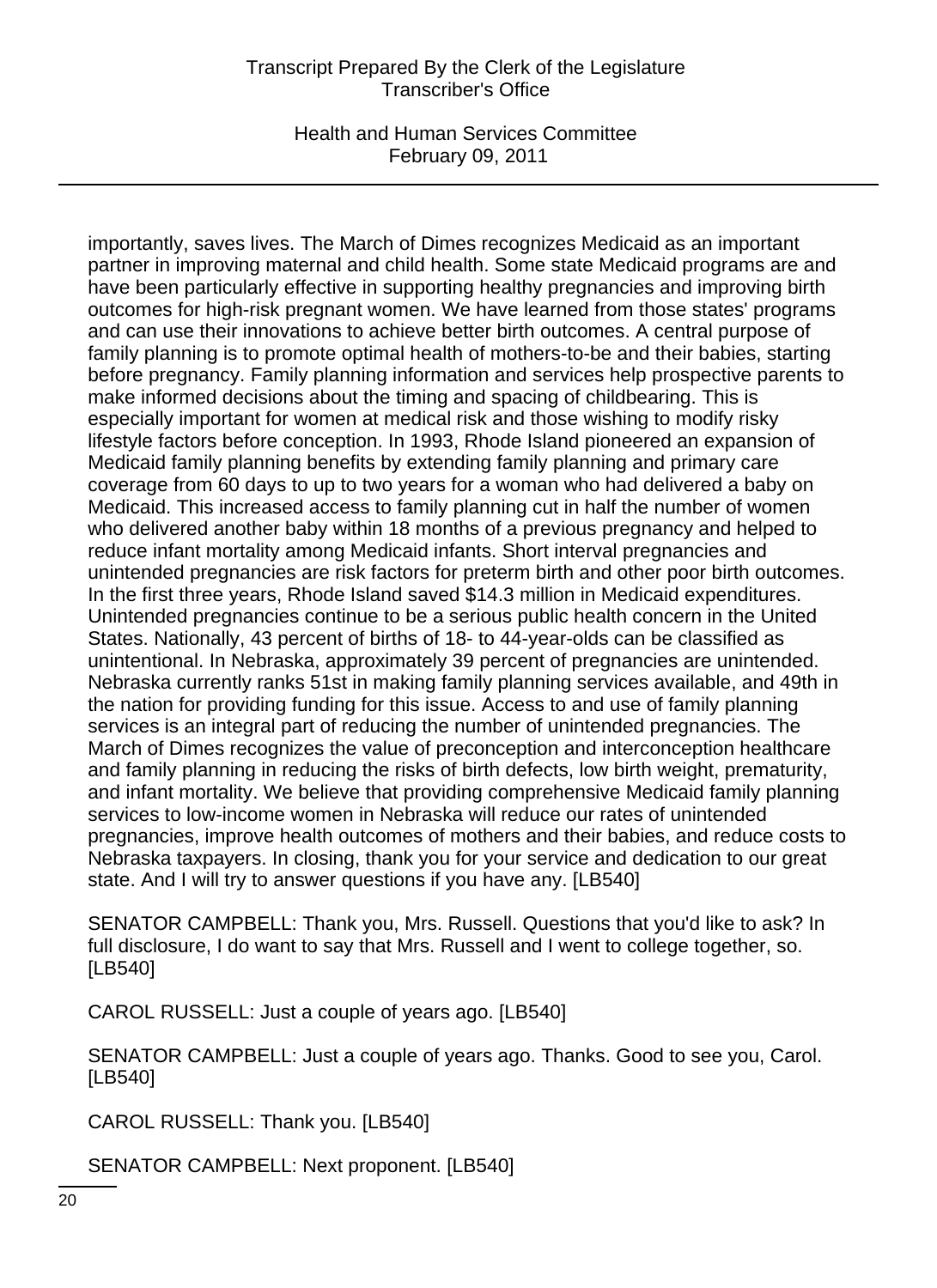Health and Human Services Committee February 09, 2011

KAY OESTMANN: (Exhibit 11) Good afternoon, Senator Campbell and members of the Health and Human Services Committee. My name is Kay Oestmann, K-a-y O-e-s-t-m-a-n-n, and I'm the president of the Public Health Association of Nebraska, which covers the entire state and represents 400 members of our public health associates. So I'm here to testify for that organization. LB540 would amend the state's plan to maximize family planning services for low-income women in our state. The outcome is access to preventative healthcare for women's health services and healthcare cost savings. Focusing on the improved access to healthcare and the Medicaid plan amendment would increase the geographic availability of women's health services; increase access to private healthcare providers; and improves birth spacing, time between pregnancies, with substantial, positive consequences for infants, women, families, and society. Short birth intervals have been linked with numerous negative perinatal outcomes. United States and international studies have found a causal link between the time between a birth and a subsequent pregnancy and three major measures of birth outcomes: low birth weight, premature birth, and small size for gestational age. Medicaid expansions that have been implemented in about half the states also provide evidence of the effectiveness of helping women to avoid short intervals between births, thereby reducing the risk of poor birth outcomes. In Arkansas, repeat births within 12 months dropped 84 percent between 2001 and 2005 for women enrolled, and the proportion of having a repeat delivery within 48 months fell by 31 percent. In New Mexico, women accessing services under the expansion were less likely to have a repeat delivery within 24 months than were women who did not access expansion services--35 percent compared with 50 percent. In Rhode Island, you just heard about the proportion of mothers on Medicaid with birth intervals of less than 18 months fell from 41 percent in 1993 to 28 in 2003. Focusing on the cost savings under Medicaid, 90 percent of the costs of family planning services are provided by the federal government; 10 percent are provided by the state. The Centers for Medicare and Medicaid Services in a 2003 federally funded evaluation noted that states initiated these expansions precisely because of their cost-effectiveness. Cost savings noted that all of the programs studied yielded significant savings to the federal and state governments, including Alabama, Arkansas, California, Oregon, and South Carolina, each saving more than \$15 million in a single year; Wisconsin estimated that its program generated a net savings of \$159 million in 2006; and Texas estimated that its program yielded a net savings of \$42 million in 2008. In closing, LB540 provides the opportunity for an improvement in access to women's healthcare services at a demonstrated cost savings to the state of Nebraska. The Public Health Association of Nebraska supports this prevention program because primary prevention strategies offer proof of savings in our communities. These savings are shared by primary care, long-term care, public health, and education. I'd be glad to answer any questions. [LB540]

SENATOR CAMPBELL: Questions for Ms. Oestmann? Ms. Oestmann, I'm going to ask a couple of questions here. In looking at the other states, those savings weren't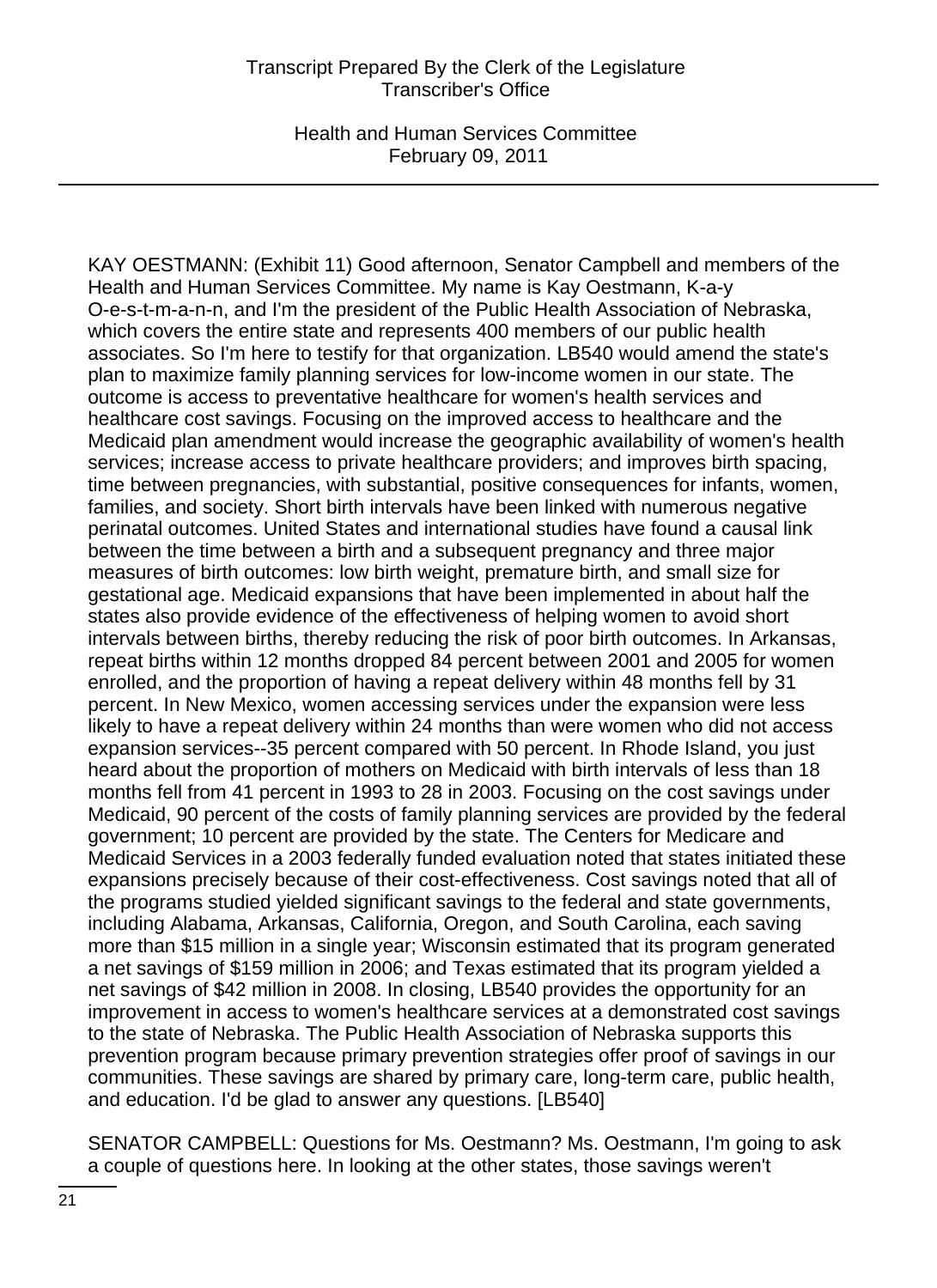immediate, were they? [LB540]

KAY OESTMANN: They weren't what? [LB540]

SENATOR CAMPBELL: Immediate. [LB540]

KAY OESTMANN: No. They were, you know, it says like in 18 months, the 1993 to 2003, so that's ten years. But, you know, the estimated time from when they started them, why, they were able to definitely identify that that's what the savings were. I included a bibliography with this, so that, you know, if any of you want to look, research it further, why, that's where the references are. And I know none of you have anything to read right now, so (laugh) thought I'd just include that. [LB540]

SENATOR CAMPBELL: Well, you just never know when we're going to get another snowstorm. (Laughter). Ms. Oestmann, another question for you is, a lot of people classify this as a women's health bill and because of the health services that are provided. Can you give a little bit of explanation from a public health perspective of what those services are? [LB540]

KAY OESTMANN: Well, a lot of it is education. I watched the Education Committee yesterday talking about the information for, you know, giving sex ed in the schools. A lot of the people that access the public health clinics that are for women haven't had a lot of education along the lines of, you know, basic anatomy even. So these clinics are very good at doing public health education for women, helping them access things that they need to, you know, understand what they better need to raise healthy children, the importance of birth spacing, and they can talk to them about that. You know, it's important that they know that their bodies don't respond immediately; that if they continue to have children, you know, one after another, that their risk for having low birthrate children and babies that aren't good babies...you know, so that happens. They also have access to finding out if they have an STD that they haven't identified that can affect the birth of their children. They also find out if they...you know, they have to have Pap smears and that kind of thing. They teach them how to identify self-breast exams. They teach them about folic acid which helps have...you know, they tell them about prenatal vitamins because folic acid is a very important thing to include in a young woman's prenatal health. So, you know, education is really good, and a lot of times they get the bad name that they're just there for birth control, but they're doing great education in these public health clinics, so. Did that answer your question? [LB540]

SENATOR CAMPBELL: That's helpful. Absolutely. Thank you. That's helpful. Other questions? Senator Bloomfield. [LB540]

SENATOR BLOOMFIELD: Is pregnancy interruption used to expand the birth intervals? [LB540]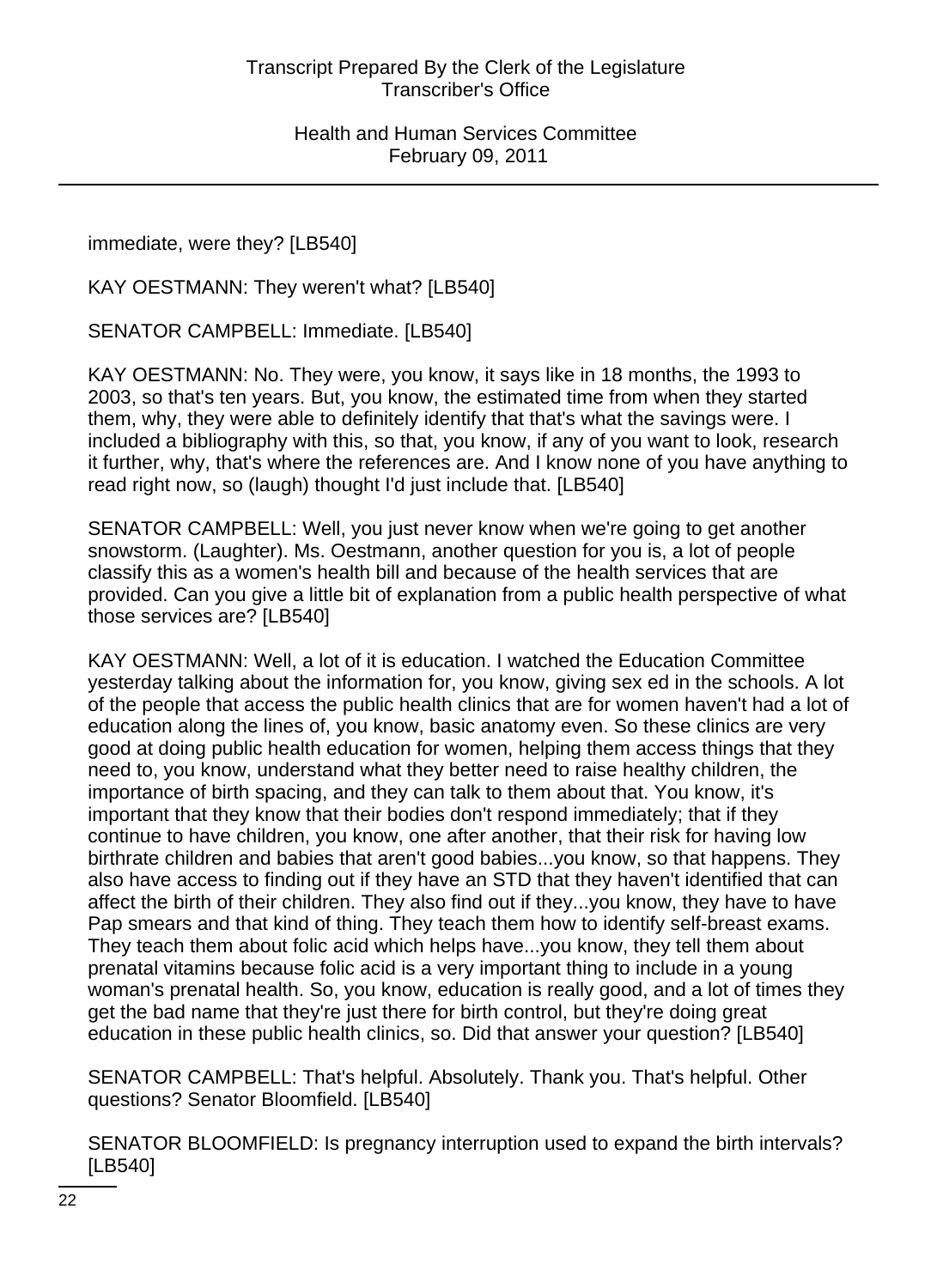KAY OESTMANN: In most of our public health clinics that's not the goal. The goal is... [LB540]

SENATOR BLOOMFIELD: But is it used? [LB540]

KAY OESTMANN: I can't answer that for you because it's not my line of work and I don't know. You know, I refer young women to them. I don't know. I know in my area there's no abortions that are done. There may be the morning-after pill given, but I don't know that for a fact, so I can't speak on that. So I don't want to be quoted on that. [LB540]

SENATOR BLOOMFIELD: Okay. Thank you. [LB540]

SENATOR CAMPBELL: Follow-up questions? Thank you, Ms. Oestmann. [LB540]

KAY OESTMANN: (Exhibit 12) Thank you so much. I also have a letter that I would like to have included in the testimony from Friends of Public Health, which is the advocacy for local health departments. [LB540]

SENATOR CAMPBELL: Okay. If you'd just give it to the clerk. Next proponent. [LB540]

LAURA URBANEC: (Exhibits 13-15) Good afternoon. Madam Chairman, Senator Gloor, committee members, my name is Laura Urbanec, L-a-u-r-a U-r-b-a-n-e-c, and I am the executive director in Grand Island with Central Health Center. We also have offices in Kearney and Lexington. We are part of a network of centers that provide reproductive health services throughout the state. I'm speaking on behalf of the Family Planning Council of Nebraska in support of LB540. Recognizing that investing in family planning services is fiscally responsible and prudent, 28 states--including regional neighbors like Oklahoma, Iowa, Missouri, and Wyoming--have made family planning services available to more people by obtaining Medicaid waivers. Medicaid recipients receive these services through any and all providers who see Medicaid patients and who provide such services. These waivers are saving states millions of dollars. It has been calculated that for every \$1 invested, \$4 are saved in costs by averting unintended pregnancies for low-income women who otherwise would require governmental services. In 2009, Iowa conducted a study of the impact of its waiver and learned that the first year's savings were closer to \$7 for each \$1 invested. And it was determined that over five years, those savings grow to \$15.12 for every \$1 invested. I have provided you with some information that they did on that study and we can get you the complete report also. Other proofs of savings: In 2003, the Centers for Medicare and Medicaid Services commissioned a national evaluation of the impact of Medicaid family planning waivers. Every one of these programs studied saved money, every single one. For example, the Arkansas program resulted in total savings of nearly \$30 million in a single year, while the program in Oregon generated savings of \$20 million. The fiscal note on LB540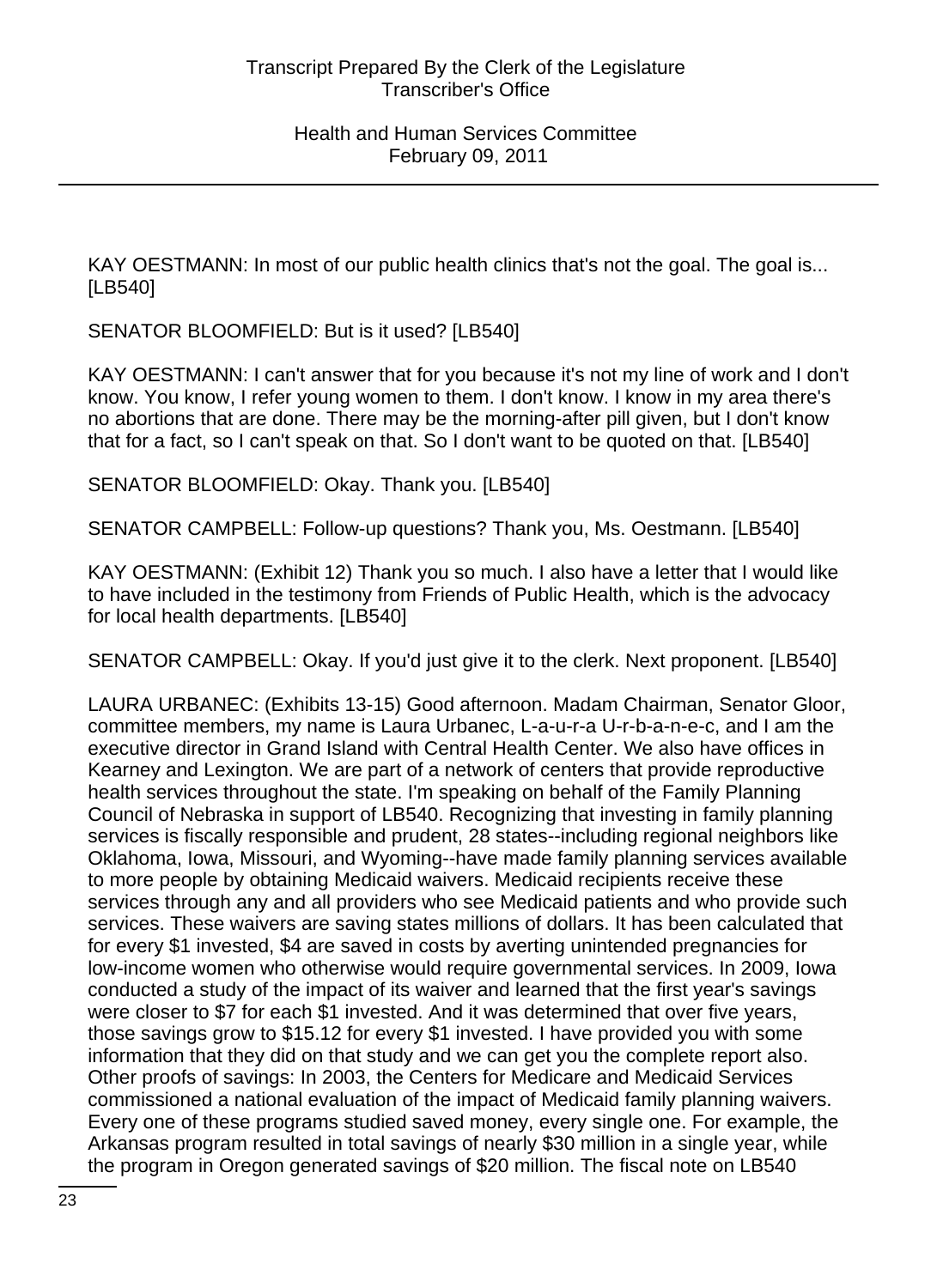Health and Human Services Committee February 09, 2011

states Nebraska would save approximately \$5.5 million annually. And this committee recognized that a waiver would be fiscally prudent and included it among recommendations in the LR542 report. There are indications the savings could be significantly more as calculated by the Guttmacher Institute after extensive research and analysis. In January, the institute released a comprehensive report on Medicaid state plan amendments or SPAs. And a SPA is a newly available option to a waiver, and the application process is less complicated and less costly. In that report, the institute finds that if Nebraska provided family planning services to persons up to 185 percent of the federal poverty level, the net savings could be \$13,822,000 in the mature year. This information is among the materials that was just distributed also. A huge consideration--in fact, a compelling reason to do this--is that Medicaid family planning services have an enhanced matching rate. The federal government pays 90 percent of the costs and the states pay 10 percent--90 percent, 10 percent. No other Medicaid program has a higher federal match and most are significantly less. This means for every \$1 that states invest, the federal government contributes \$9. That's \$10 in services that can be provided. This proposed policy is supported by the majority of Nebraskans. A September 2010 poll of voters revealed that 64 percent support changing the standard of eligibility for family planning services under Medicaid to 185 percent of the federal poverty level. Medicaid family planning waivers have been proven to be successful. By investing in this waiver, Nebraska would bring in significant federal dollars which would have a multiplier effect throughout our economy. We would reduce Medicaid expenditures in both the short and long term by shifting resources to prevention. We would help ensure that thousands of Nebraskans receive essential healthcare services. I ask that you please advance LB540 and work to ensure it's implemented as soon as possible. I want to thank you very much for your time and consideration and I'd be happy to try and answer any questions. [LB540]

SENATOR CAMPBELL: Thank you, Ms. Urbanec. Questions? Ms. Urbanec...oh, I'm sorry. Senator Gloor. [LB540]

SENATOR GLOOR: Thank you, Senator Campbell. Laura? [LB540]

LAURA URBANEC: Yes. [LB540]

SENATOR GLOOR: What impact do you think this would have on your current patient numbers in Grand Island? Any guesses that you have based upon talking with counterparts in other states? [LB540]

LAURA URBANEC: I think it would be a very positive impact. I think we could increase our numbers, people coming into us and needing these services. I think that it would help women tremendously in planning their pregnancies, in receiving the, as the previous proponents mentioned, the education. We, as family planning agencies, do a tremendous amount of education with our patients. The education, the screenings, from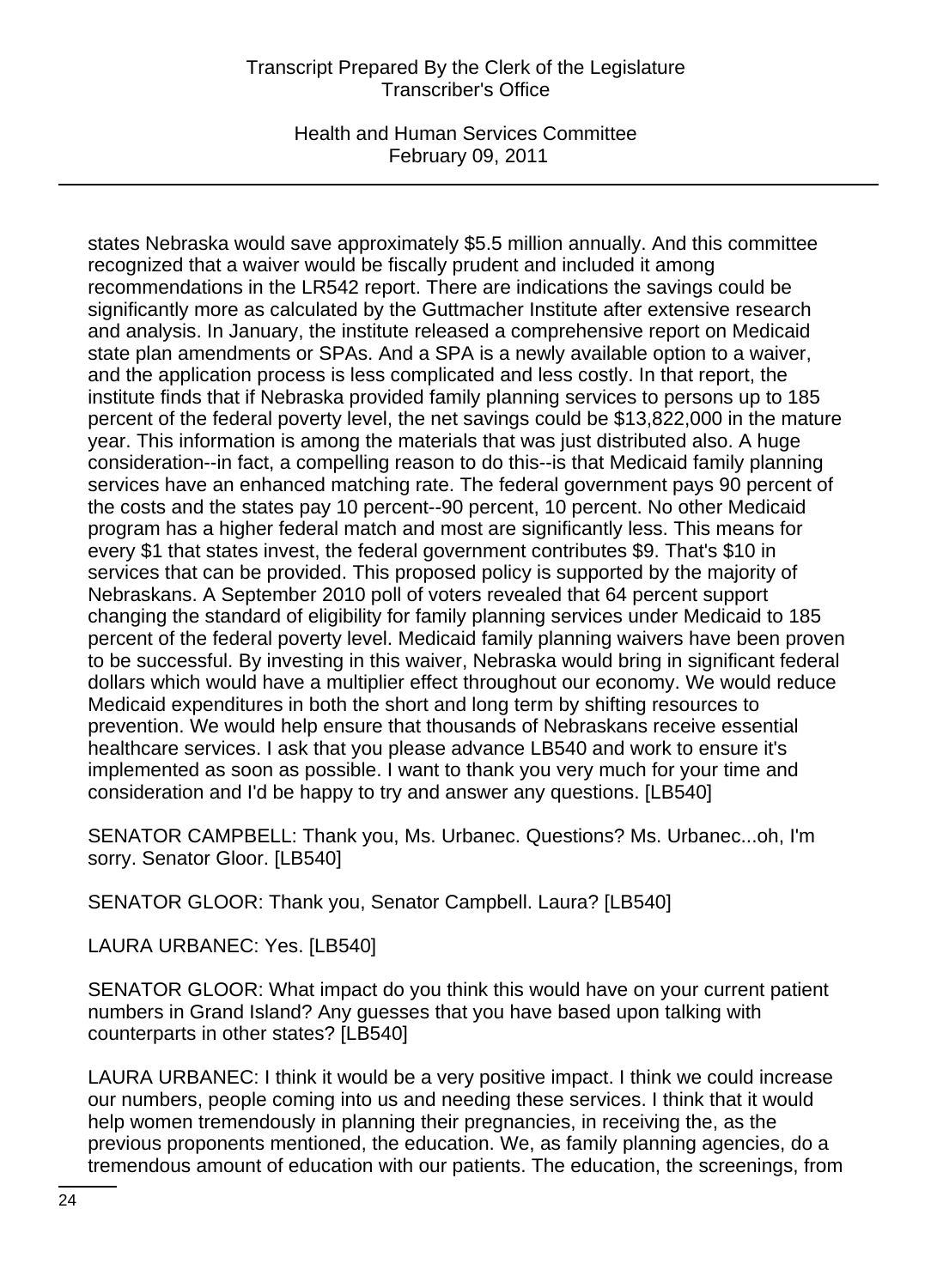breast, cervical, STD, HIV, all the screenings, and even treatments that we do provide to the routine annual exams and giving them a sense of empowerment over their life. [LB540]

SENATOR GLOOR: And so the impact goes well beyond family planning. Is it Every Woman Matters that's one of the programs that...does that still exist, involved for breast screening? [LB540]

LAURA URBANEC: Yes. There's the federal Every Woman Matters program, yes, for women 40 and over. That's the breast and cervical cancer diagnostic screening program and there is income eligibility criteria with that, and we participate in that as well. Yes. [LB540]

SENATOR GLOOR: Okay. [LB540]

LAURA URBANEC: And keep in mind that this waiver would allow any provider to participate if they were willing to sign women up and do the Medicaid eligibility criteria to provide family planning services, not just limiting it to family planning, so. [LB540]

SENATOR GLOOR: Thank you. [LB540]

LAURA URBANEC: Yeah. You're welcome. [LB540]

SENATOR CAMPBELL: Questions? All out of questions. Ms. Urbanec, I want to go back and Senator Bloomfield posed a question to the last speaker. Did you hear that question from him? [LB540]

LAURA URBANEC: On the...? [LB540]

SENATOR CAMPBELL: Senator Bloomfield, would you repeat your question? [LB540]

SENATOR BLOOMFIELD: Yeah. Is pregnancy interruption used to expand that birth interval? [LB540]

LAURA URBANEC No. [LB540]

SENATOR BLOOMFIELD: Okay. [LB540]

LAURA URBANEC: We do not. Federal law prohibits that as well as Medicaid, and so this law would not support, condone, or anything with that. [LB540]

SENATOR BLOOMFIELD: It's my understanding that there's some question in federal law with the new healthcare thing that may or may not materialize. So I still have some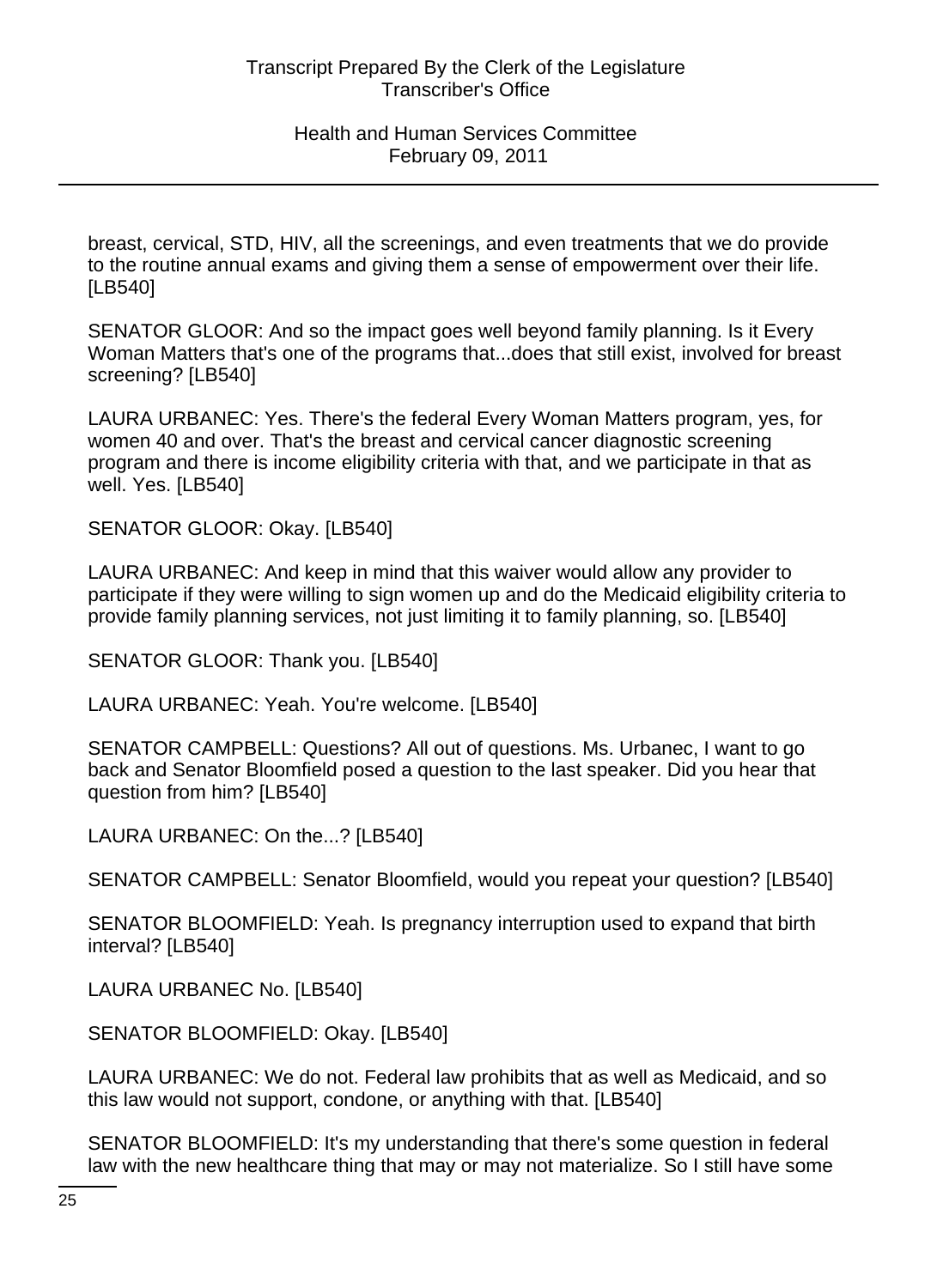questions here. [LB540]

LAURA URBANEC: But even before that, even...there are no Title X funds that can be used for abortion, absolutely none. And we have that...many family planning clinics across the state do not even provide abortions at all. They don't do that at service whatsoever. And Medicaid does not pay for those either. [LB540]

SENATOR BLOOMFIELD: Okay. Thank you. [LB540]

SENATOR CAMPBELL: Any other follow-up questions? Thank you for coming today. [LB540]

LAURA URBANEC: You're welcome. Thank you for having me. [LB540]

SENATOR CAMPBELL: Next proponent. Welcome. [LB540]

JEAN PHELAN: (Exhibit 16) Good afternoon, Senator Campbell, members of the Health and Human Services Committee. My name is Jean Phelan, J-e-a-n P-h-e-l-a-n, and I am a registered nurse who resides in District 45. I am here on behalf of the Nebraska Nurses Association which is a voice for approximately 30,000 registered nurses in Nebraska, and we are asking for your support of LB540. I'm sure that you all know how Medicaid works, so I'm not going to go into the logistics of it. But basically the federal government and the states jointly finance Medicaid, and the states have broad...can administer under broad federal guidelines. Medicaid does play a key role for women of reproductive age where family planning services are essential components of healthcare. The federal government provides at least 50 percent of Medicaid spending, known as federal medical assistance percentage or FMAP. State matching rates range anywhere from 50 to 76 percent of costs. However, family planning services are unique among covered services where the federal government provides a much higher match rate at 90 percent for all states. This 90 percent match rate provides states with an important incentive to make coverage for family planning services as broad as possible. In addition, providers and plans are not permitted to charge Medicaid beneficiaries for family planning services and supplies. This prevents states from charging out-of-pocket costs for family planning services. Under a waiver from the federal government for family planning services, Medicaid beneficiaries also benefit from freedom of choice for managed care family planning services and supplies. This advantage allows individuals to obtain services outside of their plan. Many states have sought and receive permission or waivers from the federal government to extend Medicaid eligibility for family planning services. States who have obtained these waivers have argued that the costs of providing family planning services and supplies to individuals under the program is lower than the cost of providing care to women with unintended pregnancies. LB540 requests that Nebraska join with other states to obtain a waiver from the federal government to provide family planning services and supplies. These family planning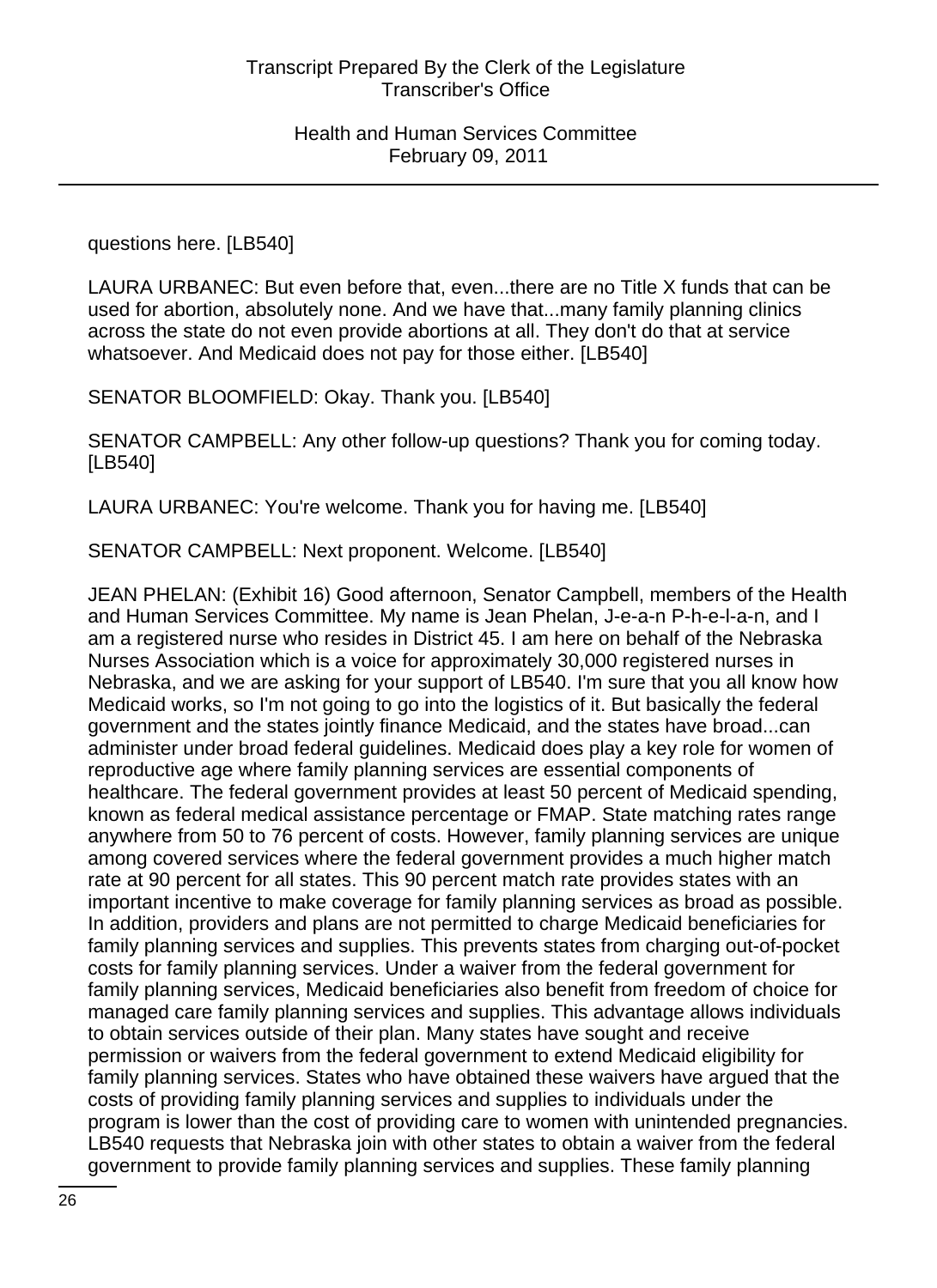Health and Human Services Committee February 09, 2011

services include prescription and over-the-counter contraceptives, sterilization treatments, preconception care, screening and treatment for sexually transmitted diseases, cancer screening, and human papilloma virus vaccine. According to the State Medicaid Coverage of Family Planning Services: Summary of State Survey Findings that was done in 2009, Nebraska currently does provide some of these services at the 90 percent match rate. However, LB540 would allow Nebraska to provide most family planning services at the 90 percent match rate. Additionally, this bill would enhance the services provided and covered. LB540 would allow Nebraska to extend coverage for family planning services to many low-income individuals whose incomes are above the income eligibility levels to qualify for Medicaid enrollment. Nebraska currently provides family planning services for prescription contraceptives, including oral contraceptives, IUDs, implants, injectables, and diaphragms; over-the-counter contraceptives such as condoms; and sterilization procedures. However, preconception care is an area where Nebraska could extend coverage for services. Currently, gynecologic exams and contraceptive counseling are only sometimes considered family planning services depending on the context of the visit. Reproductive health education and preconception counseling are not covered at all. STD testing and treatment as well as HIV testing are only sometimes considered family planning services. Testing and treatment for STDs and HIV are essential for early identification, effective management, and reduction in transmission. Cancer screening and prevention services include mammograms, Pap testing, colposcopy, and HPV vaccine for adults 21 to 26 years old. Nebraska sometimes considers Pap testing as family planning services and never regards mammograms as family planning. Colposcopy is done after a positive Pap test to prevent cervical cancer. However, this procedure is never considered a family planing service in Nebraska. The HPV vaccine for young adults is only covered under Medicaid based on medical necessity. In conclusion, the Nebraska Nurses Association asks you to support LB540. This family planning waiver for Nebraska would allow the state to cover services--including office visits, tests, laboratory procedures, and contraceptive supplies--where the primary purpose is family planning. These services and supplies would be matched with 90 percent of federal dollars. Research has shown that Medicaid family planning expansions result in lower birthrates, unplanned pregnancies, and abortions. Broad, income-based programs have the greatest impact. [LB540]

SENATOR CAMPBELL: Questions? Any questions? Thank you for coming today and testifying. [LB540]

JEAN PHELAN: Thank you. [LB540]

SENATOR CAMPBELL: Other proponents. Good afternoon, and welcome. [LB540]

JEAN BRINKMAN: (Exhibit 17) Good afternoon, Senator Campbell and committee members. My name is Jean Brinkman, J-e-a-n B-r-i-n-k-m-a-n. I will inform you this is the first time I've testified so I may be nervous. [LB540]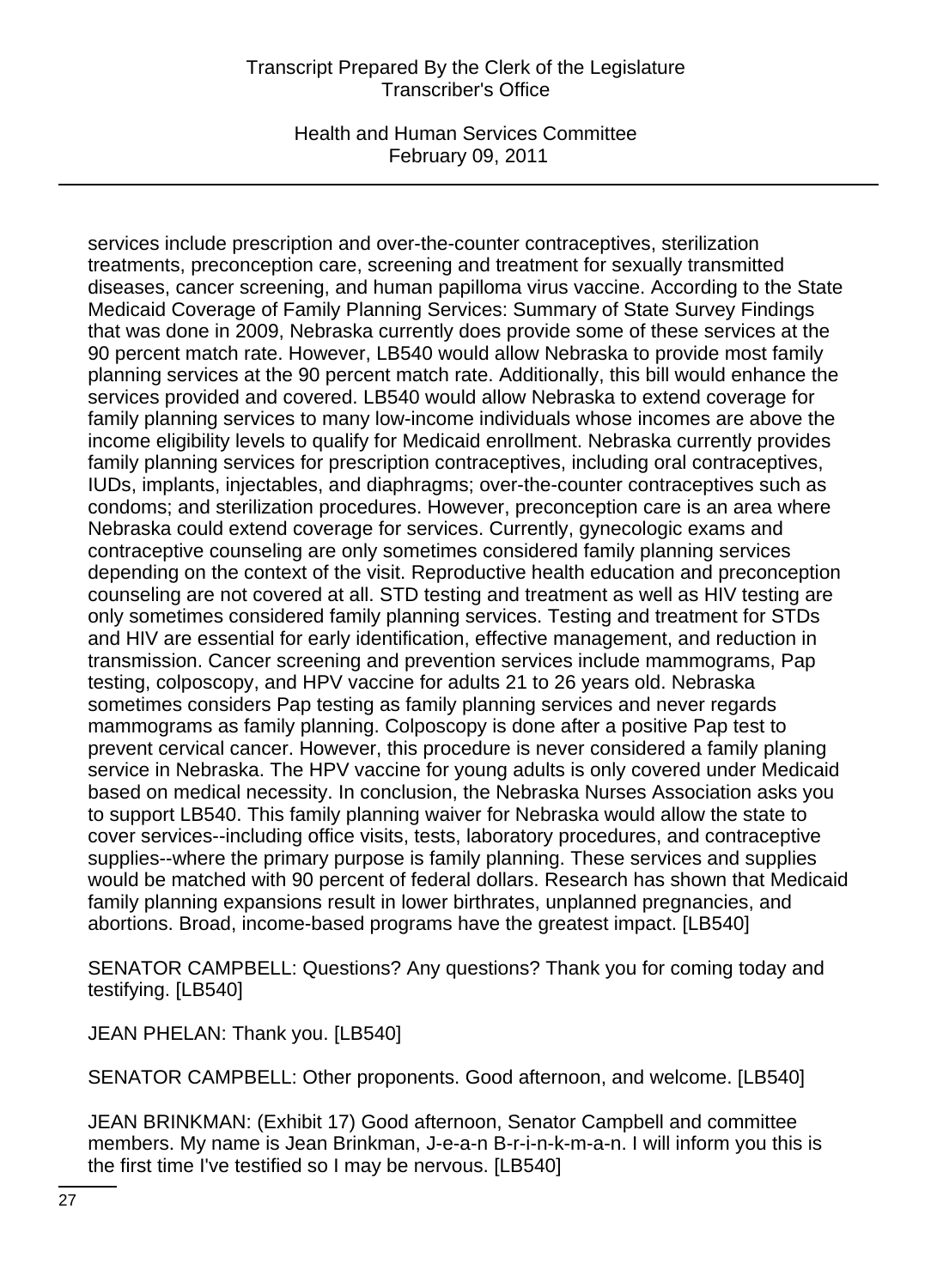SENATOR CAMPBELL: You're doing great. Don't worry about it. [LB540]

JEAN BRINKMAN: (Laugh) I've been the director for 28 years for Family Health Services, which is located in Tecumseh, Nebraska, which is southeast Nebraska, and I highly support LB540. I'll briefly address current eligibility requirements for family planning services under Medicaid, costs associated with family planning in comparison to pregnancy, and the financial realities of many low-income Nebraskans. First, however, I'd like to relate what family planning services are under Medicaid. Most of our services include the initial and annual physical exams, including a health history; follow-up visits for any type of problem visits; laboratory services; prescribing and supplying contraceptive supplies and devices; counseling services; STD testing and treatment; and prescribing medications for specific treatment. Under a Medicaid waiver as proposed, a person's eligibility would be based upon income. Currently, in order to receive family planning services under Medicaid, you have to fall into one of these four categories. The first one is a woman with dependent children and an income at or below 58 percent of the federal poverty level, which is \$8,450 per year for a family of two. The second category: be pregnant and living at or below 185 percent of the poverty level, and you will receive family planning services for a period of 60 days following the birth of your child. Third category: be disabled with an income of 100 percent or below of the poverty level. And fourth: be a woman who has breast and/or cervical cancer, in which case services would be available up to 250 percent of the poverty level. Missing in this are women without dependent children, women who currently are not eligible regardless of their income. This defies logic. If there's a young, childless, low-income couple who want to delay having children, ensuring they can access family planning services would be far less costly than paying the cost of a pregnancy that couple was hoping to avoid. This fact is borne out in the fiscal note on LB540. The note says it would cost \$198 to provide services to a recipient. This compares to \$12,155 to cover prenatal care, labor and delivery, and infant care up to one year--\$198 compared to \$12,155. Obviously, the former is the preferred cost, particularly since as policymakers you are struggling to reduce the Medicaid expenditures. And the document states that an additional 26,000 women could be served, so not only do we save millions, but thousands of more people could get essential, basic healthcare services. I want to bring the discussion to the plane of a low-income person. If we would consider a young woman, age 22, who earns \$9 an hour. After taxes and minimal benefits, she brings home about \$1,350 a month. Out of this, she has to pay rent, utilities and phone, car insurance, gas, and perhaps a car payment, with food and household goods. She has little left to cover personal items, unexpected expenditures such as car repairs, clothing, and healthcare. This is the type of situation we see all the time in our clinics. With her income, and if pregnant, she'd qualify for Medicaid and receive ADC. If it would be more fiscally responsible to help her with \$30 a month for contraception than to expend thousands of dollars in public assistance if she were to become pregnant. On any day, LB540 would be a wise policy to implement, so in the light of the current state budget constraints, it should be at the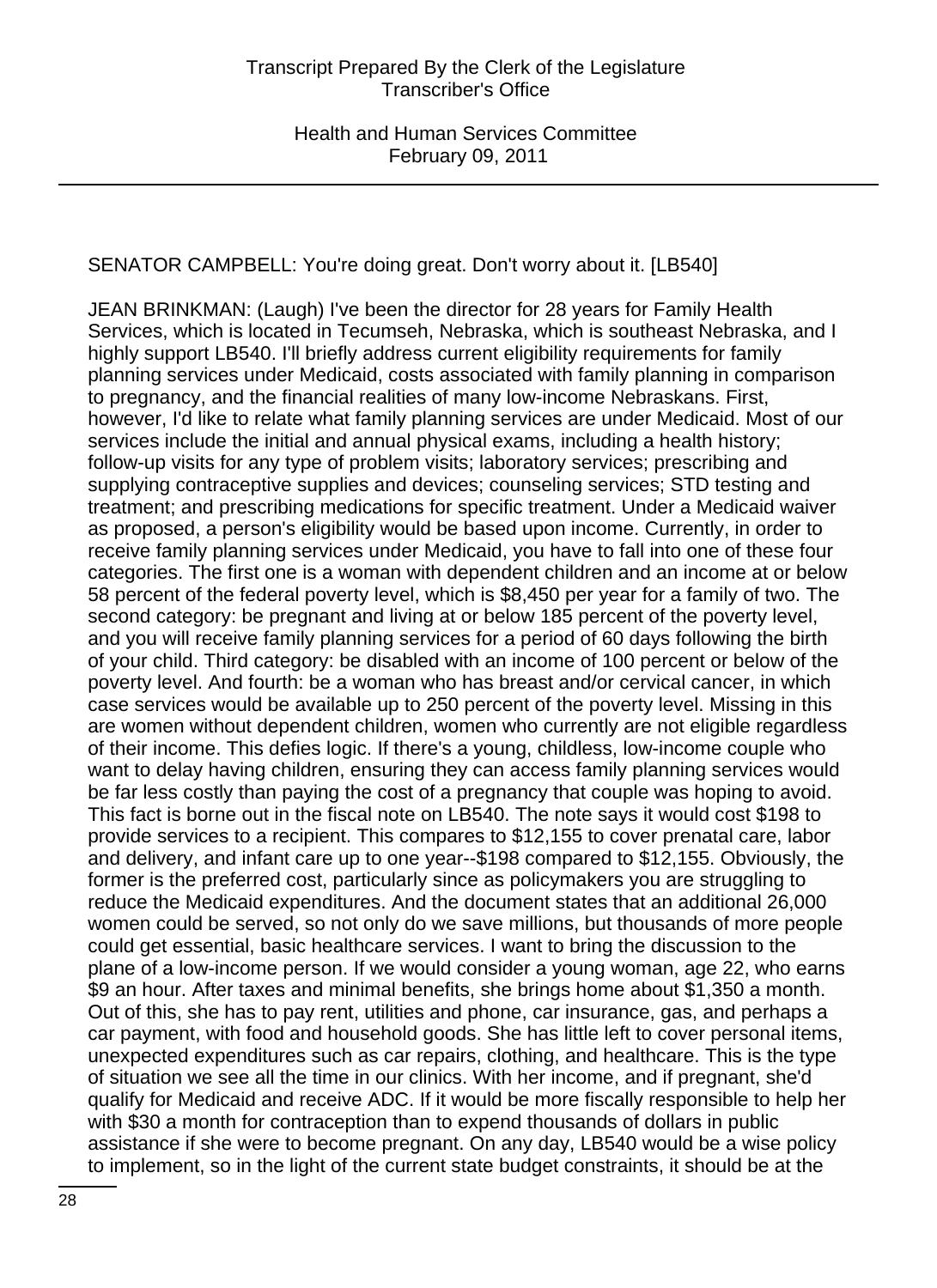top of the list to help reduce state expenditures. So I urge you to support LB540 and hopefully actively work for its success. [LB540]

SENATOR CAMPBELL: And we brought you a glass of water. [LB540]

JEAN BRINKMAN: Thank you. [LB540]

SENATOR CAMPBELL: You're welcome. You did a great job. Questions? Senator Wallman. [LB540]

SENATOR WALLMAN: Thank you, Senator Campbell. Thanks. Neighboring districts we are. I'm District 30, so. [LB540]

JEAN BRINKMAN: Okay. District 30. Okay. [LB540]

SENATOR WALLMAN: Thank you for coming. [LB540]

JEAN BRINKMAN: You're welcome. [LB540]

SENATOR WALLMAN: And have you seen a decrease or increase, you know, what is it nationally, that teen pregnancies have went down? [LB540]

JEAN BRINKMAN: Nationally they may have went down, but in our areas and in our small southeast rural areas,... [LB540]

SENATOR WALLMAN: Um-hum. [LB540]

JEAN BRINKMAN: ...they have increased. You know, just to...I'm not sure how much I'm supposed to say but we have very young teenagers that have just come into the program, 15 and under, and they are now pregnant. And then we do have the WIC program with us, which we try to get help for them. But we're seeing a very high rise, you know, in our little rural communities, of high pregnancy rate. And the STD rates are climbing faster than what we want to see it happen. And I've been there 28 years, so what I'm hearing now when we get phone calls is, "I just lost my insurance and my husband and I have no way to support...you know, to buy birth control. What do I do now?" They want an answer from us, and we help them any way we can with Title X dollars. And Medicaid would be a huge savings and huge benefit. [LB540]

SENATOR WALLMAN: Thank you. [LB540]

JEAN BRINKMAN: You're welcome. [LB540]

SENATOR CAMPBELL: Other questions from any of the senators? Okay. Thank you.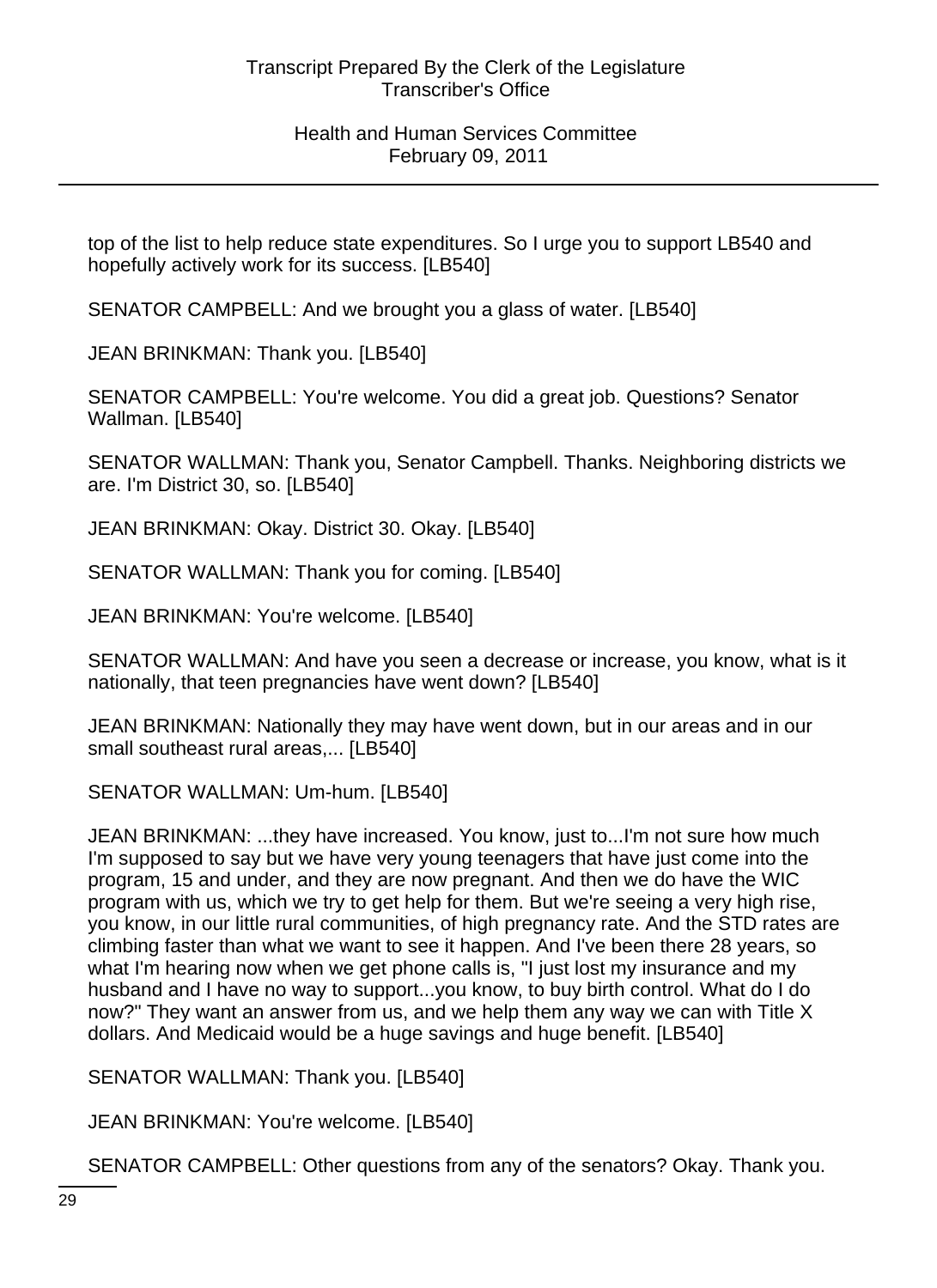[LB540]

JEAN BRINKMAN: Thank you very much. [LB540]

SENATOR CAMPBELL: Senator Cook, I'll recall at the end of the proponents. [LB540]

SENATOR COOK: Okay. Thank you. [LB540]

SENATOR CAMPBELL: Other proponents? Is Mr. Werner the last proponent? Okay. Is Ms. Phelan still here? Yes. Would you please stay because Senator Cook has a follow-up question, and we'll bring you up after Mr. Werner so not to confuse the order for the clerk. Thank you. Good afternoon. [LB540]

JAMES GODDARD: (Exhibit 18) Good afternoon, Madam Chairwoman, committee members. My name is James Goddard, that's G-o-d-d-a-r-d. I'm a staff attorney at the Nebraska Appleseed Center for Law in the Public Interest. Nebraska Appleseed is a nonprofit, nonpartisan, public interest law firm that works for equal justice and full opportunity for all Nebraskans. I'm here today to support LB540. As many of you probably know, Nebraska Appleseed has worked for a number of years on Medicaid in general. In that time, we've worked with a lot of groups that want to improve Medicaid in its efficiency while at the same time protecting the program and the people it serves. This bill providing family planning services would meet these goals. It is one of the best options for long-term savings and efficiency in the program. This is because family planning services receive a 90 percent federal match and because the services themselves provide significant long-term cost savings for Medicaid as well as other public benefit programs. These savings to Medicaid are critically important in a time when Nebraska's budget is tight, such as this year, as you know better than anyone else. Deeper cuts to Medicaid would cause a lot of significant concerns. It could cause significant hardships to families. It could shift costs to providers which could affect low-income access to healthcare. It could also cause higher costs in the long term in the Medicaid program. On the other hand, we have this option. The state can choose to make this smart investment, to make the program more efficient and to produce long-term cost savings. That is what this bill would do. I also want to mention and emphasize that this bill in family planning services could have a positive impact and does have a positive impact on Nebraska women and Nebraska families. Providing women with education on family planning can have a beneficial effect for them and their whole family; so can providing health services which can lead to healthier pregnancies. Moreover, family planning services can support a woman and a family's effort to become truly self-sufficient by giving them information they need to make choices that are best for themselves and their families. Indeed, helping families plan their choices around the timing and the size of a family can provide them with an opportunity to really think closely about their overall life plans and to prevent unintended interruptions in work or in school--things that are needed to move them from dependence to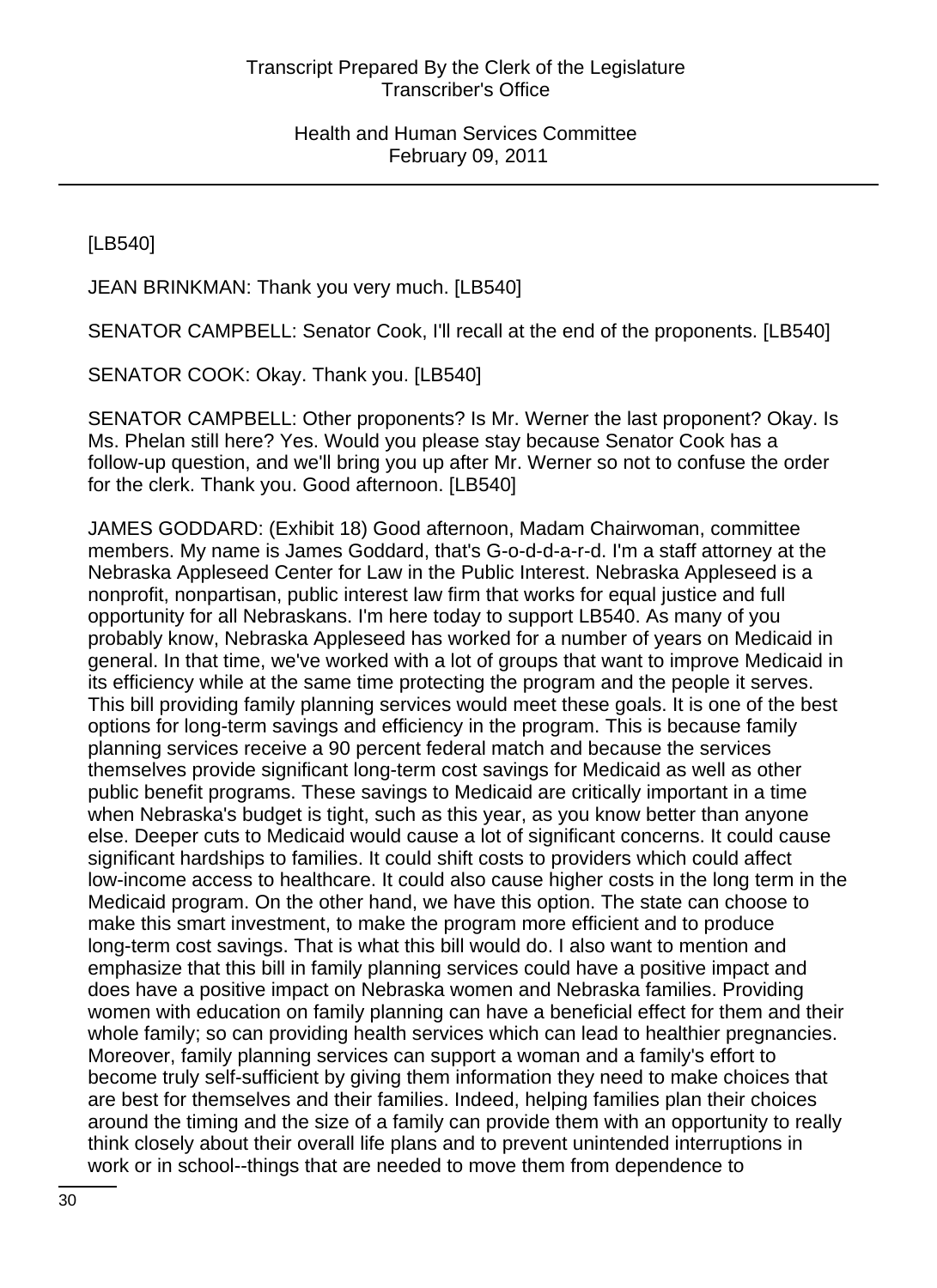self-sufficiency. So in sum, we hope this committee will seriously consider this bill and the cost savings and benefits that it could provide, and we respectfully urge the committee to advance LB540. Thank you. [LB540]

SENATOR CAMPBELL: Questions for Mr. Goddard? Mr. Goddard, I know that you've done work on Medicaid because you've testified in the past. In the studies that you've looked at, you don't initially save money. Would that be accurate? I mean, there may be a cost for the first year? [LB540]

JAMES GODDARD: As I understand it, Chairwoman, there must be an initial investment up front, simply because you are expanding eligibility to a higher income level, and so that must correspond with more people getting services. However, I think the fiscal note seemed to indicate to me that it would be four years before there would be any cost savings, and that...I'm not quite sure that that makes sense from what I understand, that it would actually take a full four years to see cost savings. I think there would be an initial investment. I think it's \$16,000 this year, which in the Medicaid budget is a real drop in the bucket, as you know, even in these hard budget times. So to answer, I believe there is an initial investment but I don't believe that we're going to wait four years to see the kind of huge cost savings that other states have. [LB540]

SENATOR CAMPBELL: But obviously the cost also would be the increased number of people eligible for Medicaid. That's what you're saying. [LB540]

JAMES GODDARD: At the initial... [LB540]

SENATOR CAMPBELL: Initial onset. [LB540]

JAMES GODDARD: Yes, initially, and then I guess the idea is down a little beyond the first year you're going to actually have fewer people eligible for Medicaid. [LB540]

SENATOR CAMPBELL: Okay. Other questions? Thank you, Mr. Goddard. [LB540]

JAMES GODDARD: Thank you. [LB540]

SENATOR CAMPBELL: Mr. Werner. [LB540]

TERRY WERNER: (Exhibit 19) Good afternoon, Senator Campbell and the Health and Human Services Committee. My name is Terry Werner, T-e-r-r-y W-e-r-n-e-r. I am the executive director for the Nebraska Chapter of the National Association of Social Workers. And there's not much left for me to be said, so this will be quick. But, you know, as I watch or listen, mostly, on my computer to the floor debate, the debate over the last few days has been pretty awesome and just the beginning of what you're going to face this year. And this bill to me seems like such a win-win bill for both the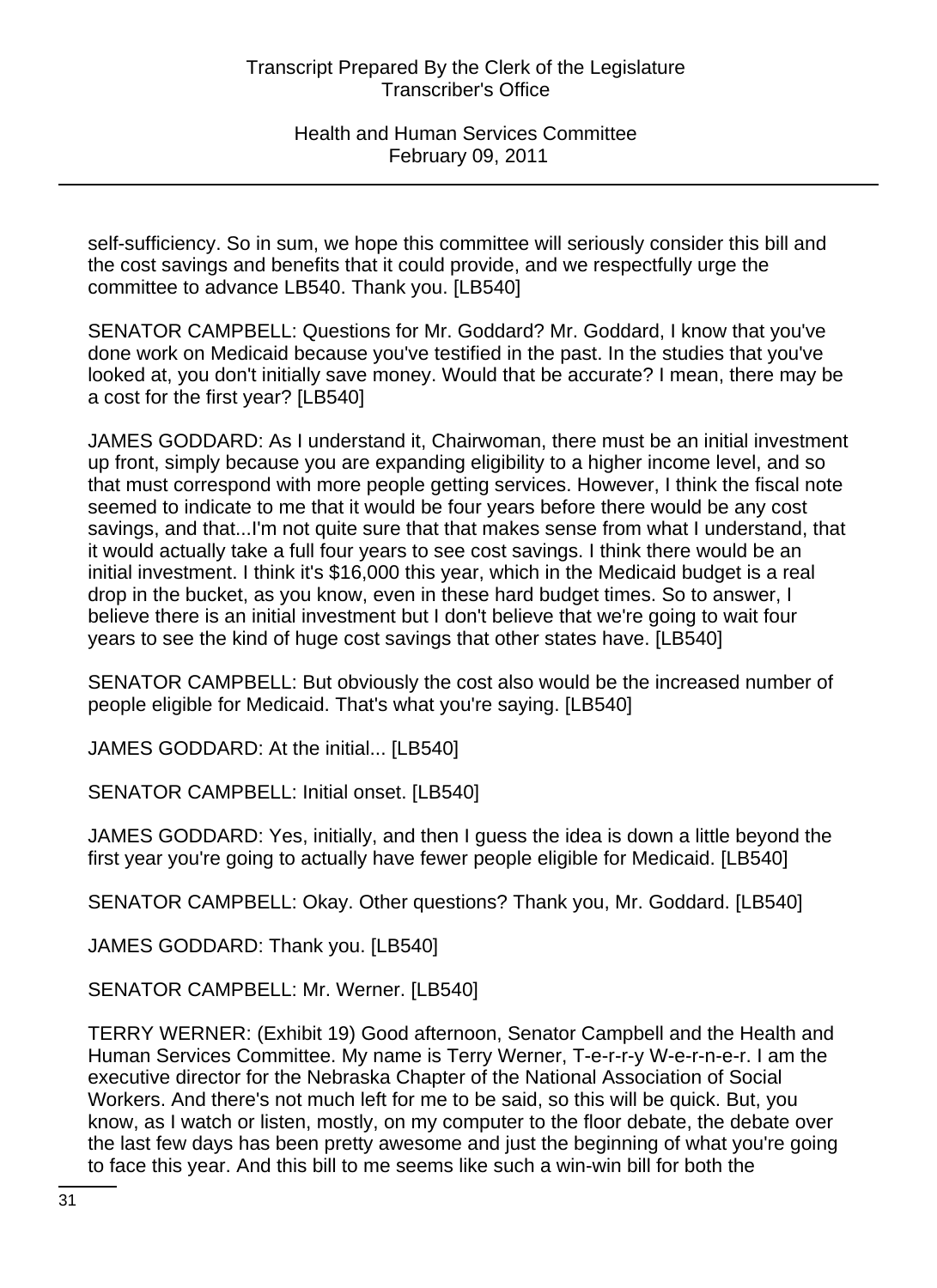Health and Human Services Committee February 09, 2011

Legislature in terms of budgetary restraints and for families in Nebraska. And again, much of what's been said already I won't repeat. But it does seem to me that it should be pointed out that this bill is really good for families, that women who defer childbearing have the chance to further their education, develop work skills, provide better for the children that they do have, and improve the well-being of their families. I believe also that there are numerous additional benefits such as the potential to reduce violence and child abuse, greater economic opportunity for families, and the greater likelihood that children will become self-sufficient. The NASW code of ethics states that "social workers promote clients' socially responsible self-determination," and this is a very important part of what we as social workers are taught and, again, is part of our code of ethics. I believe that LB540 supports this position. NASW-NE supports the legislation to facilitate access to family planning services and encourages you to please advance this to the full floor of the Legislature. Thank you very much. [LB540]

SENATOR CAMPBELL: Questions for Mr. Werner? Thank you very much for coming. For the clerk's benefit, we are going to return to the testimony of Ms. Jean Phelan. Do you need something specific, Diane? Okay, For the purpose of a question from Senator Cook. [LB540]

SENATOR COOK: Thank you, Madam Chair, and thank you, Ms. Phelan. I have a question related to the second to the last sentence on your typed testimony. And it's a been a while since I have diagramed a sentence, but I want you to tell me what it means after I read it. It reads, "Research has shown that Medicaid family planning expansions result in lower birthrates, unplanned pregnancies, and abortions." What does that...does that mean it results in each of those or does it mean...what did you mean it to say? [LB540]

JEAN PHELAN: I apologize because I even wondered about that. I'm an educator so I should have known better about the sentence structure. It actually...what I wanted to say is: lower birthrates, lower unplanned pregnancies, lower abortions. So lower percentages of all of those. [LB540]

SENATOR COOK: All right. [LB540]

JEAN PHELAN: Does that answer your question? [LB540]

SENATOR COOK: It makes just more sense in context of the rest of your testimony, so thank you for clarifying... [LB540]

JEAN PHELAN: Yes. [LB540]

SENATOR COOK: ...that. [LB540]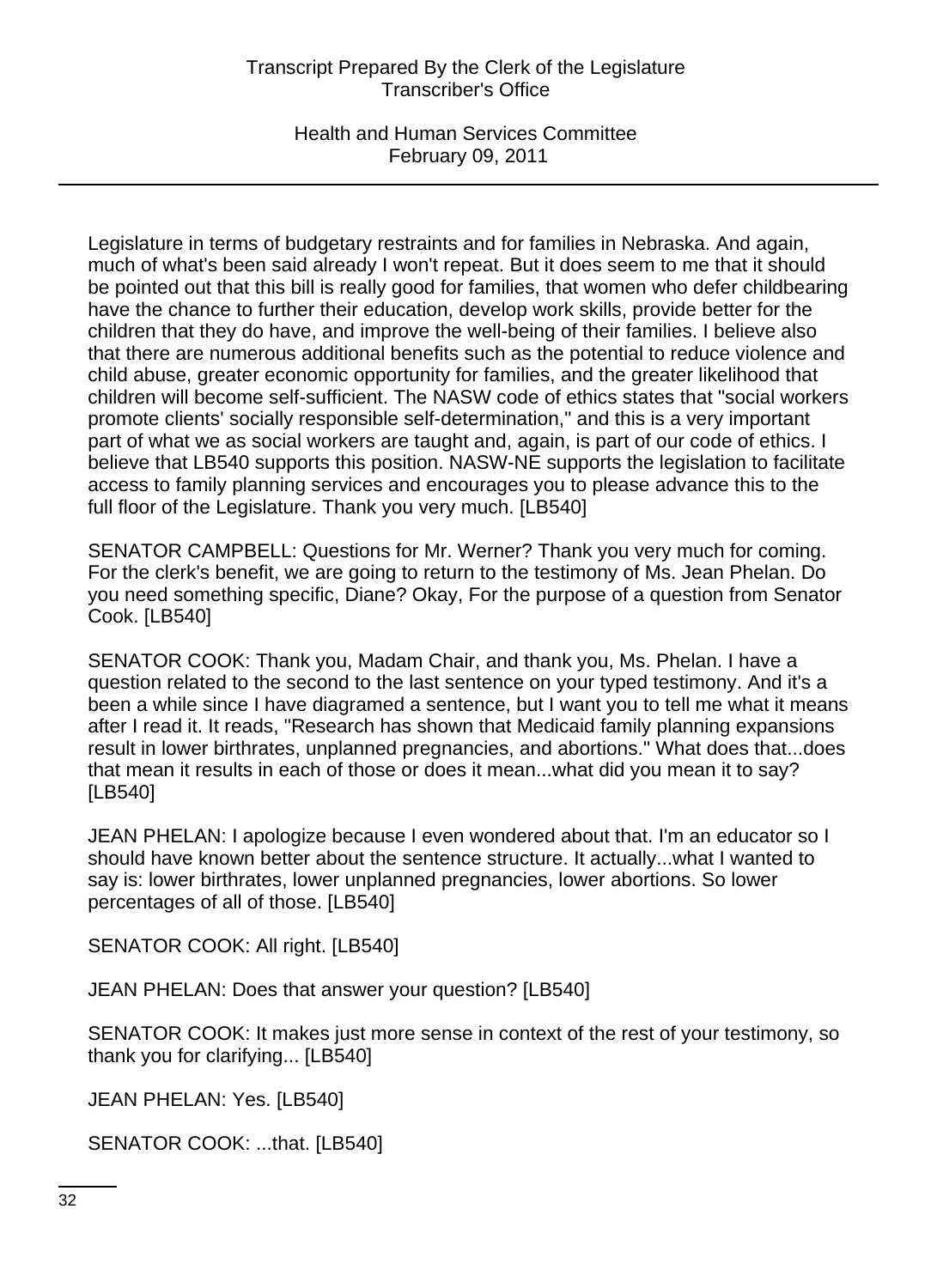JEAN PHELAN: Senator Campbell, I also wanted to just mention that there's been some discussion about savings for this program and how there's not going to be savings seen for four to five years. That is not the case. The state of Nebraska for each dollar that they invest, they will save \$4, and that can be seen in the first year. In over five years, they would save \$15. So this is a save-save...I mean, this is a win-win program for the state of Nebraska. [LB540]

SENATOR CAMPBELL: That's the Iowa study, is it not? [LB540]

JEAN PHELAN: Yes. [LB540]

SENATOR CAMPBELL: Any other questions that you'd like to ask? Thank you for coming back to answer that question. Those who wish to oppose the bill? Good afternoon and welcome. [LB540]

GREG SCHLEPPENBACH: (Exhibits 20-21) Hi, Senator. Good afternoon committee, Senator Campbell. My name is Greg Schleppenbach, that's spelled S-c-h-l-e-p-p-e-n-b-a-c-h--a distinct disadvantage that takes half my testimony to spell my name. I'm here on behalf of the Nebraska Catholic Conference to urge you to oppose LB540. I want to be clear, I'm not here to present religious or theological reasons to oppose this bill. Rather, the Catholic Conference believes there are significant moral, social, and health implications to this bill and we believe that there are serious flaws in the arguments propelling it. We hear repeatedly from proponents of contraception that increasing access to it results in fewer unintended pregnancies and abortions. And what's more, they claim these benefits come with a cost savings to our state by averting births that would otherwise be paid for by Medicaid. To substantiate this claim, proponents point primarily to a 2004 study commissioned by the Centers for Medicare and Medicaid. The study examined six Medicaid waiver states, and claims that every state experienced a cost savings based on births that were averted by expanding access to contraception. A critical examination of this study reveals that it is based on estimates and assumptions, not on empirical data. It's not even clear if this study qualifies as a peer-reviewed, evidence-based study. What's particularly questionable and troubling is that the study admits that not every state examined saw a reduction in unintended pregnancies nor did every state experience an increase in family planning use. Yet the study claims that every state saved money by increasing funding for family planning and subsequently averting births. It's questionable that those states not seeing a drop in unintended pregnancies saw a decline in births. But if they did have a decrease in births, that means that this decrease had to come from abortions and miscarriages. This conclusion would stand to reason given the fact that 54 percent of women having abortions were using contraception in the month that they got pregnant. This is according to the Alan Guttmacher Institute. In explaining this phenomenon, Guttmacher said: Because women who are using contraceptives are motivated to prevent an unplanned birth, they are more likely than women who were not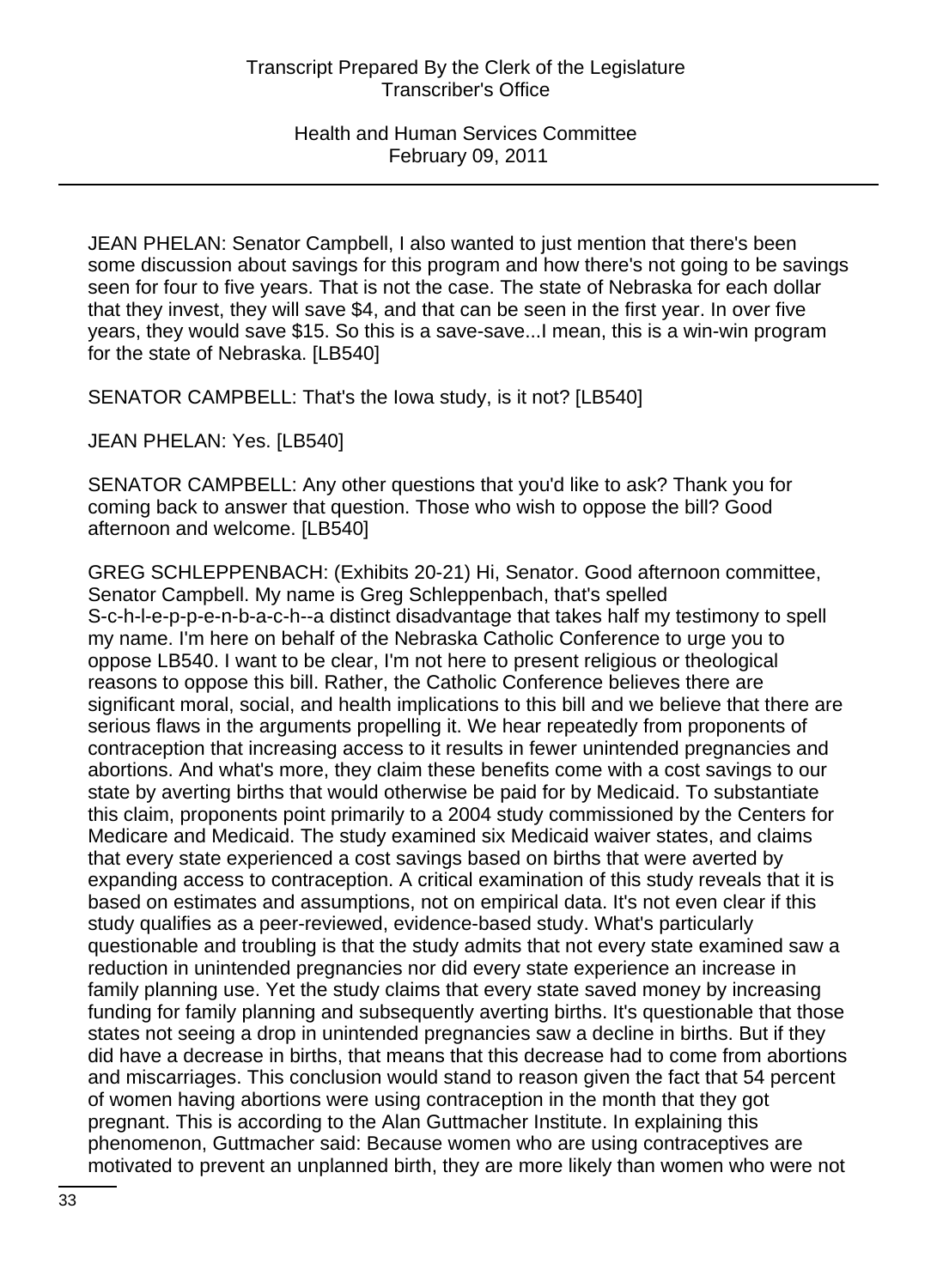Health and Human Services Committee February 09, 2011

using contraception to seek an abortion should they become pregnant. Contrast this one questionable CMS study with numerous studies, incidentally conducted by family planning proponents, demonstrating that greater access to contraception does not, much to their chagrin, reduce unintended pregnancies and abortions. I provide you with a sampling of those in my testimony and a bigger sampling in the handout that I gave you. I want to just point to a couple of them. The first one just was published in, last month's January 2011 issue of the journal Contraception. It featured a ten-year study in Spain. They examined the use of contraceptive methods in order to reduce the number of elective abortions. During this ten-year period, they saw an overall increase in use of contraceptive methods but the elective abortion rate doubled during that time period. A May 2004 article in that same publication, Contraception, Anna Glasier said about emergency contraception that, "...estimates of efficacy are unsubstantiated by randomized trials. Efficacy is based on rather unreliable data and a great many assumptions and have been questioned both in the past and more recently. While advanced provision of emergency contraception probably prevents some pregnancies for some women some of the time, the strategy did not produce the public health breakthrough hoped for." It is, at best, debatable and speculative about whether or not Nebraska would ever see a cost savings associated with expanding Medicaid-subsidized family planning. But one thing that's not debatable, as the fiscal note points out, this bill will cost the state more than \$100,000 in this biennium and, if I read it correctly, \$780,000 in fiscal year '14. My understanding from looking at the fiscal note of this bill a couple of years ago, it takes 15 months to get a Medicaid waiver. I don't see how it's possible that this could save money in the first year when we can't even be eligible for the waiver for 15 months, probably longer. So I think it's fallacious to say that this is going to save the state money in this biennium. It's clearly not going to do that. Finally, another concern that we have about expanding the use of our tax dollars for contraception is the fact that hormonal contraception can cause early abortions. As the product insert in any package of hormonal contraception spells out, these drugs work in three ways: by preventing ovulation; by preventing fertilization if ovulation occurs--both of these are contraceptive properties; and third, by preventing implantation of an embryo in the womb if fertilization occurs. That third mode is an early abortion. I won't go into it here but I just...I did mention in my testimony about some of the other social science that's out there by sociologists who are not by any means religious or conservative, certainly have no moral qualms with contraception, who have begun to connect the dots between the availability of contraception and other social ills such as divorce and the feminization of poverty. I'll conclude by saying there's a growing body of this social science research that's challenging our assumptions about the impact of contraception on our society, and I do ask you to take a serious look at this research before you consider further expanding family planning funding programs in our state. Thank you. [LB540]

SENATOR CAMPBELL: Thank you, Mr. Schleppenbach. Questions from the senators? Sir, as you...you've obviously done a lot of study, and have you had a chance to look at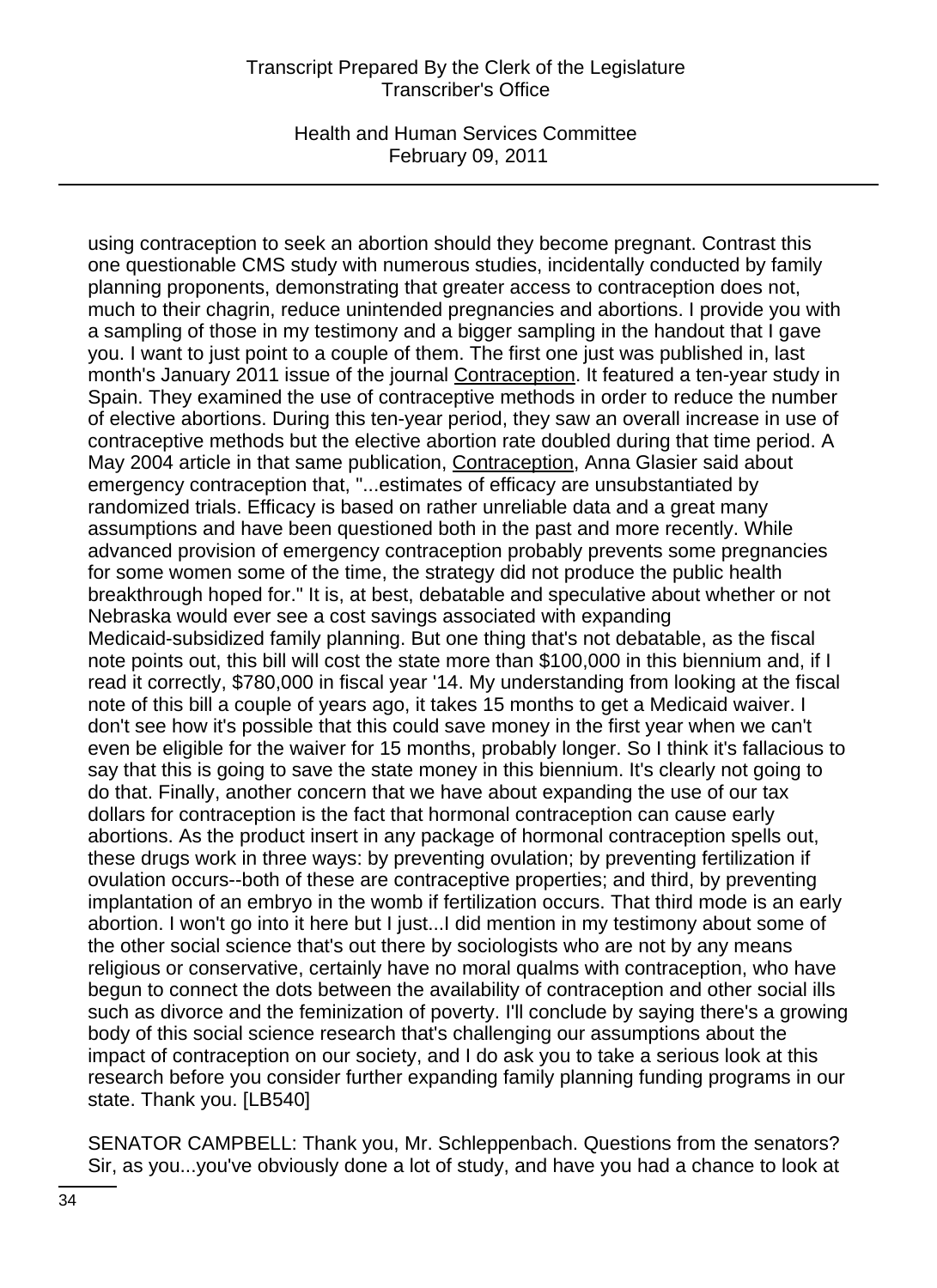any of the family planning laws in the surrounding states, Iowa, that were mentioned? [LB540]

GREG SCHLEPPENBACH: I have not. [LB540]

SENATOR CAMPBELL: And the reason for the question: whether there was anything particularly written in them that would address some of your concerns. [LB540]

GREG SCHLEPPENBACH: You know, I'm happy to look at more and be presented with more. I've done a fair bit of research in looking at the proponents' evidence. I went back to the Medicaid reform committee hearings and looked at the evidence that was presented by the proponents of this. You know, presumably they're putting forward their best evidence in those settings. And what I saw was this CMS study as the primary substantiation for states saving money. I got a copy of the study. I looked through the study. I saw the Alan Guttmacher Institute's memo about this study where they acknowledged...the study itself said it didn't reduce unintended pregnancies in every state that they studied, and didn't even see necessarily an increase in family planning use in every state. Now to me that just doesn't add up how that can be the case, and yet they claim that every state saved money based on averting births. That was very clearly the criteria, that it averted births. But you read the study and it's very clear that it's based on presumptions, that there's a body of women out there who don't currently have...aren't eligible for federal funding for contraception who would be, and they have a certain percentage of pregnancy rate. And based upon that, the assumption is that if they have access, they won't have as many pregnancies, and hence, they extrapolate from that a savings. It's pure speculation. Even in those states where they claim that this has happened, I don't know how they could possibly definitively connect any reduction in births to the expansion of family planning. It's speculation. So, again, as an offset for spending in other areas, this bill doesn't do it. It certainly does not do it in this biennium. I don't think there's any question of that. [LB540]

SENATOR CAMPBELL: Senator Cook. [LB540]

SENATOR COOK: Thank you, Madam Chair. I have a question about the Catholic Conference, Nebraska Catholic Conference's general position on the use of contraception by whether or not the state is subsidizing or paying for it. Is this a position you're taking on this bill or it is this something that is a general tenet of your organization? [LB540]

GREG SCHLEPPENBACH: Well, it's certainly the Catholic Church's position on contraception is well known that we believe it... [LB540]

SENATOR COOK: Tell me what it is. I'm Baptist. [LB540]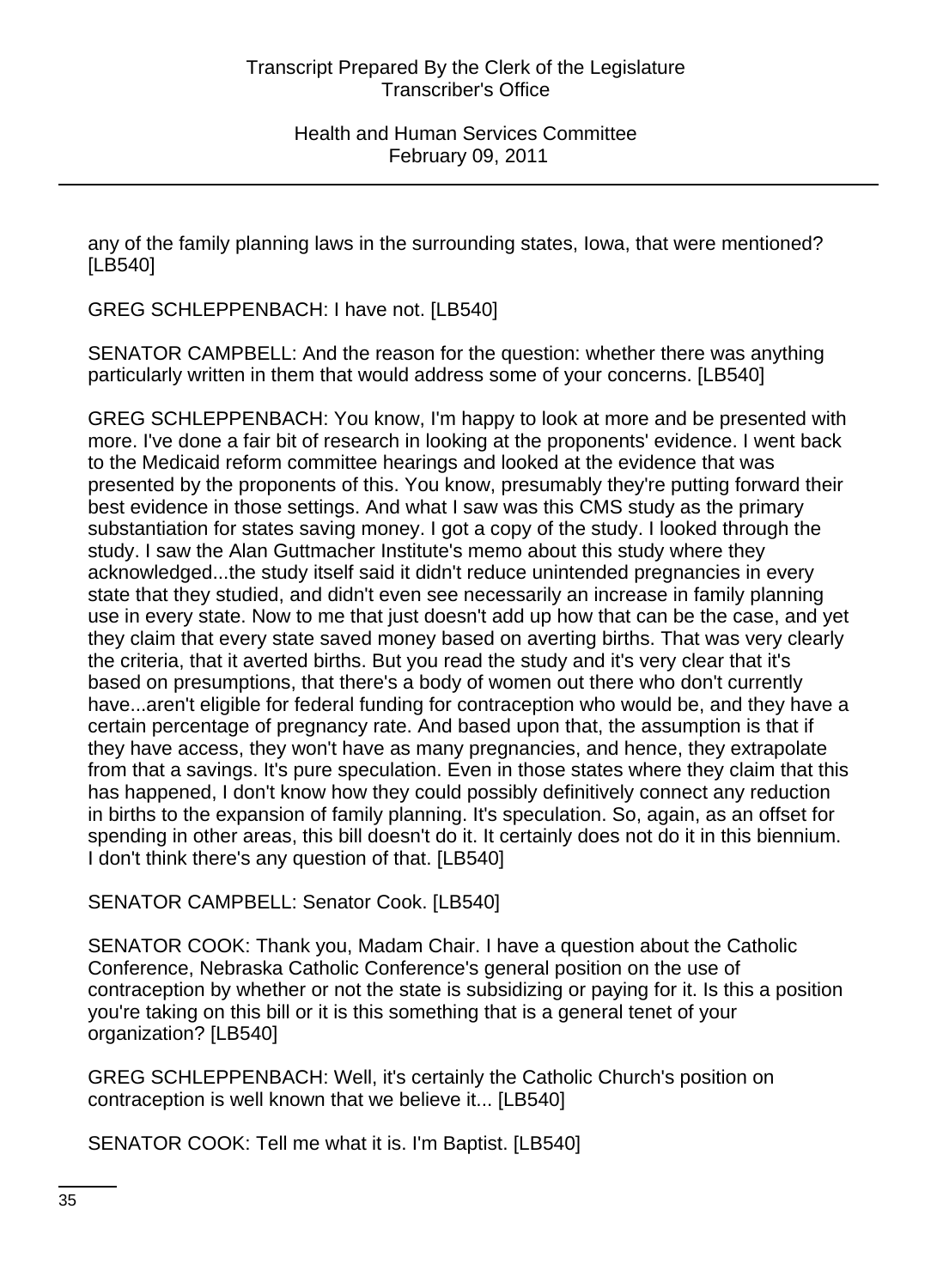GREG SCHLEPPENBACH: Sorry. (Laughter) [LB540]

SENATOR COOK: I don't have to... [LB540]

SENATOR CAMPBELL: She has to be honest. [LB540]

SENATOR COOK: Right. [LB540]

SENATOR CAMPBELL: She has to have...disclose this. [LB540]

SENATOR COOK: Yes. [LB540]

GREG SCHLEPPENBACH: The church has consistently through its history opposed the use of contraception as immoral. This was affirmed by Pope Paul VI in 1968, I believe, in Humanae Vitae. But the church has always opposed it. Now, in a public policy context, we're talking about a very different thing. You know, we're not out there advocating that it be outlawed. That's not a part of what we do. This bill would expand our tax dollars for this and it's being done in a way that I believe that the basis of which is flawed, and that's our primary interest in this debate about this issue is to point out some of the facts that I pointed out in my testimony. But certainly from a moral perspective, within the church we teach natural family planning, which I highly recommend if you're not familiar with that that people look at that. It's become very sophisticated, doesn't require women to pump chemicals into their body, has tremendous other health benefits in that women get to know the natural system of their body and are able to detect diseases and things because they're familiar with the rhythms of their body. It's not the old rhythm method that most people think about. It is a very sophisticated approach to planning pregnancies. The church supports and encourages families to plan their pregnancies. The church doesn't suggest that people should have as many babies as they can possibly have, and thankfully God has given us a natural way to do that, to space births through natural family planning. And it, again, doesn't have all of the chemical and other problems that artificial contraception does. [LB540]

#### SENATOR CAMPBELL: Senator Cook. [LB540]

SENATOR COOK: Another question. About...you made reference to the Catholic Conference's public policy position. Can you talk to me a little bit about what their public policy position is toward taking care of children or helping families take care of their children if they are unable to support the child within the family or...I mean, at one point earlier in my life I was a student, I guess, at nursery school at what used to be an orphanage where the Daniel Sheehan Center is now. Does the Catholic Conference still run orphanages and take children in and support them through adulthood as a family would? [LB540]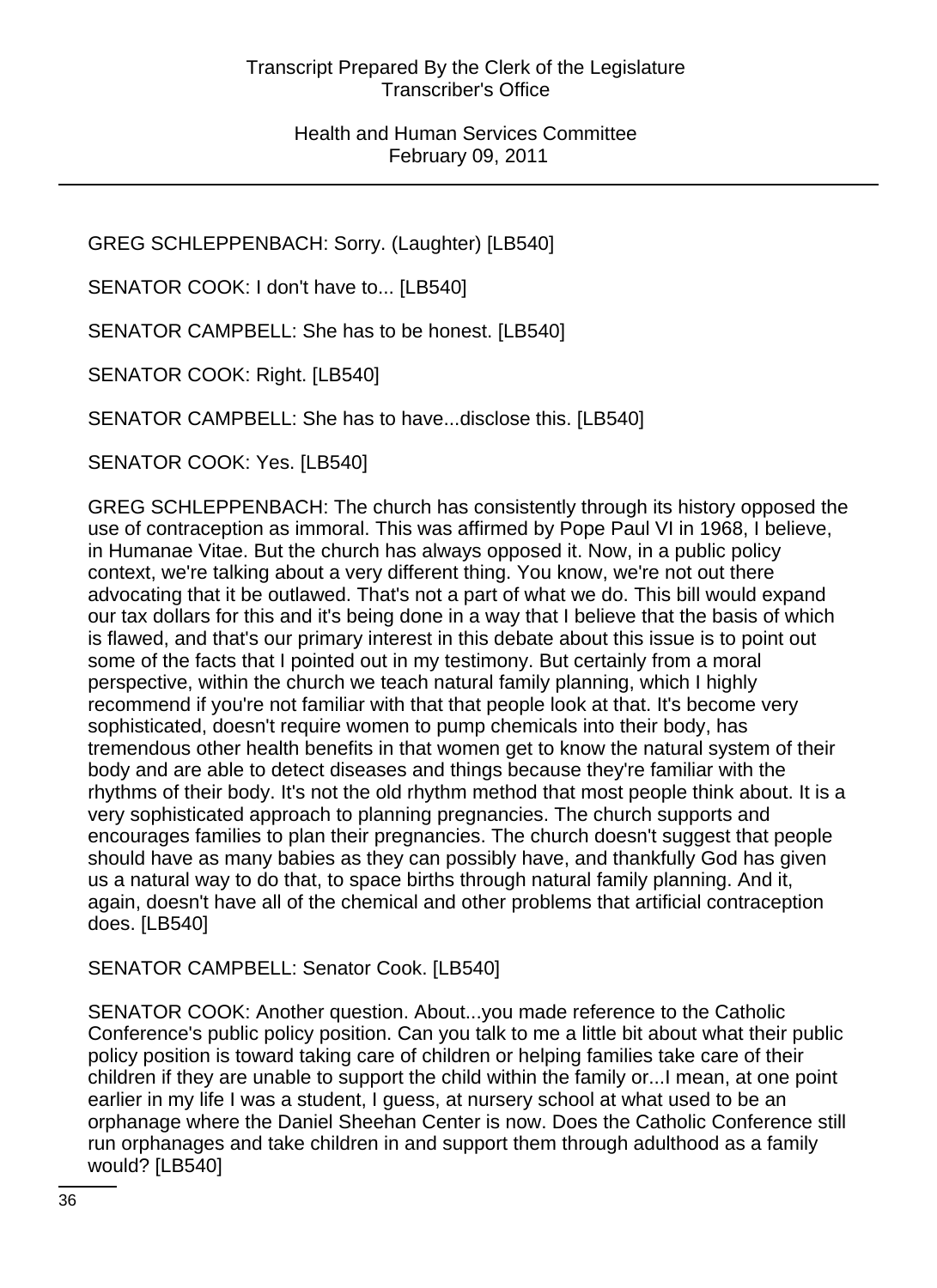GREG SCHLEPPENBACH: The Catholic Conference doesn't and let me clarify. The Nebraska Catholic Conference represents the bishops of Nebraska on policy matters, but the... [LB540]

SENATOR COOK: Okay. And who are those bishops? [LB540]

GREG SCHLEPPENBACH: Archbishop Lucas, George Lucas, is the archbishop of Omaha, Bishop Fabian Bruskewitz is the bishop of the Lincoln diocese, and Bishop William Dendinger is the bishop of the Grand Island diocese. They are the head of the Catholic Conference. So we represent them on policy issues. But yes, we as the Catholic Church, through Catholic Charities and Catholic Social Services, are the largest charitable organization nonpublic. Other than the federal government, we are the largest charitable organization in the country, and we do provide an enormous amount of services to those in need. We, as the Catholic Conference, also, as you probably know, advocate in a lot of different areas. We've worked with Senator Campbell on ensuring prenatal benefits for pregnant women, worked very hard for that legislation as well. So I think we take a very consistent look and position on life issues and on caring for human life at every stage and condition. [LB540]

SENATOR COOK: Okay. I have one more question. You talked about your support for the bill last year related to prenatal care for undocumented mothers, the continuation of Nebraska's practice. I guess the question I was getting at is after the child is born... [LB540]

GREG SCHLEPPENBACH: Um-hum. [LB540]

SENATOR COOK: ...and it's out and it has parents that can support it or doesn't support it, I guess I haven't seen as much engagement from the Catholic Conference on those issues, those child welfare issues, whether it's child abuse. Just because this is the first time I've been on this committee, what, a month and a half, a whole month and a half. (Laughter) [LB540]

SENATOR CAMPBELL: I think that's probably... [LB540]

SENATOR COOK: Yeah. [LB540]

SENATOR CAMPBELL: ...about the amount. [LB540]

SENATOR COOK: And this is the first time I've seen you or seen a piece of paper from you, seen you in front of me, so. And we had child welfare day and I don't recall seeing you there. And I guess I'm just kind of harkening back to what I initially learned about the Catholic church's or the Catholic belief system's erstwhile commitment to social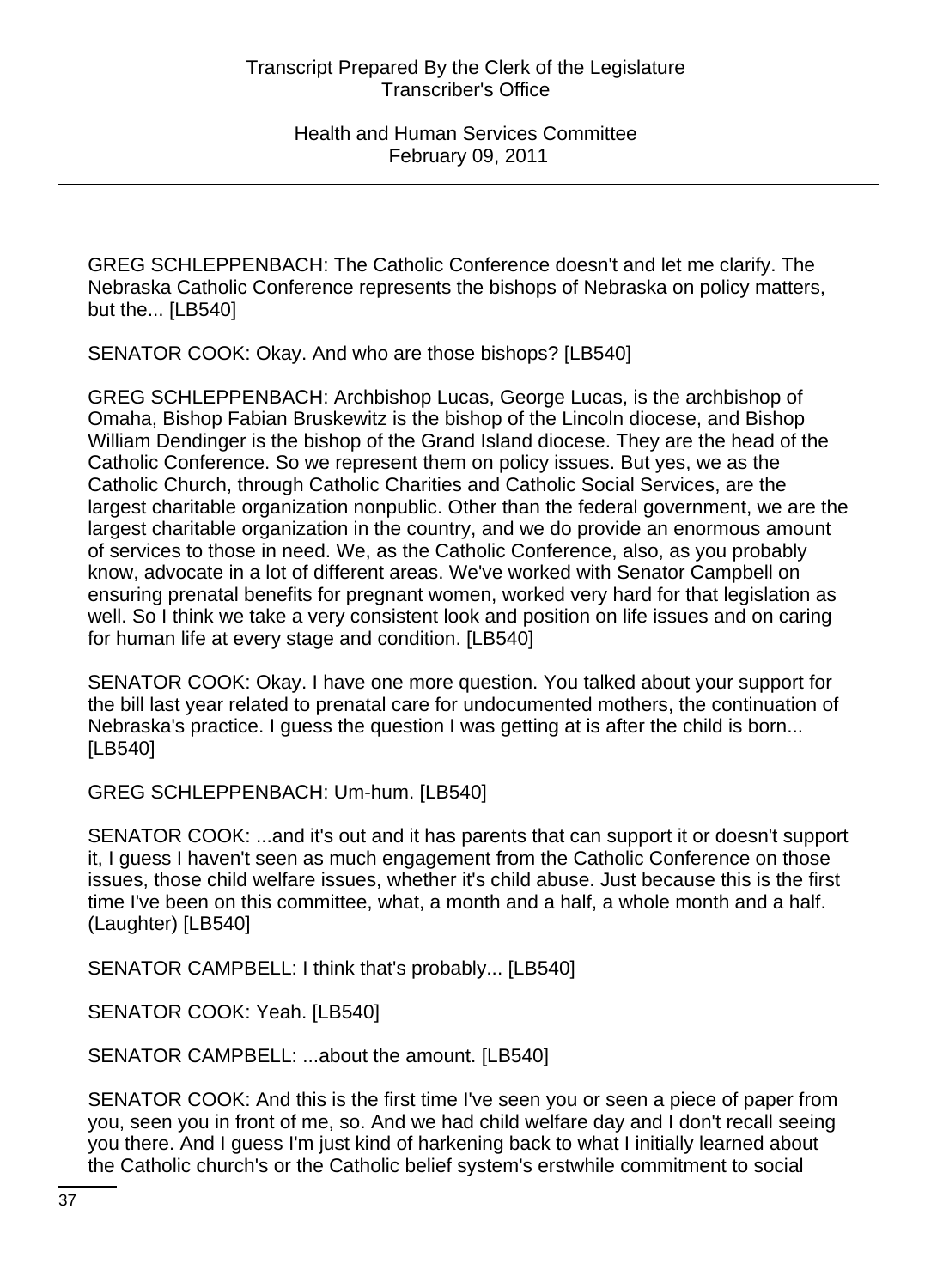justice in general and I don't see that either. So I...you show up for this one but I'm wondering where you are on the other stuff. [LB540]

GREG SCHLEPPENBACH: Well, let me tell you there's more than just me at the Catholic Conference. Jim Cunningham is our executive director, and I guarantee you he is very involved on all of these issues, child welfare and other issues. Perhaps you've not had as much interaction with him, but I would suggest that if you talked with your colleagues you would find that he is present on pretty much anything related to child welfare. The Catholic Church is very interested in that and I think has been exceedingly involved in those issues in a public policy context. I don't deal with those issues in my particular program in the office. We have some specialization there, but Jim certainly does. And more importantly, I think the Catholic Church is very credible in the sense that we expend a tremendous amount of our resources and time in helping in putting, you know, our money where our mouth is in whether it's Catholic Charities or social services or the pregnancy help centers that are often staffed and run by many Catholic individuals and funded by Catholics. I think we're pretty consistent on the issue. [LB540]

SENATOR COOK: Okay. [LB540]

SENATOR CAMPBELL: Any other questions, comments? Thank you, Mr. Schleppenbach. [LB540]

GREG SCHLEPPENBACH: Thank you. [LB540]

SENATOR CAMPBELL: (Exhibits 22-23) Others in the hearing room who wish to testify in opposition? Those who wish to testify in a neutral position? Seeing no one, we will close the hearing on LB540, and proceed to LB541. I should note for the record and I think the clerk has them, but the Nebraska Medical Association, Friends of Public Health in Nebraska, and the Nebraska Federally Qualified Health Centers supported LB540. Thank you to the clerk for letting me slip that in. Once again, Ms. Chaffee, we're here. [LB540]

MICHELLE CHAFFEE: Thank you. Senator Campbell and members of the Health and Human Services Committee, my name is Michelle Chaffee, C-h-a-f-f-e-e, and I am here to introduce LB541, which was introduced as a result of work done in regards to LR542 during the interim. LB541 states the Legislature finds Nebraska Medicaid would benefit from increased efforts to prevent improper payments by enforcing the eligibility criteria for recipients, enrollment criteria for providers, determining third-party liability for benefits, review of claims prior to payment, and identification of the extent and cause of improper payment. Medicaid would also benefit from efforts made to identify and recoup improper payments and collect postpayment reimbursement including but not limited to maximizing prescribed drug rebates and recoveries from estates for paid benefits. The bill requires the department to contract with one or more Recovery Audit Contractors,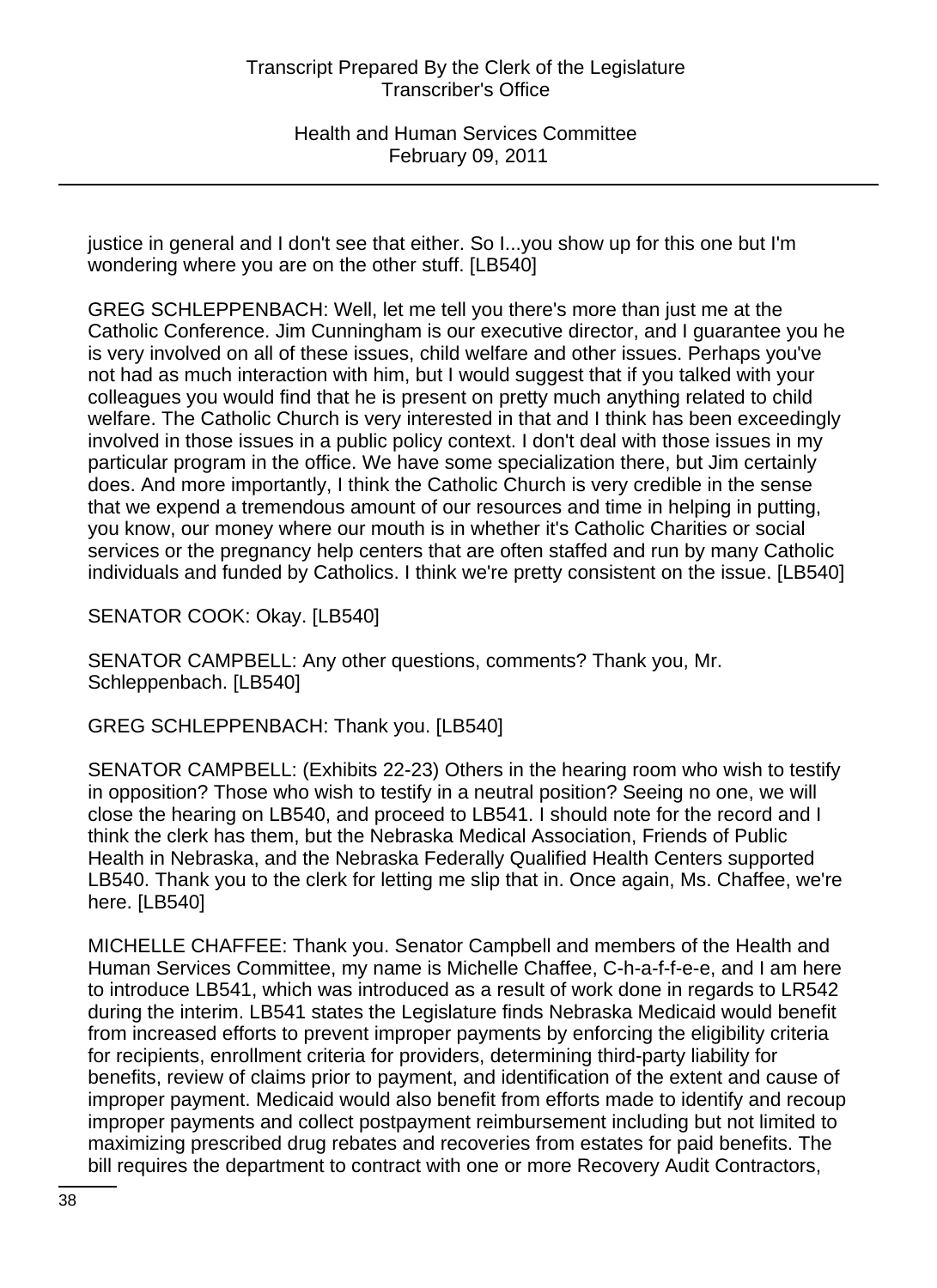Health and Human Services Committee February 09, 2011

also known as RAC, to promote the integrity of Medicaid and assist with cost containment. The contracts would include services for cost avoidance, cost recovery, and casualty recovery of payments through identifications of third-party liability. The contractor will review claims submitted by providers of services or other individuals furnishing items and services which payment has been made to determine whether the provider has been underpaid or overpaid and take action to recover any overpayment identified. Also, the department shall contract to support a health insurance premium assistant payment program. Finally, LB541 allows the department to enter into any other contracts deemed to increase the efforts to promote the integrity of the medical assistance program. The contracts entered into under the authority of this section may be on a contingent fee basis, and contingent fee payments are based upon amounts recovered, not amounts identified. Initial contracts would be entered into on or before July 1, 2011. LB541 requires the department to report to the Legislature the status of the contracts by December 1, 2011. Also, I'd like to mention that as a part of conversations with the director of Medicaid and Long-Term Care in Nebraska that we did discuss the issue that RACs or R-A-C contracts are required under the federal healthcare reform act initially was to be begun by December 31, 2011, later postponed until April 1. But as of a letter from CMS dated February 1, 2011, CMS has currently postponed the enactment of that section until the final regulations have been promulgated from the federal government. So just to clarify that although there had been an RFP in regards to the Recovery Audit Contracts, that is kind of put on hold. So with that... [LB541]

SENATOR CAMPBELL: Than you, Ms. Chaffee. We will now proceed to those who wish to testify in favor of LB541. Good afternoon and welcome. [LB541]

MICK MINES: Good afternoon, Senator, members of the committee. For the record, my name is Mick Mines, M-i-c-k M-i-n-e-s. I'm a lobbyist and I'm here today representing the National Association of Insurance and Financial Advisors of Nebraska or NAIFA. NAIFA has no fiduciary interest in this bill. We are simply here in support because we are in support of what you're doing to identify any waste, fraud, and abuse. And certainly this is one direction you can go by using an account recovery consultant, and we urge you to proceed with this. We believe that even the fiscal note seems a little light, seems a little short, and we would encourage the committee to go ahead with this endeavor. Whether or not there's a federal program or not, we think there's an opportunity for savings to our clients as well as the state of Nebraska. I'd be glad to answer any questions. [LB541]

SENATOR CAMPBELL: Questions? Any other questions? Senator, always good to see you. [LB541]

MICK MINES: Thank you. [LB541]